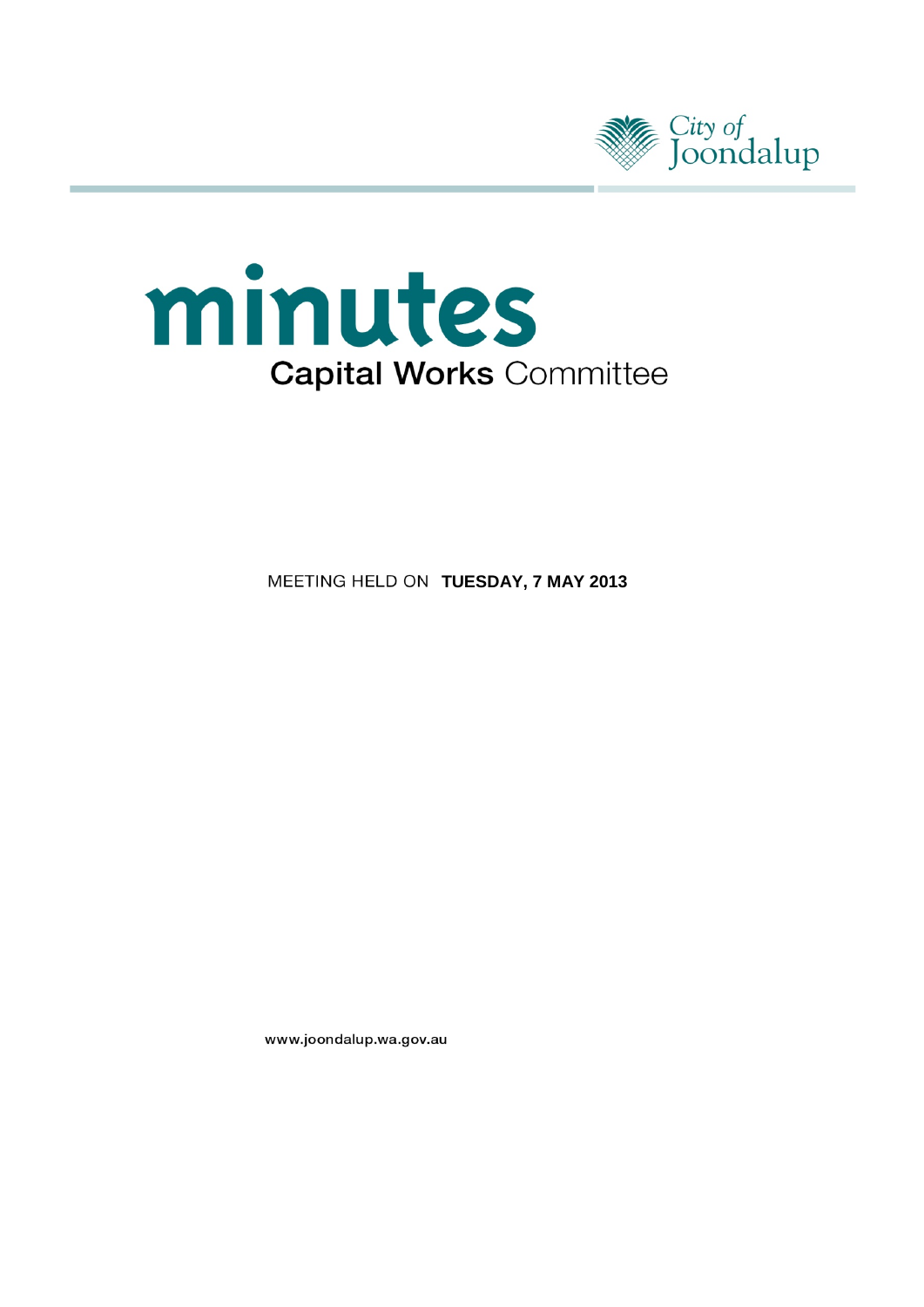# **TABLE OF CONTENTS**

| Item No        | <b>Title</b>                                                                   | Page No        |
|----------------|--------------------------------------------------------------------------------|----------------|
|                | <b>Declaration of Opening</b>                                                  | 3              |
|                | Apologies/Leave of absence                                                     | 3              |
|                | <b>Confirmation of Minutes</b>                                                 | 4              |
|                | Announcements by the Presiding Member without discussion                       | 4              |
|                | <b>Declarations of Interest</b>                                                | $\overline{4}$ |
|                | Identification of matters for which the meeting may sit behind<br>closed doors | 4              |
|                | Petitions and deputations                                                      | 4              |
|                | Reports                                                                        | 5              |
| 1              | Update on 2012-13 Capital Works Program - [102496]                             | 5              |
| $\overline{2}$ | Monthly and Quarterly Capital Works Project Reports - [102496]                 | 8              |
| 3              | Admiral Park, Heathridge - Proposed Clubroom Redevelopment -<br>[08434, 11809] | 13             |
| $\overline{4}$ | Bramston Park, Burns Beach - Proposed Development - [87611]                    | 26             |
| 5              | Hawker Park, Warwick - Proposed Redevelopment - [27121]                        | 38             |
|                | Motions of which previous notice has been given                                | 49             |
|                | Requests for Reports for future consideration                                  | 49             |
|                | Closure                                                                        | 49             |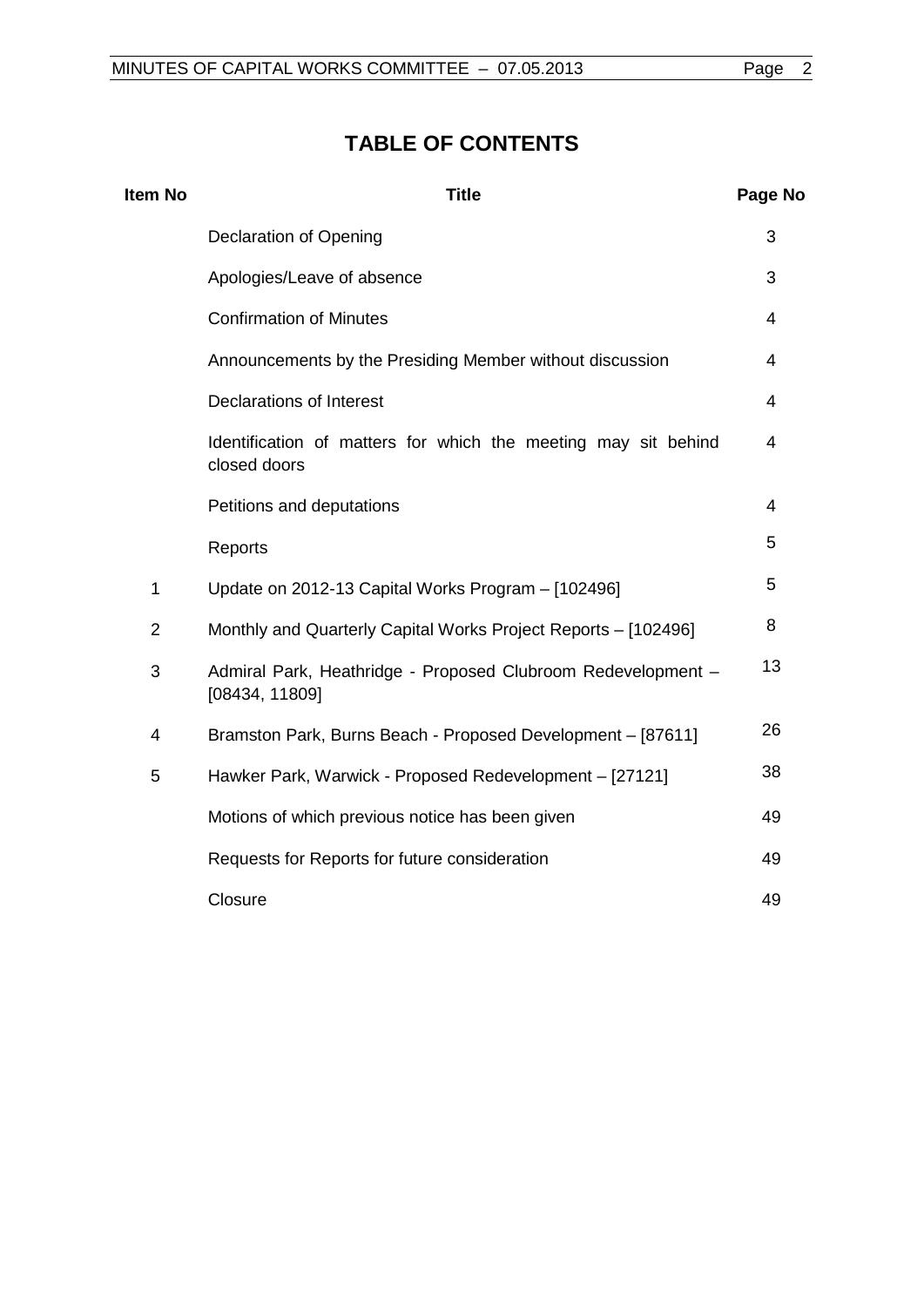# **CITY OF JOONDALUP**

# **MINUTES OF THE CAPITAL WORKS COMMITTEE MEETING HELD IN CONFERENCE ROOM 2, JOONDALUP CIVIC CENTRE, BOAS AVENUE, JOONDALUP ON TUESDAY, 7 MAY 2013.**

# **ATTENDANCE**

# **Committee Members:**

Cr Tom McLean, JP *Presiding Member* Mayor Troy Pickard<br>Cr Geoff Amphlett, JP **Deputy Presiding Member** Cr Brian Corr Cr Christine Hamilton-Prime Cr Teresa Ritchie Cr Philippa Taylor *from 5.46pm*

# **Officers:**

Mrs Deborah Gouges

Mr Mike Tidy Director Corporate Services Mr Nico Claassen **Director Infrastructure Services**<br>Mr Rohan Klemm **Director Acting Manager Leisure and Cu** Mr Rohan Klemm **Acting Manager Leisure and Cultural Services**<br>Mr Brad Sillence Manager Governance Manager Governance<br>Governance Officer

# <span id="page-2-0"></span>**DECLARATION OF OPENING**

The Presiding Member declared the meeting open at 5.45pm.

# <span id="page-2-1"></span>**APOLOGIES/LEAVE OF ABSENCE**

# **Leave of Absence previously approved**

| Cr Kerry Hollywood   | 1 May to 26 May 2013 inclusive.  |
|----------------------|----------------------------------|
| Cr Mike Norman       | 4 May to 11 May 2013 inclusive.  |
| Cr Brian Corr        | 19 May to 23 May 2013 inclusive. |
| Cr Russ Fishwick, JP | 19 May to 23 May 2013 inclusive. |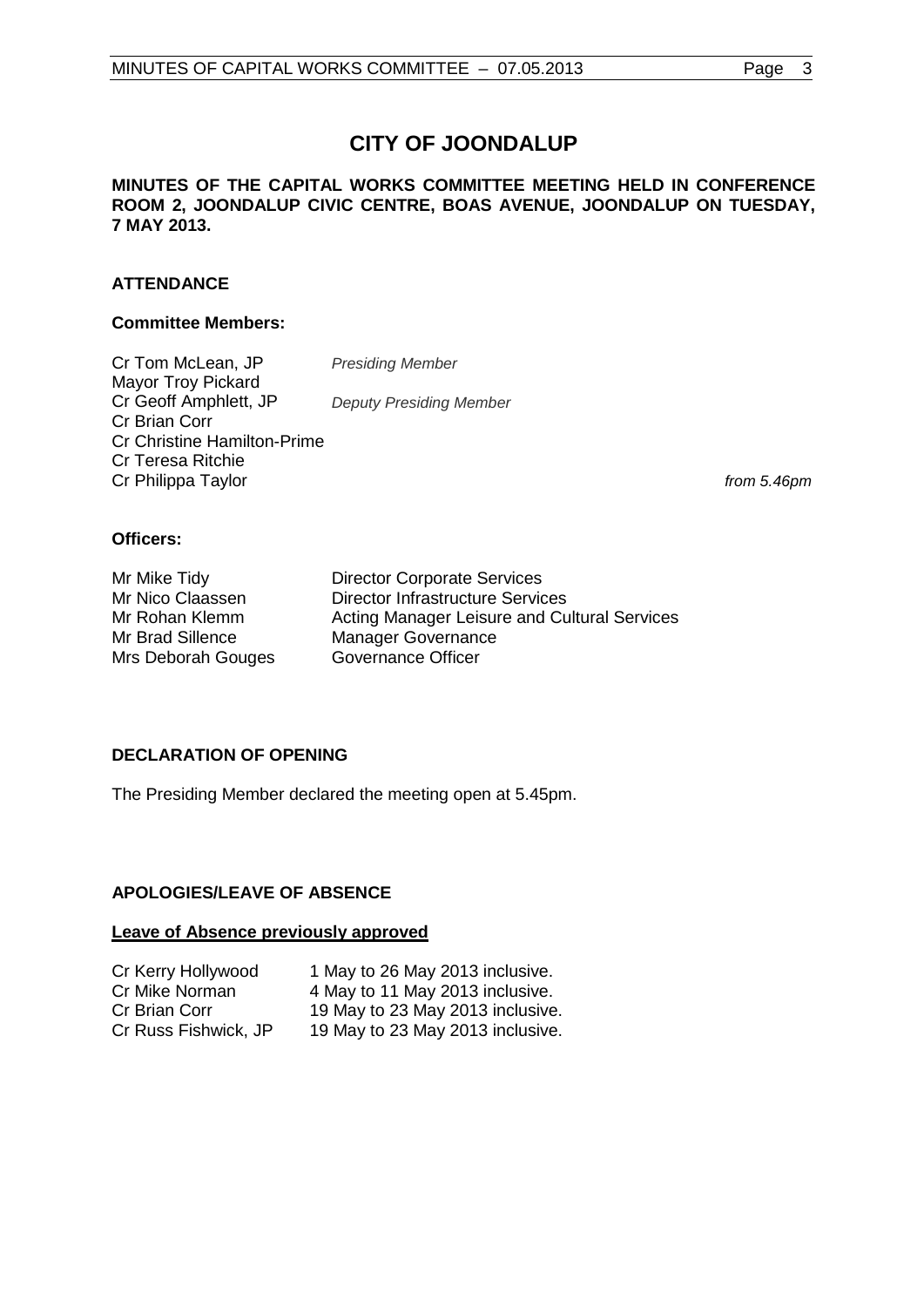# <span id="page-3-0"></span>**CONFIRMATION OF MINUTES**

# MINUTES OF THE CAPITAL WORKS COMMITTEE MEETING HELD ON 2 APRIL 2013

**MOVED Mayor Pickard, SECONDED Cr Amphlett that the minutes of the meeting of the Capital Works Committee held on 2 April 2013 be confirmed as a true and correct record.**

# **The Motion was Put and CARRIED (6/0)**

**In favour of the Motion:** Cr McLean, Mayor Pickard, Crs Amphlett, Corr, Hamilton-Prime and Ritchie.

*Cr Taylor entered the Room, the time being 5.46pm.* 

# <span id="page-3-1"></span>**ANNOUNCEMENTS BY THE PRESIDING MEMBER WITHOUT DISCUSSION**

Nil.

# <span id="page-3-2"></span>**DECLARATIONS OF INTEREST**

Nil.

# <span id="page-3-3"></span>**IDENTIFICATION OF MATTERS FOR WHICH THE MEETING MAY SIT BEHIND CLOSED DOORS**

In accordance with Clause 76 of the City's *Standing Orders Local Law 2005*, this meeting was not open to the public.

# <span id="page-3-4"></span>**PETITIONS AND DEPUTATIONS**

Nil.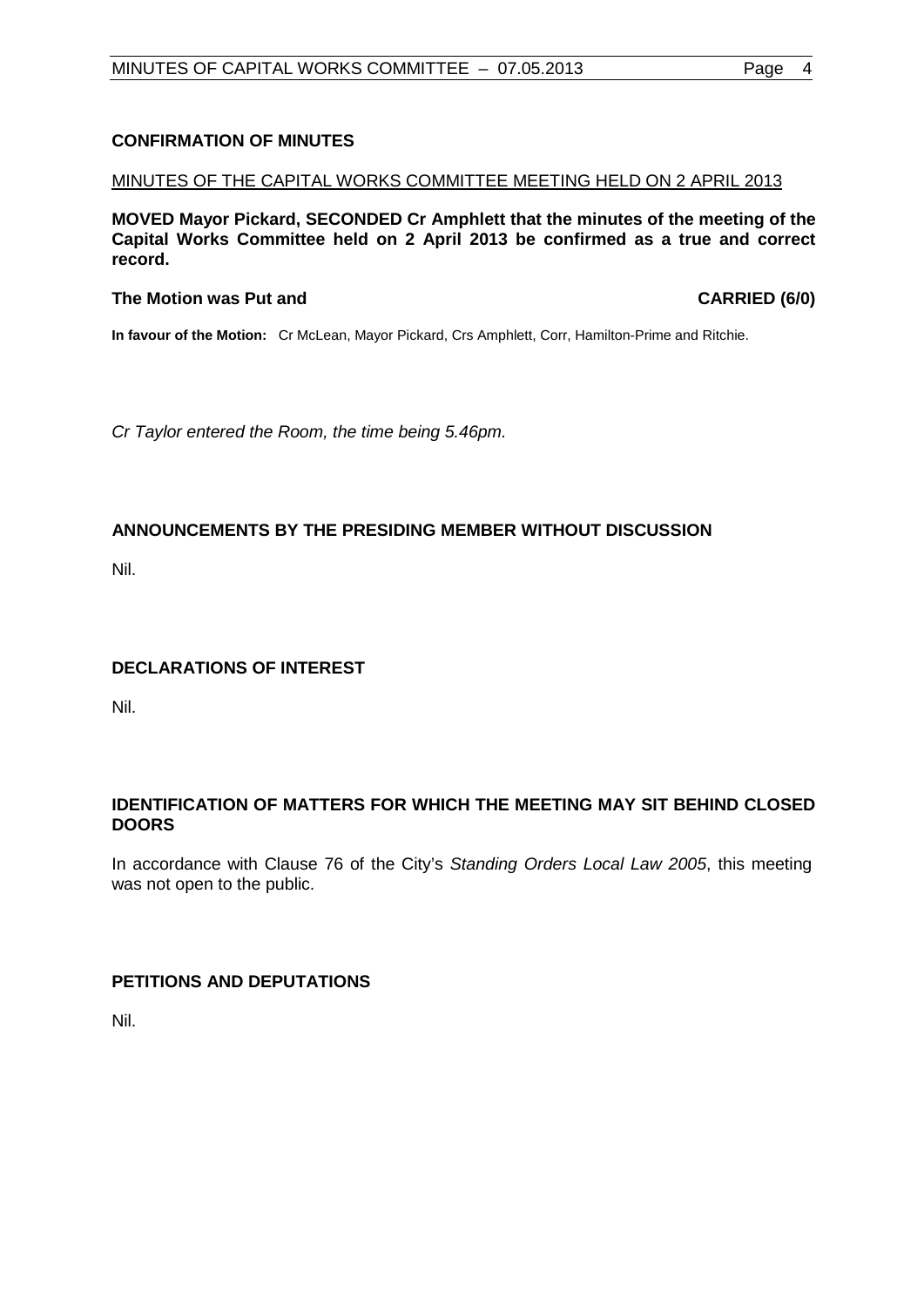# <span id="page-4-0"></span>**REPORTS**

# <span id="page-4-1"></span>**ITEM 1 UPDATE ON 2012-13 CAPITAL WORKS PROGRAM WARD** All **RESPONSIBLE** Mr Nico Claassen<br> **DIRECTOR** Mr Infrastructure Server **Infrastructure Services FILE NUMBER** 102496, 101515

ATTACHMENT Attachment 1 Capital Works Project Report 2012-13

**AUTHORITY / DISCRETION** Information - includes items provided to Council for information purposes only that do not require a decision of Council (that is for 'noting').

# **PURPOSE**

For the Capital Works Committee to note the update on the 2012-13 Capital Works Program.

# **EXECUTIVE SUMMARY**

The Capital Works Project Report for the 2012-13 program, as at 31 March 2013, is attached (Attachment 1 refers).

It is recommended that the Capital Works Committee NOTES the report on the *Capital Works Projects for 2012-13 forming Attachment 1 to this Report.*

# **BACKGROUND**

At its meeting held on 15 May 2012 (CJ094-05/12 refers), Council resolved inter alia to establish a Capital Works Committee to:

- *Oversee the monthly progress of the City's annual Capital Works Program and review of the City's Five Year Capital Works Program.*
- *Oversee the long term planning of major capital works projects not being the role of a Council Committee established for such purposes.*
- *Consider recommendations to modify the City's Capital Works.*

# **DETAILS**

The Capital Works Project Report for the 2012-13 program, as at 31 March 2013, is provided as Attachment 1.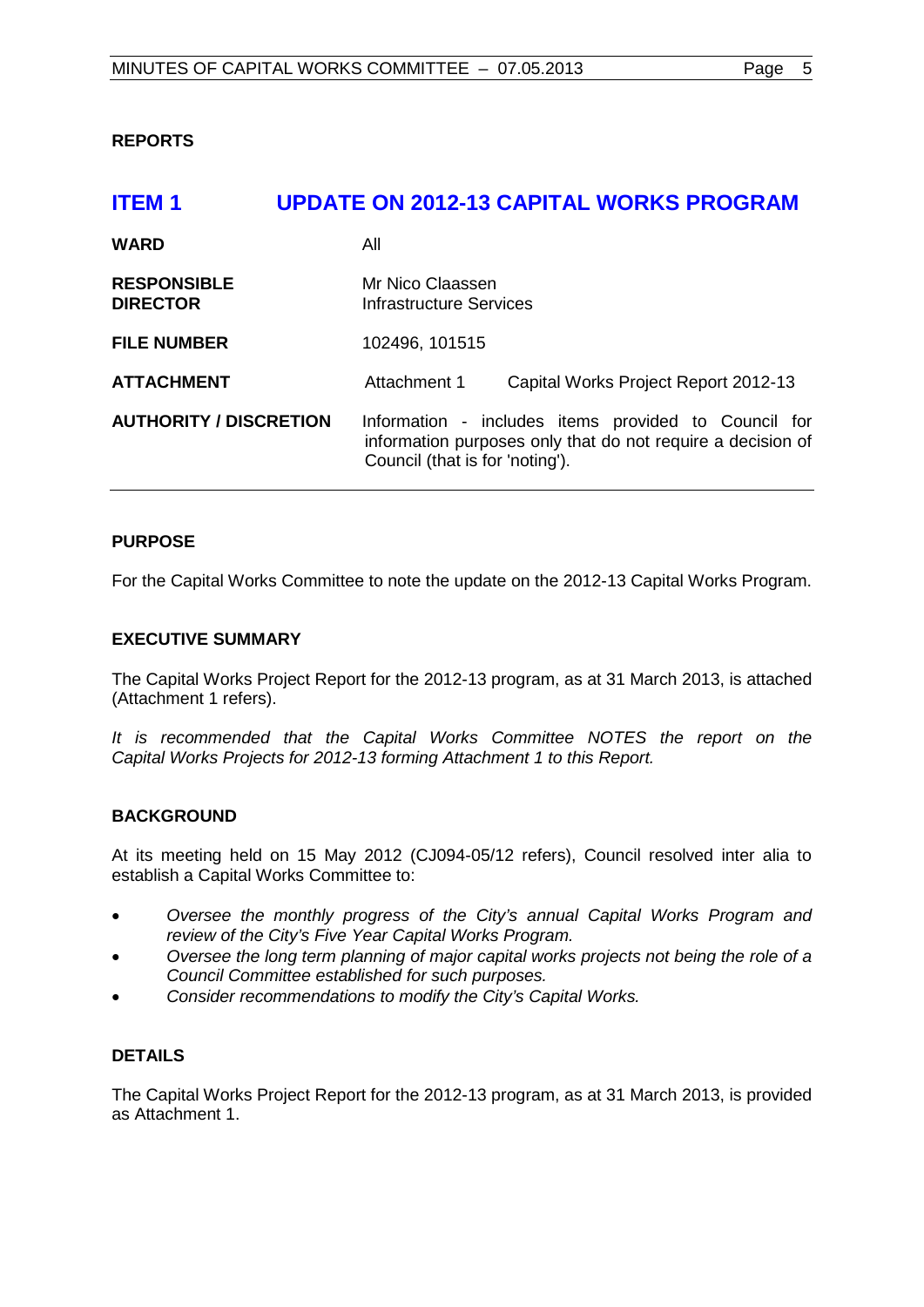# **Legislation / Strategic Community Plan / policy implications**

**Legislation** Sections 5.17 and 6.8 of the *Local Government Act 1995.*

A Committee cannot make decisions, on behalf of the Council, that require an absolute majority decision (section 5.17 of the *Local Government Act 1995)*, in which case, and in accordance with Section 6.8 of the *Local Government Act 1995,* includes approving expenditure not included in the City's Annual Budget. The Capital Works Committee could only recommend to the Council to approve or modify capital works projects.

# **Strategic Community Plan**

- **Key theme** Financial Sustainability.
- **Objective** Major project delivery.
- **Strategic initiative** Not applicable.
- **Policy** Not applicable.

# **Risk management considerations**

Not applicable.

# **Financial/budget implications**

Not applicable.

# **Regional significance**

Not applicable.

# **Sustainability implications**

Not applicable.

# **Consultation**

Not applicable.

# **COMMENT**

The Capital Works Project Report for the 2012-13 program provides an update on the capital work activities undertaken as at 31 March 2013.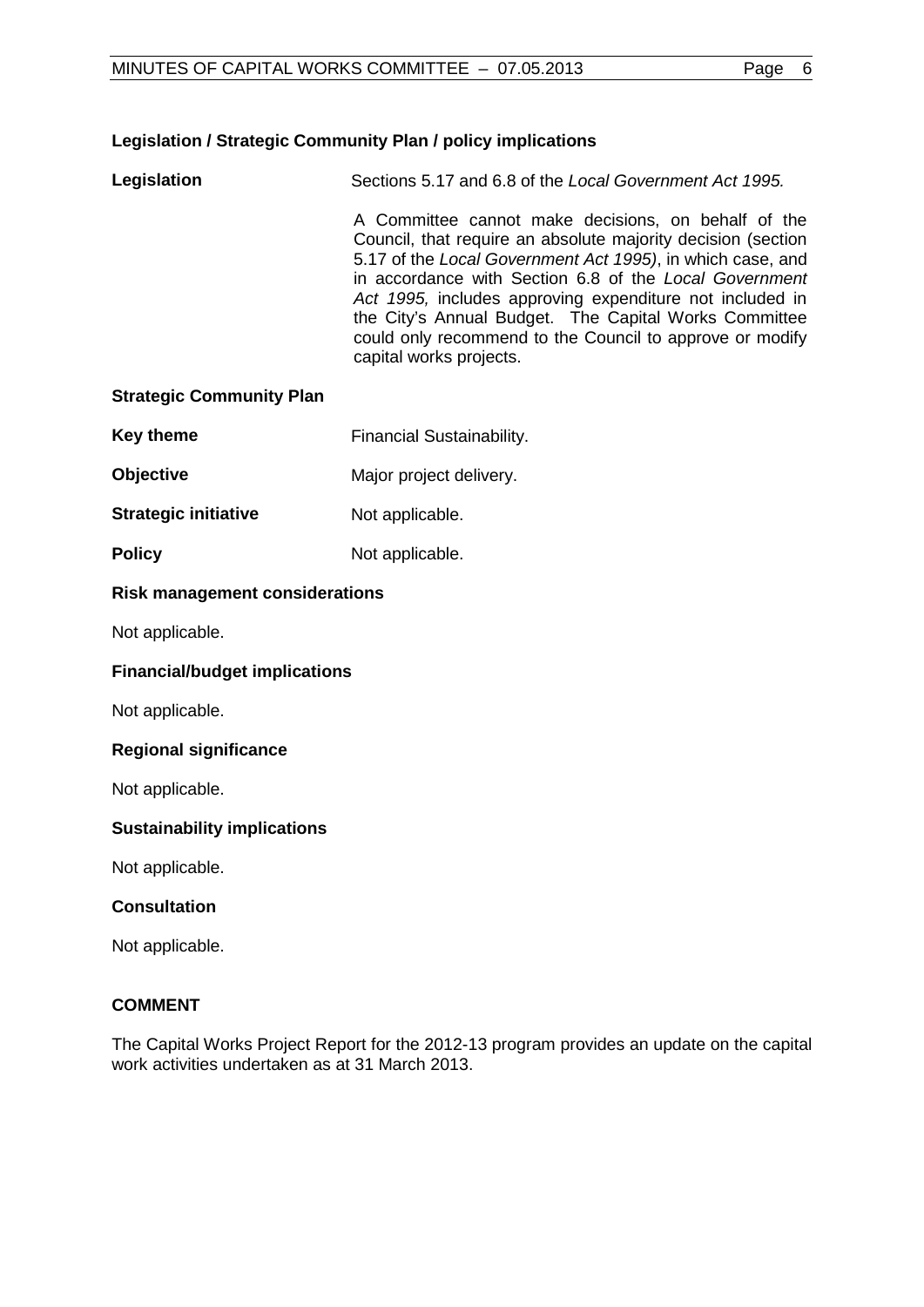# **VOTING REQUIREMENTS**

Simple Majority.

**MOVED Cr Hamilton-Prime, SECONDED Cr Ritchie that the Capital Works Committee NOTES the report on the Capital Works Projects for 2012-13 forming Attachment 1 to this Report.**

# **The Motion was Put and CARRIED (7/0)**

**In favour of the Motion:** Cr McLean, Mayor Pickard, Crs Amphlett, Corr, Hamilton-Prime, Ritchie and Taylor.

*Appendix 1 refers*

*To access this attachment on electronic document, click he[re: Attach1agnCWC070513.pdf](http://www.joondalup.wa.gov.au/files/committees/CWOC/2013/Attach1agnCWC070513.pdf)*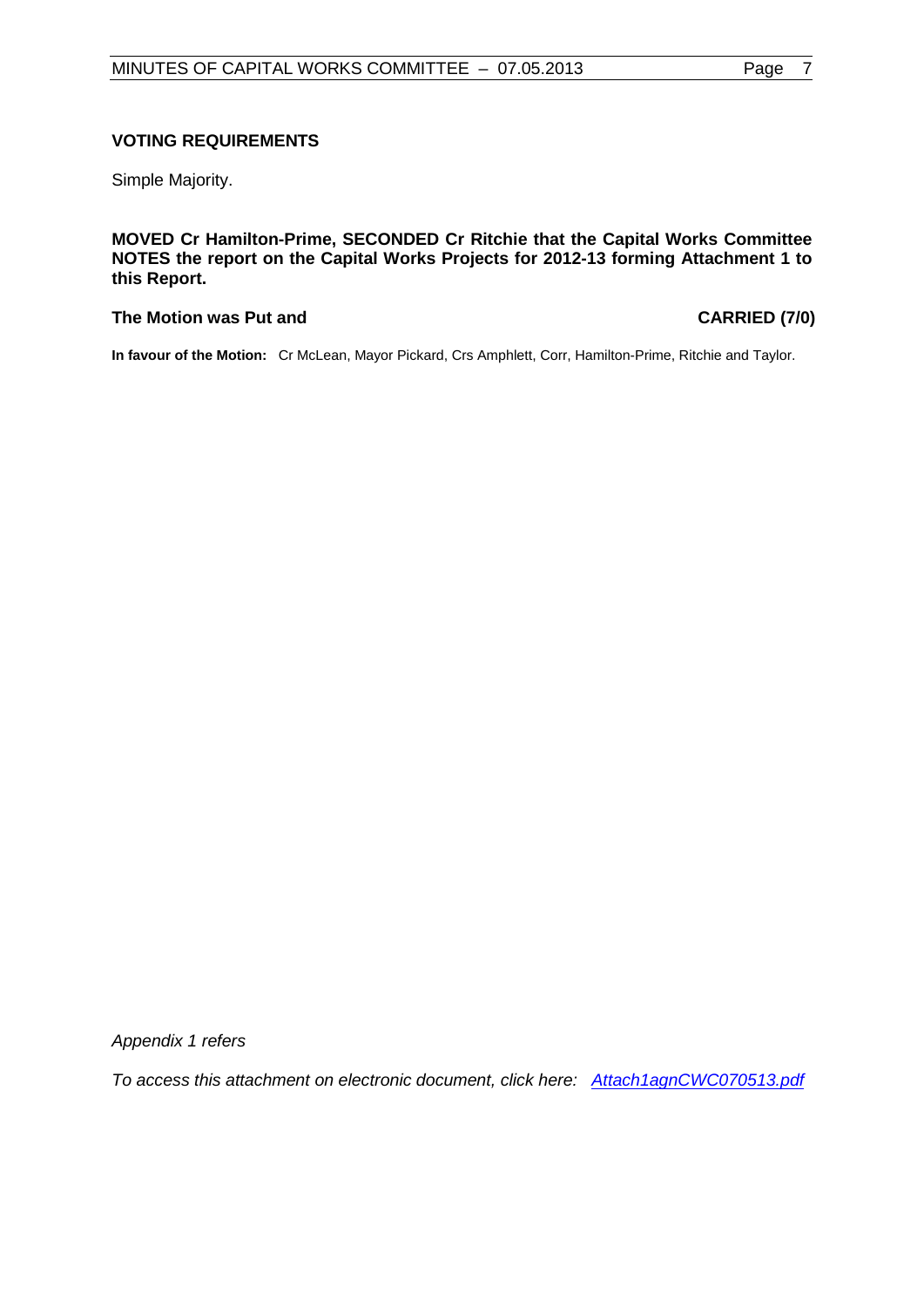# <span id="page-7-0"></span>**ITEM 2 MONTHLY AND QUARTERLY CAPITAL WORKS PROJECT REPORTS**

| <b>WARD</b>                           | All                                                                                          |                                                                                                                                                                                                                                      |  |
|---------------------------------------|----------------------------------------------------------------------------------------------|--------------------------------------------------------------------------------------------------------------------------------------------------------------------------------------------------------------------------------------|--|
| <b>RESPONSIBLE</b><br><b>DIRECTOR</b> | Mr Nico Claassen<br>Infrastructure Services                                                  |                                                                                                                                                                                                                                      |  |
| <b>FILE NUMBER</b>                    | 102496, 101515                                                                               |                                                                                                                                                                                                                                      |  |
| <b>ATTACHMENT</b>                     | Attachment 1<br>Attachment 2<br>Attachment 3<br>Attachment 4<br>Attachment 5<br>Attachment 6 | Currambine Community Centre<br>and<br>Delamere Park construction<br><b>Entry statements</b><br><b>Hodges Drive duplication</b><br>Marmion Foreshore car park<br>Mawson Park - landscape upgrade<br>Hillarys Park - landscape upgrade |  |
| <b>AUTHORITY / DISCRETION</b>         | Council (that is for 'noting').                                                              | Information - includes items provided to Council for<br>information purposes only that do not require a decision of                                                                                                                  |  |

# **PURPOSE**

For the Capital Works Committee to note the monthly and quarterly project status reports for capital works projects.

# **EXECUTIVE SUMMARY**

At the Capital Works Committee meeting held on 7 August 2012 the Committee determined which capital works project reports were required and the frequency of reporting. The monthly and quarterly project reports are attached (Attachments  $1 - 6$  refer).

# **BACKGROUND**

At its meeting held on 7 August 2012 the Capital Works Committee requested that the following project reports be provided on a monthly and quarterly basis:

- Oceanside Promenade redevelopment monthly.
- Moore Drive duplication monthly.
- Currambine Community Centre and Delamere Park construction monthly.
- Tom Simpson Park upgrade monthly.
- Entry statements monthly.
- Mirror Park skate park monthly.
- Hodges Drive duplication quarterly.
- Marmion foreshore car park quarterly.
- Mawson Park landscape upgrade quarterly.
- Hillarys Park landscape upgrade quarterly.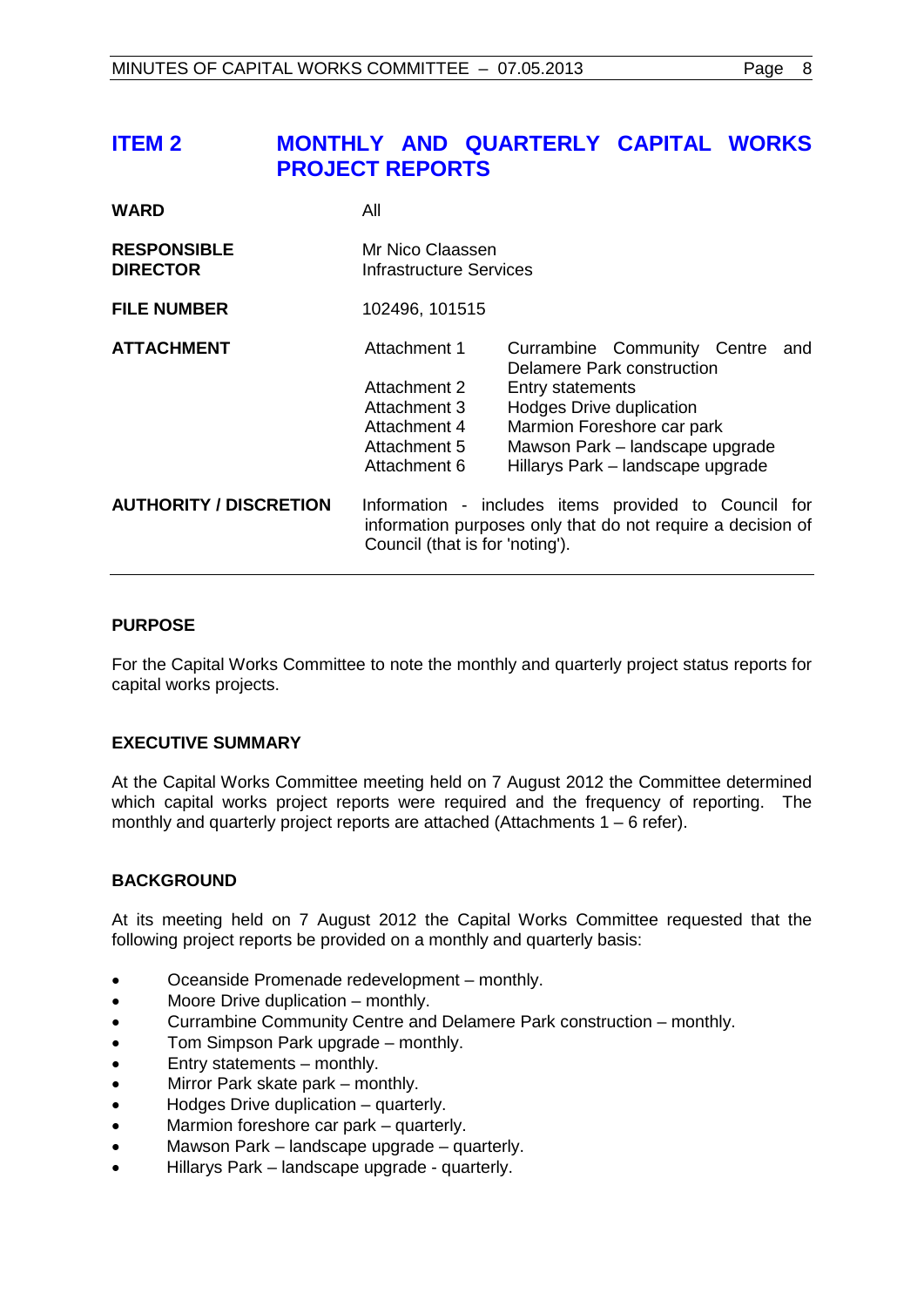# **DETAILS**

At its meeting held on 7 August 2012 the Capital Works Committee determined which capital work project reports were required on a monthly and quarterly basis. The

Oceanside Promenade redevelopment, Moore Drive duplication, Tom Simpson Park upgrade and Mirror Park skate park projects have been completed and the final project reports were presented to the Committee on 2 April 2013. A summary of the remaining projects and their current status is detailed below, with more detailed information in the attached project reports.

Currambine Community Centre and Delamere Park construction

- Project description: Design, tender and project management of the construction of Currambine Community Centre and a new park and car park at Delamere Park.
- Current status: Works on the community centre are progressing well, the builder is approximately one week behind program.

The floor slabs are complete and the external works are 65% complete. The water supply has now been provided on site.

Marketing materials for the Delamere Park community consultation are being prepared.

# Entry statements

Project description: Installation of two entry statements to be installed at both ends of Marmion Avenue. The entry statement project underpins the concept of 'a memorable gateway into the City of Joondalup, with visitors and residents "moving through" the design'. The scope of the project includes the installation of poles, signage, trees and ground treatments.

Current status: A revised design was presented to the Capital Works Committee on 2 April 2013 and is being revised in accordance with the resolution of Council at its meeting held on 16 April 2013 (CJ057-04/13 refers).

> A new project report with updated milestones for the installation of the entry statements is being prepared and will be presented to the next Capital Works Committee meeting to be held on 4 June 2013.

# Hodges Drive duplication

Project description: The duplication of the existing carriageway to link with the constructed dual carriageway east of Marmion Avenue and includes a new dual lane roundabout at Venturi Drive, upgrade of the existing roundabout at Constellation Drive and a tie-in to the existing Ocean Reef Road roundabout.

Current status: Contractor appointed and works commenced on 5 March 2013.

Works are progressing on schedule.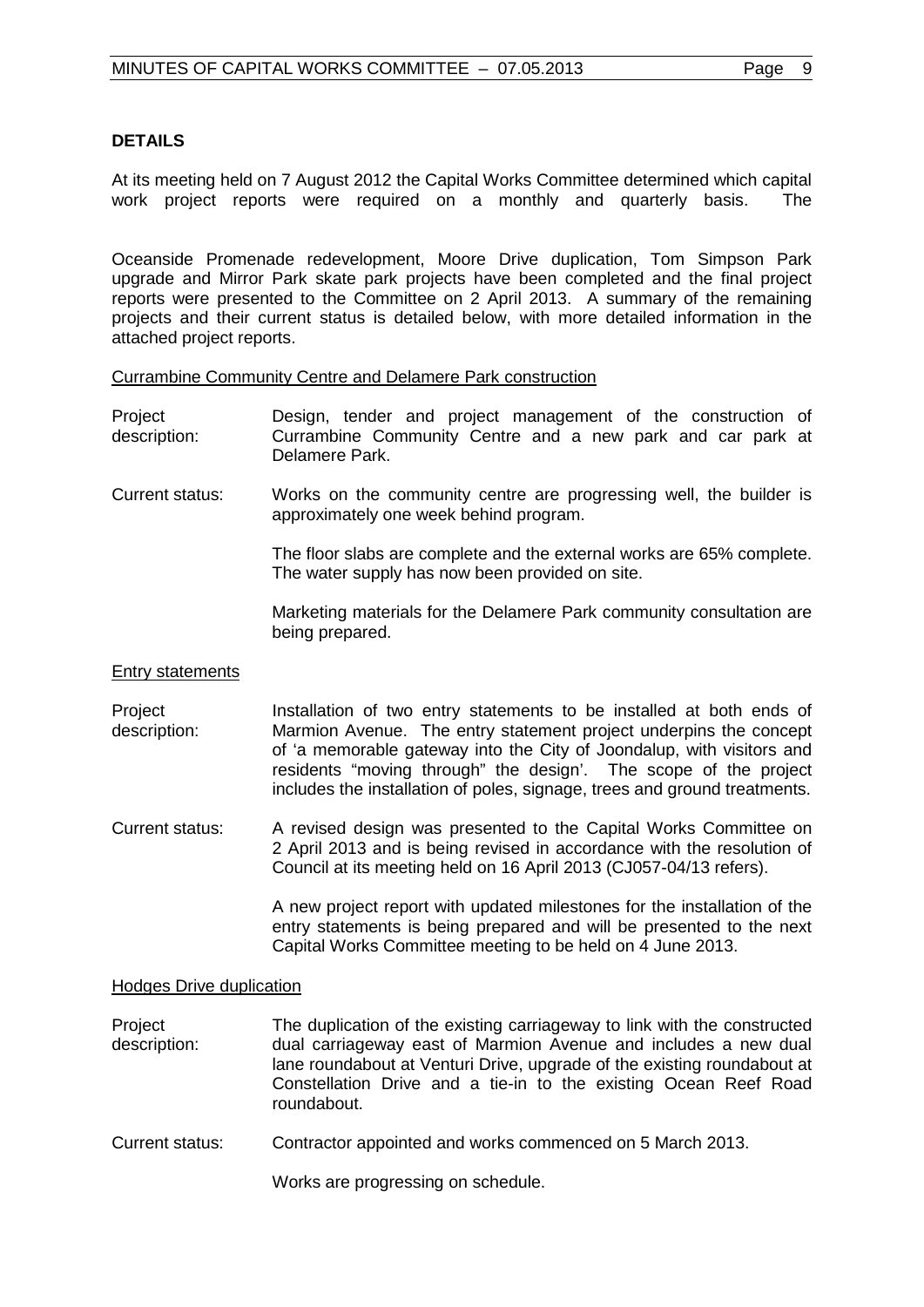#### Marmion Foreshore car park

- Project description: To design and construct a decked public parking facility of about 85 bays to the north of the MAAC.
- Current status: Financial Assistance Agreement with the Department of Regional Development and Lands endorsed.

Auction date for the sale of 2 Gull Street is 18 May 2013.

#### Mawson Park – landscape upgrade

Project description: Landscape Master Planning upgrades to Mawson Park aimed to reduce water consumption, improve access, improve aesthetics/amenity while continuing to provide high quality recreational opportunities for the community.

Current status: Community consultation undertaken in February 2013, results analysed and community notified of results.

> Irrigation tender awarded in February 2013 and works commenced in March 2013.

Ageing play equipment (swing sets) removed.

#### Hillarys Park – landscape upgrade

Project description: Landscape Master Planning upgrades to Hillarys Park aimed to reduce water consumption, improve access, improve aesthetics/amenity while continuing to provide high quality recreational opportunities for the community.

Current status: Community consultation undertaken in February 2013, results analysed and community notified of results.

> Irrigation tender awarded in February 2013 and works commenced in March 2013.

Ageing play equipment has been removed.

#### **Legislation / Strategic Community Plan / policy implications**

**Legislation** Sections 5.17 and 6.80 *Local Government Act 1995.*

A Committee cannot make decisions, on behalf of the Council, that require an absolute majority decision (section 5.17 of the *Local Government Act 1995)*, in which case, and in accordance with Section 6.8 of the *Local Government Act 1995,* includes approving expenditure not included in the City's Annual Budget. The Capital Works Committee could only recommend to the Council to approve or modify capital works projects.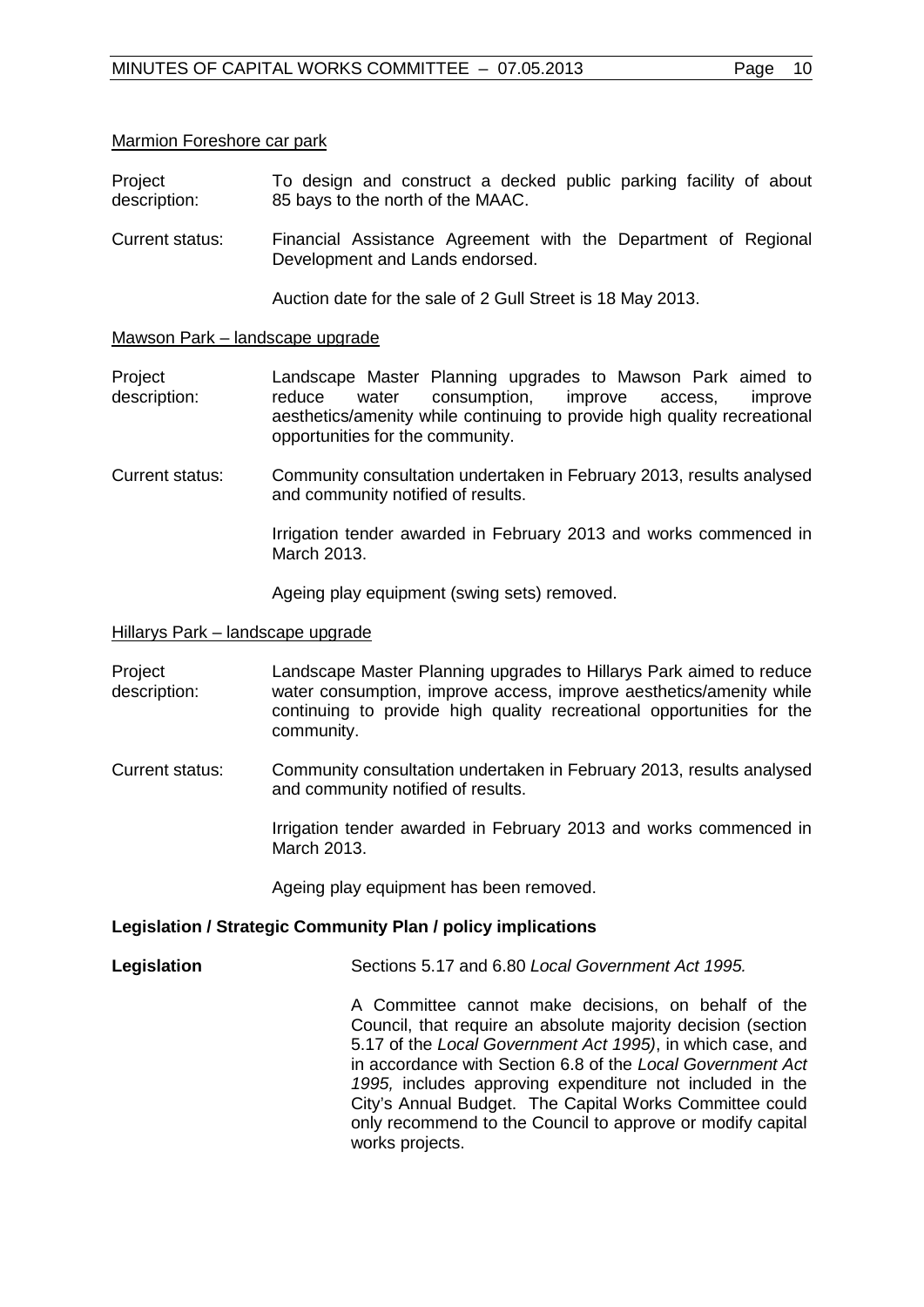# **Strategic Community Plan**

| <b>Key theme</b> | <b>Financial Sustainability.</b> |
|------------------|----------------------------------|
|------------------|----------------------------------|

**Objective** Major project delivery.

**Strategic initiative** Not applicable.

**Policy** Not applicable.

# **Risk management considerations**

Not applicable.

# **Financial/budget implications**

Not applicable.

# **Regional significance**

Not applicable.

# **Sustainability implications**

Not applicable.

# **Consultation**

Not applicable.

# **COMMENT**

The attached capital works project reports provide an update on the activities undertaken in the last month and quarter.

# **VOTING REQUIREMENTS**

Simple Majority.

**MOVED Cr Amphlett, SECONDED Mayor Pickard that the Capital Works Committee NOTES the attached monthly and quarterly capital works project reports for:**

- **1 Currambine Community Centre and Delamere Park construction as detailed in Attachment 1 to this Report;**
- **2 Entry statements as detailed in Attachment 2 to this Report;**
- **3 Hodges Drive duplication as detailed in Attachment 3 to this Report;**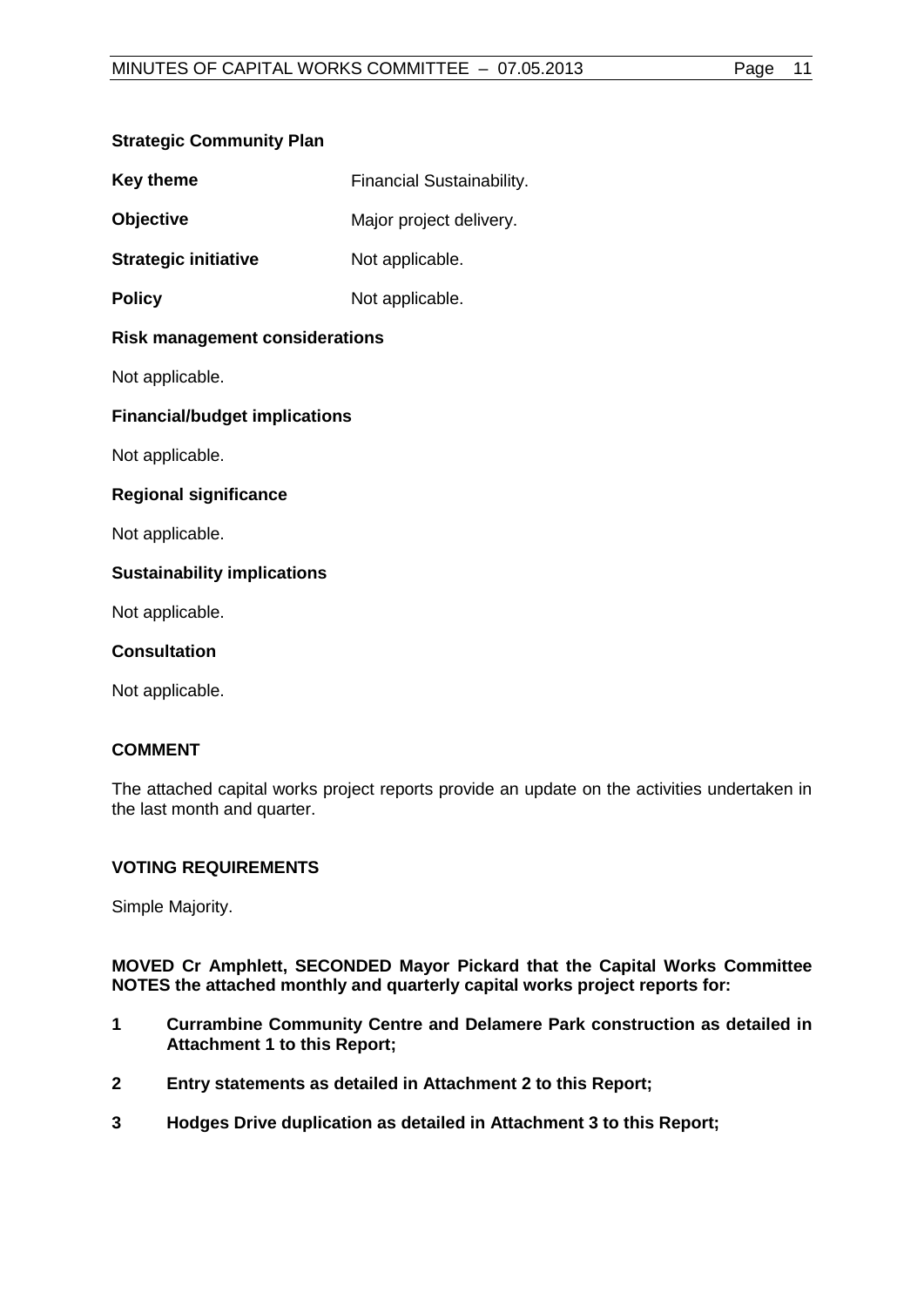- **4 Marmion Foreshore car park as detailed in Attachment 4 to this Report;**
- **5 Mawson Park – landscape upgrade as detailed in Attachment 5 to this Report;**

# **6 Hillarys Park – landscape upgrade as detailed in Attachment 6 to this Report.**

# The Motion was Put and **CARRIED** (7/0)

**In favour of the Motion:** Cr McLean, Mayor Pickard, Crs Amphlett, Corr, Hamilton-Prime, Ritchie and Taylor.

*Appendix 2 refers*

*To access this attachment on electronic document, click he[re: Attach2agnCWC070513.pdf](http://www.joondalup.wa.gov.au/files/committees/CWOC/2013/Attach2agnCWC070513.pdf)*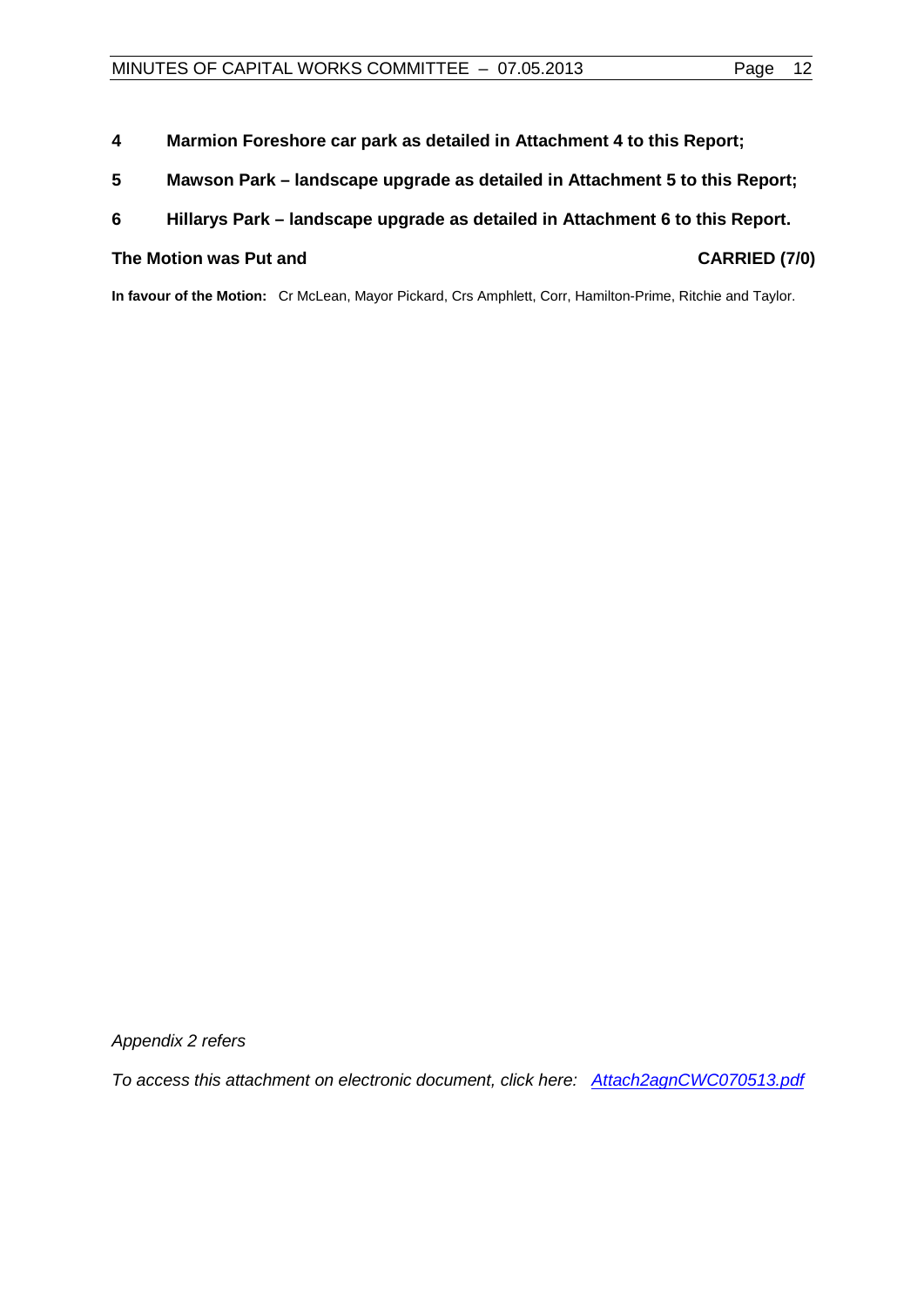# <span id="page-12-0"></span>**ITEM 3 ADMIRAL PARK, HEATHRIDGE - PROPOSED CLUBROOM REDEVELOPMENT**

| WARD                                  | North-Central                                                                                                                                                                                    |                                                                                                                                                                                           |  |
|---------------------------------------|--------------------------------------------------------------------------------------------------------------------------------------------------------------------------------------------------|-------------------------------------------------------------------------------------------------------------------------------------------------------------------------------------------|--|
| <b>RESPONSIBLE</b><br><b>DIRECTOR</b> | Mr Mike Tidy<br><b>Corporate Services</b>                                                                                                                                                        |                                                                                                                                                                                           |  |
| <b>FILE NUMBER</b>                    | 08434, 11809, 101515                                                                                                                                                                             |                                                                                                                                                                                           |  |
| <b>ATTACHMENT</b>                     | Attachment 1<br>Attachment 2<br>Attachment 3<br>Attachment 4<br>Attachment 5                                                                                                                     | Admiral Park aerial map<br>Community consultation results analysis<br>report<br>Proposed development site plan<br>Proposed clubroom floor plan<br>Project capital cost estimate breakdown |  |
| <b>AUTHORITY / DISCRETION</b>         | Executive - The substantial direction setting and oversight<br>role of Council, such as adopting plans and reports,<br>accepting tenders, directing operations, setting and<br>amending budgets. |                                                                                                                                                                                           |  |

# **PURPOSE**

For Council to consider the results of the community consultation, concept plan and estimated capital costs for the proposed clubroom redevelopment at Admiral Park, Heathridge and endorse proceeding with the project.

# **EXECUTIVE SUMMARY**

Admiral Park, Heathridge is classified as a 'Local Park' within the City's existing Parks and Public Open Spaces Classification Framework and is located on Admiral Grove, Heathridge. The park is currently utilised by the Ocean Ridge Junior Cricket Club and Whitford and Districts Senior Cricket Club in the summer and Joondalup and Districts Rugby League Club (juniors and seniors) in the winter.

Current infrastructure at the park includes a toilet/changeroom facility built in 1989, cricket centre wicket, two cricket training nets, playground, floodlights and car parking. The City currently spends an average of \$21,000 on operating expenses per annum on the existing facility. In 2009, the Rugby League Club undertook an extension of the toilet/changerooms to create a covered, enclosed spectator area where they also have some storage facilities.

The Rugby League Club is a member of Arena Community Sport and Recreation Association (ACSRA) which is based at Arena Joondalup. The Rugby League Club also shares the rugby pitch at Arena Joondalup with the Rugby Union Club which provides challenges with regard to training and match fixturing.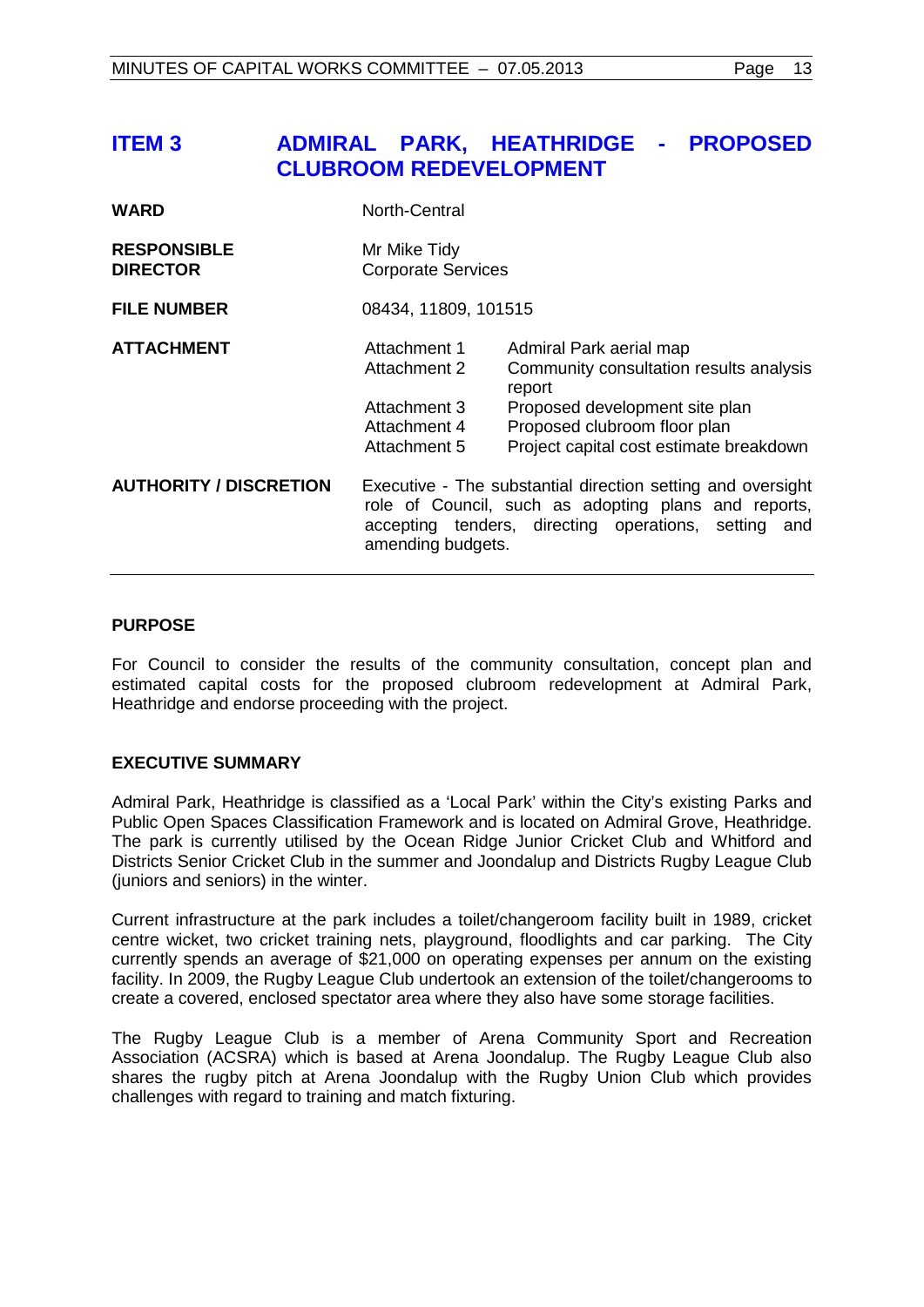Upgrading the facilities at Admiral Park will provide a base for the Rugby League Club to operate from and allow the Rugby Union Club to be the sole winter user group of the playing surface at Arena Joondalup. In order to improve the facilities at Admiral Park, the City is proposing to refurbish the existing toilet/changerooms, redevelop the existing clubroom facility and improve the floodlighting.

At its meeting held on 20 November 2012 (CJ252-11/12 refers), after considering a recommendation from the Capital Works Committee, Council resolved:

*That Council REQUESTS that the refurbishment of Admiral Park Clubrooms be listed for consideration in the 2013-14 budget deliberations, with appropriate project planning completed prior to the end of the current financial year.*

Since the 20 November 2012 meeting, \$650,000 was included in the 2012-13 mid-year review budget process for the project. The estimated project cost was based on a preliminary sketch plan in order to provide general initial advice.

Community consultation for the project was conducted in February-March 2013. The City received a response rate of 19% from those directly consulted via a direct mail out and a further 51 submissions were received from individuals with an interest in the development. The facilities proposed for the site were supported by the majority of respondents with over 93% of people supporting all the proposed works.

The majority of concerns raised by the local residents were in relation to the shortage of existing parking provision at Admiral Park. As part of the project, limited additional parking could be provided by extending the existing car park.

A revised site plan and clubroom floor plan have been developed for the project and include the layout of the proposed six floodlights, redeveloped clubroom and possible car park extension. The redeveloped clubroom is proposed to include the refurbishment to the existing toilets, refurbishment and extension to the existing changerooms, new umpire and first aid room, storage for the existing sporting clubs and a new clubroom area that includes meeting space, kitchen and associated storage.

A quantity surveyor (QS) estimate has been undertaken based on the developed site and floor plans and totals \$1,265,000. The net cost of the new facility is estimated at \$22,000 per annum based on an expected income of \$13,000 and expenditure of \$35,000.

There are a number of options for consideration for the Admiral Park project in relation to further community consultation:

- Works to be included in the project.
- Delegated authority to appoint a construction contractor.

Currently there is \$650,000 listed within the 2012-13 Capital Works Budget for the Admiral Park redevelopment project of which \$500,000 will be carried forward to 2013-14. There is a further \$261,000 within the 2013-14 Capital Works Budget for the redevelopment giving a total of \$911,000 for the project. Within the 2014-15 Capital Works Budget there is \$100,000 for additional parking at the site and within 2016-17 there is \$115,000 for new floodlighting works.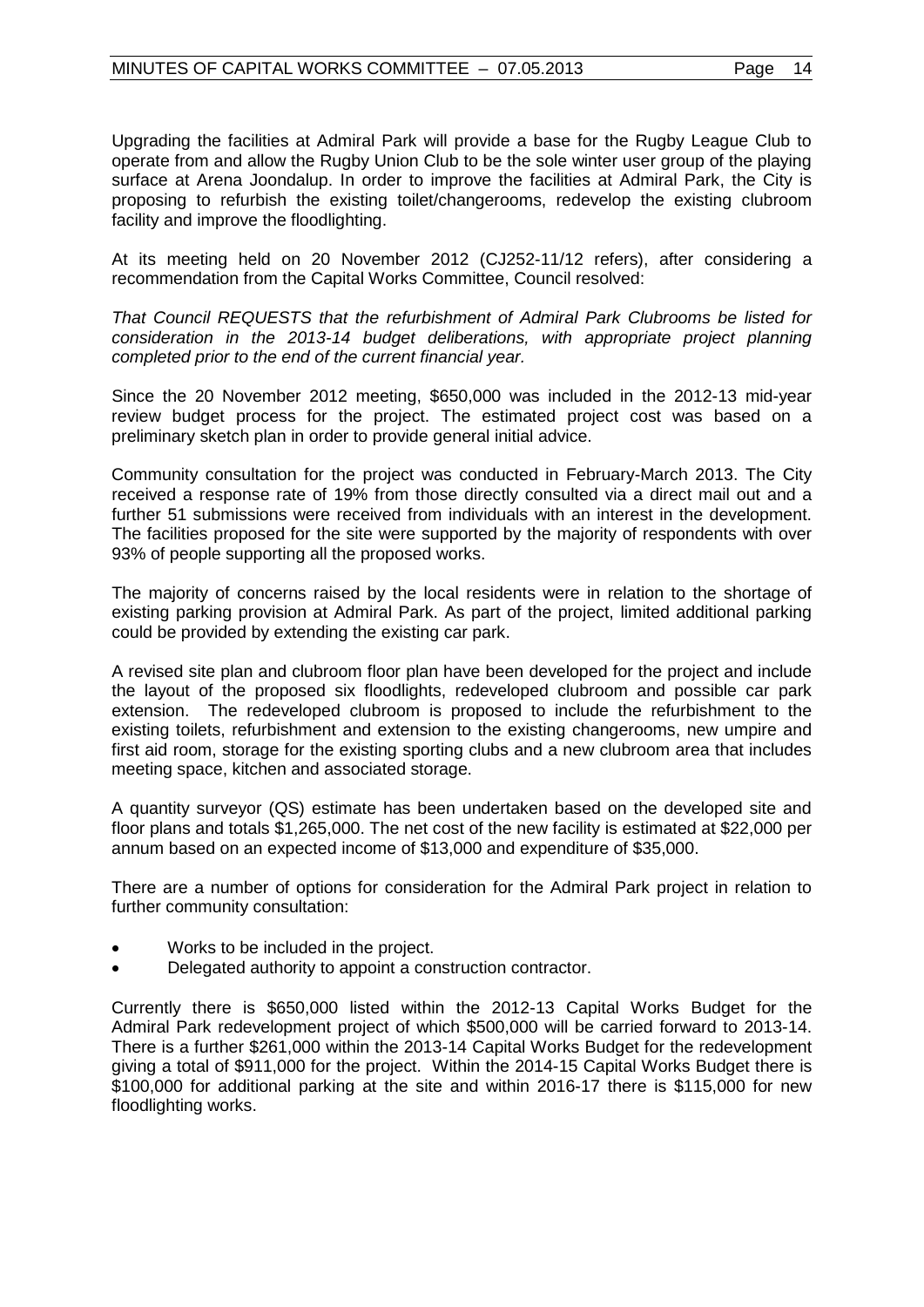Following the inclusion of funds within the 2012-13 budget for the project, detailed planning and site service forward works have been undertaken. Some of this work has included concept design, quantity surveyor estimate, structural engineer survey, floodlighting design and new switch board, sewer connection, gas connection and the installation of two hot water units at a cost of approximately \$150,000, giving a remainder \$761,000 of the project budget currently listed within the 2012-13 and 2013-14 years.

Based on the recommended options (remove floodlighting, parking and photovoltaic panels), the estimated project cost is reduced to \$858,990. This would result in a further \$97,990 required for the project.

Given the timelines associated with the Admiral Park redevelopment and response rate from the community consultation (over 93% of people supported all the proposed works), it is suggested that further community consultation for the project does not need to be conducted and it proceed to the next stage of the process which is detailed design and construction. It is also suggest that authority to appoint a construction contractor be delegated to the Chief Executive Officer to assist in progressing the project.

*It is therefore recommended that Council:*

- *1 NOTES the findings and additional comments received as part of the of the community consultation process undertaken for the Admiral Park redevelopment project;*
- *2 AGREES that further community consultation for the Admiral Park redevelopment project is not required and REQUESTS the project stakeholders and residents within 200 metres of the site be advised of the results of the initial consultation, the support received for the development and decision to proceed with the project;*
- *3 APPROVES the proposed clubroom redevelopment and associated works at Admiral Park as detailed in this Report at a capital cost estimate of \$858,990;*
- *4 NOTES the following amounts are currently listed within the City's Five Year Capital Works Budget for Admiral Park:*
	- *4.1 \$650,000 within 2012-13 for the redevelopment project of which \$500,000 will be carried forward to 2013-14;*
	- *4.2 \$261,000 within 2013-14 for the redevelopment project;*
	- *4.3 \$100,000 within 2014-15 for additional parking;*
	- *4.4 \$115,000 within 2016-17 for floodlighting works;*
- *5 REQUESTS that an additional \$97,990 be listed for consideration within 2013-14 of the City's Five Year Capital Works Budget for the Admiral Park redevelopment project;*
- *6 REQUESTS that an additional \$296,600 be listed for consideration within 2016-17 of the City's Five Year Capital Works Budget for floodlighting works at Admiral Park;*
- *7 REQUESTS the Chief Executive Officer to arrange for the detailed design and tender process to be undertaken for the Admiral Park redevelopment project;*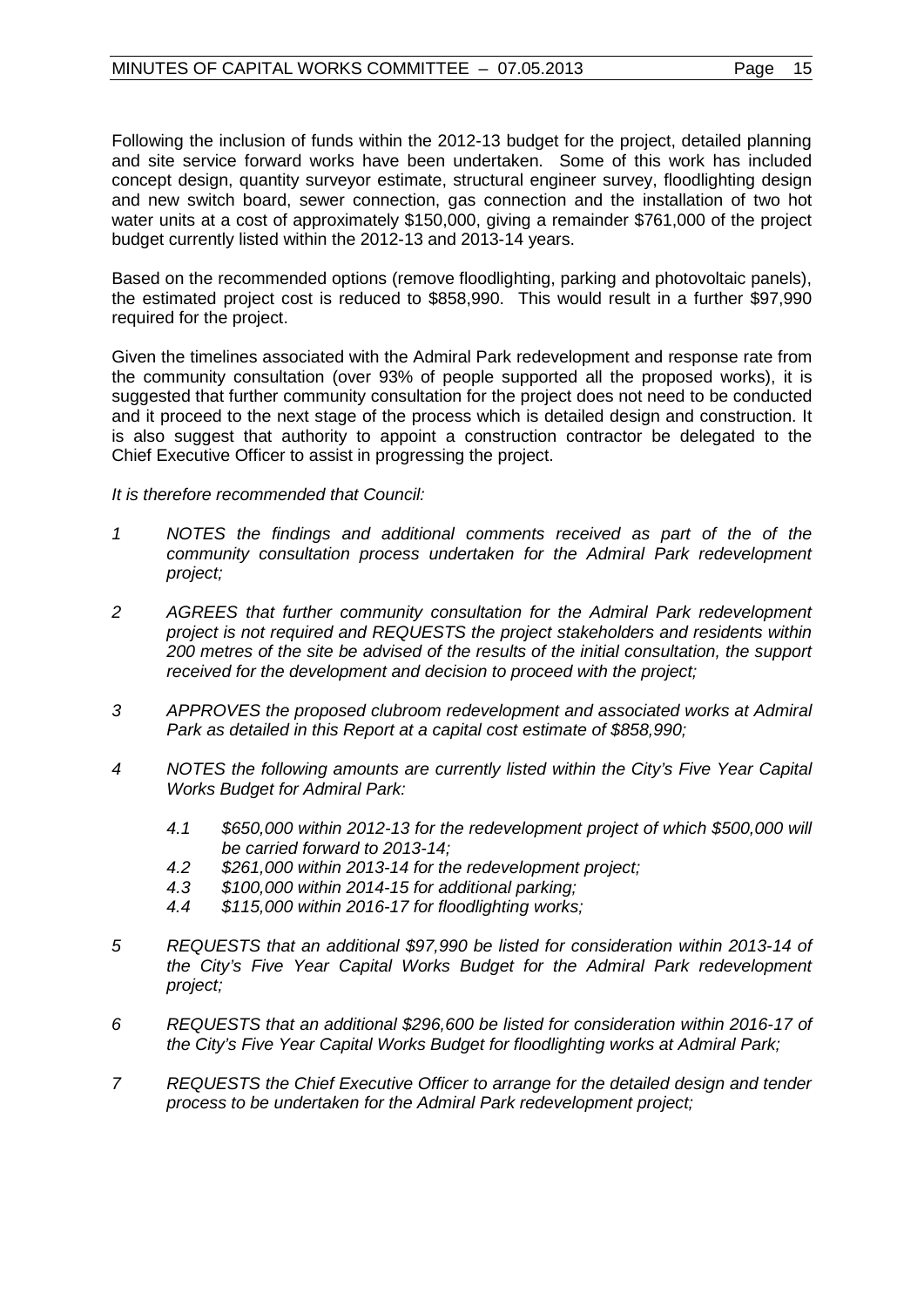- *8 BY AN ABSOLUTE MAJORITY DELEGATES to the Chief Executive Officer in accordance with section 5.42 of the Local Government Act 1995 the authority to accept tenders for the Admiral Park Clubroom redevelopment project subject to the price of tenders not exceeding \$858,990;*
- *9 In accordance with City Policy 'Naming of Public Facilities' AGREES to name the facility to be constructed at Admiral Park Heathridge, 'Admiral Park Community Sporting Facility'.*

# **BACKGROUND**

Admiral Park, Heathridge is a 'Local Park' as part of the City's existing Parks and Public Open Spaces Classification Framework and is located on Admiral Grove, Heathridge (Attachment 1 refers). The park is currently utilised by the Ocean Ridge Junior Cricket Club and Whitford and Districts Senior Cricket Club in the summer and Joondalup and Districts Rugby League Club (juniors and seniors) in the winter. Current infrastructure at the park includes a toilet/changeroom facility built in 1989, cricket centre wicket, two cricket training nets, playground (recently upgraded and relocated at a cost of approximately \$88,000), four floodlights and 35 car parking bays. The City currently spends an average of \$21,000 on operating expenses per annum on the existing facility.

In 2009, the Joondalup and Districts Rugby League Club undertook an extension of the toilet/changerooms to create a covered, enclosed spectator area where they also have some storage facilities.

The Rugby League Club is a member of Arena Community Sport and Recreation Association (ACSRA) which is based at Arena Joondalup. Other members of ACSRA are Joondalup Brothers Rugby Union Club, Joondalup Netball Association and the Joondalup Little Athletics Association. The Rugby League Club also shares the rugby pitches at Arena Joondalup with the Rugby Union Club which provides challenges with regard to training and match fixturing.

Upgrading the facilities at Admiral Park will provide a base for the Rugby League Club to operate from and allow the Rugby Union Club to be the sole winter user group of the playing surface at Arena Joondalup.

In order to improve the facilities at Admiral Park, the City is proposing to refurbish the existing toilet/changerooms and redevelop the existing clubroom facility. The redevelopment will provide the existing sporting clubs with a facility that has larger changerooms along with an enclosed clubroom including meeting space, a kitchen facility and appropriate storage. It is proposed that the new facility would not only cater for the sporting groups using the oval but also be available to the wider local community for community based meetings and activities. To accommodate other potential user groups, a community group storeroom has been included in the building design. In order to have the facility redeveloped prior to the 2013-2014 rugby season, detailed design and construction works would need to commence in May and September 2013 respectively.

The existing floodlights at Admiral Park do not currently meet Australian Standards (large ball sports – training). It is therefore also proposed to improve the floodlighting at the site. The proposed floodlighting upgrade would involve the installation of six light poles up to 35 metres high, each fitted with up to four floodlights. The poles would replace the existing four, currently located at the park.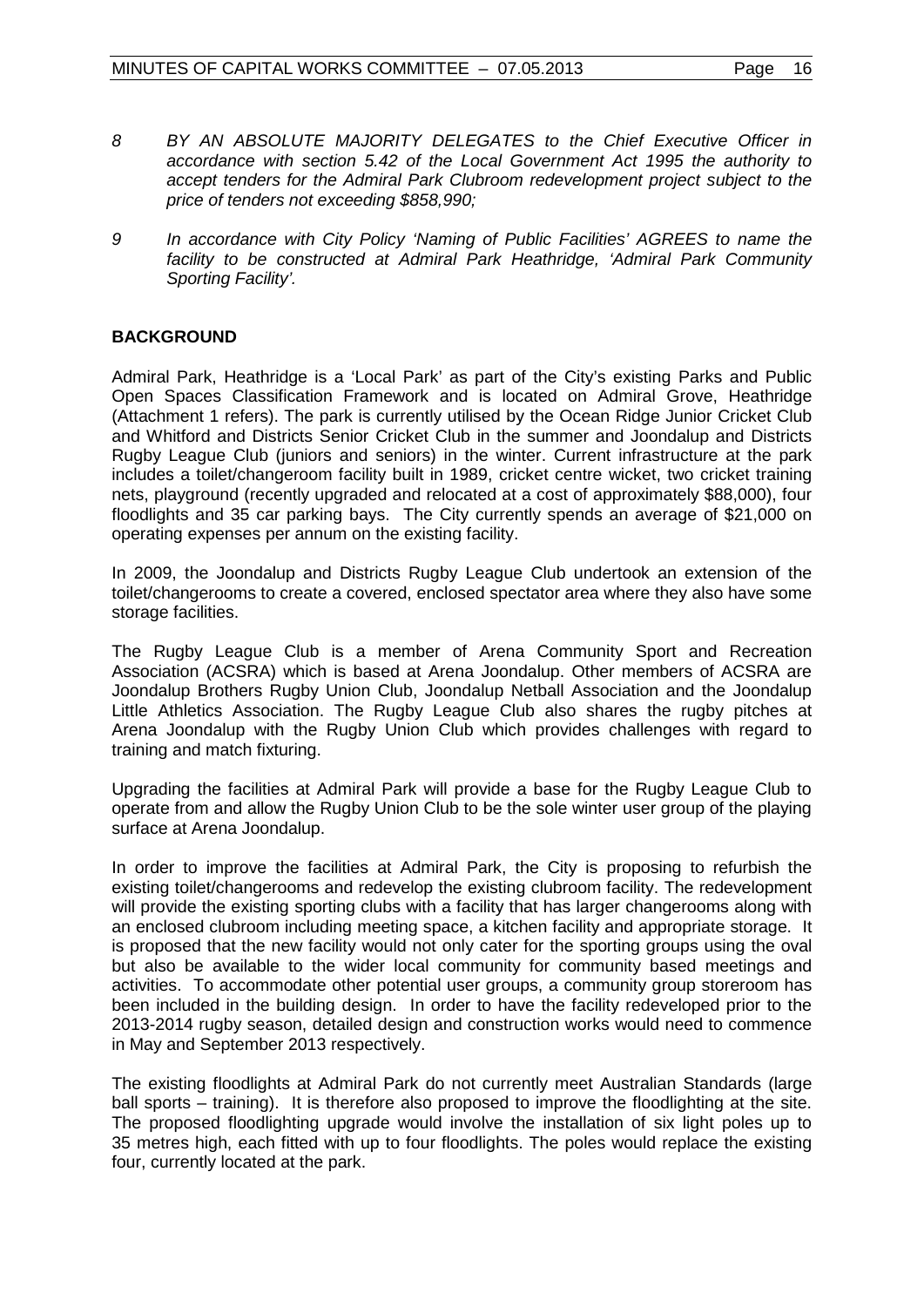The overall level of brightness that would be achieved by the proposed floodlighting is 50 lux. This is consistent with the current Australian Standard (AS2560.2.3). The floodlighting upgrade intends to increase the illuminated playing surface of the park from localised areas to most of the oval playing space. This will enable greater opportunities for sport training to be undertaken in a safer manner.

At its meeting held on 20 November 2012 (CJ252-11/12 refers), after considering a recommendation from the Capital Works Committee, Council resolved:

*That Council REQUESTS that the refurbishment of Admiral Park clubrooms be listed for consideration in the 2013-14 budget deliberations, with appropriate project planning completed prior to the end of the current financial year.*

Since its 20 November 2012 meeting, \$650,000 was included in the 2012-13 mid-year review budget process for the project. The estimated project cost was based on a preliminary sketch plan in order to provide general initial advice.

Following the inclusion of funds within the 2012-13 budget for the project, detailed planning and site service forward works have been undertaken. Some of this work has included concept design, quantity surveyor estimate, structural engineer survey, floodlighting design and new switch board, sewer connection, gas connection and the installation of two hot water units.

# **DETAILS**

# **Community and Stakeholder Consultation**

Community consultation with residents living within a 200 metre radius from the site (281 households) was conducted for 21 days from Monday 18 February to Monday 11 March 2013. The consultation provided the local community with an opportunity to provide feedback on the proposed redevelopment at Admiral Park.

The consultation was advertised through the following methods:

- Direct mail out cover letter, frequently asked question sheet and comment form was sent to all residents within 200 metres of Admiral Park, the adjacent primary school and the sporting clubs currently using the oval.
- Site signage two signs were placed at Admiral Park during the community consultation period.
- 'Club's In Focus' e-newsletter information was added to the February 2013 edition with links to the City's website for further details or to complete the comment form.
- Website information and comment form was available on the community consultation page of the City's website during the community consultation period.

The full results of the community consultation are included as Attachment 2. The City received 105 valid responses of which 54 were from residents living within a 200 metre radius of the site or stakeholders directly consulted, which is a response rate of 19%. There were also 51 submissions made by individuals living outside the 200 metre radius of the site. A summary of the results is included below.

With regard to the residential location of respondents, the majority live within the City of Joondalup (72.4%) and nearly a quarter within the City of Wanneroo (24.8%).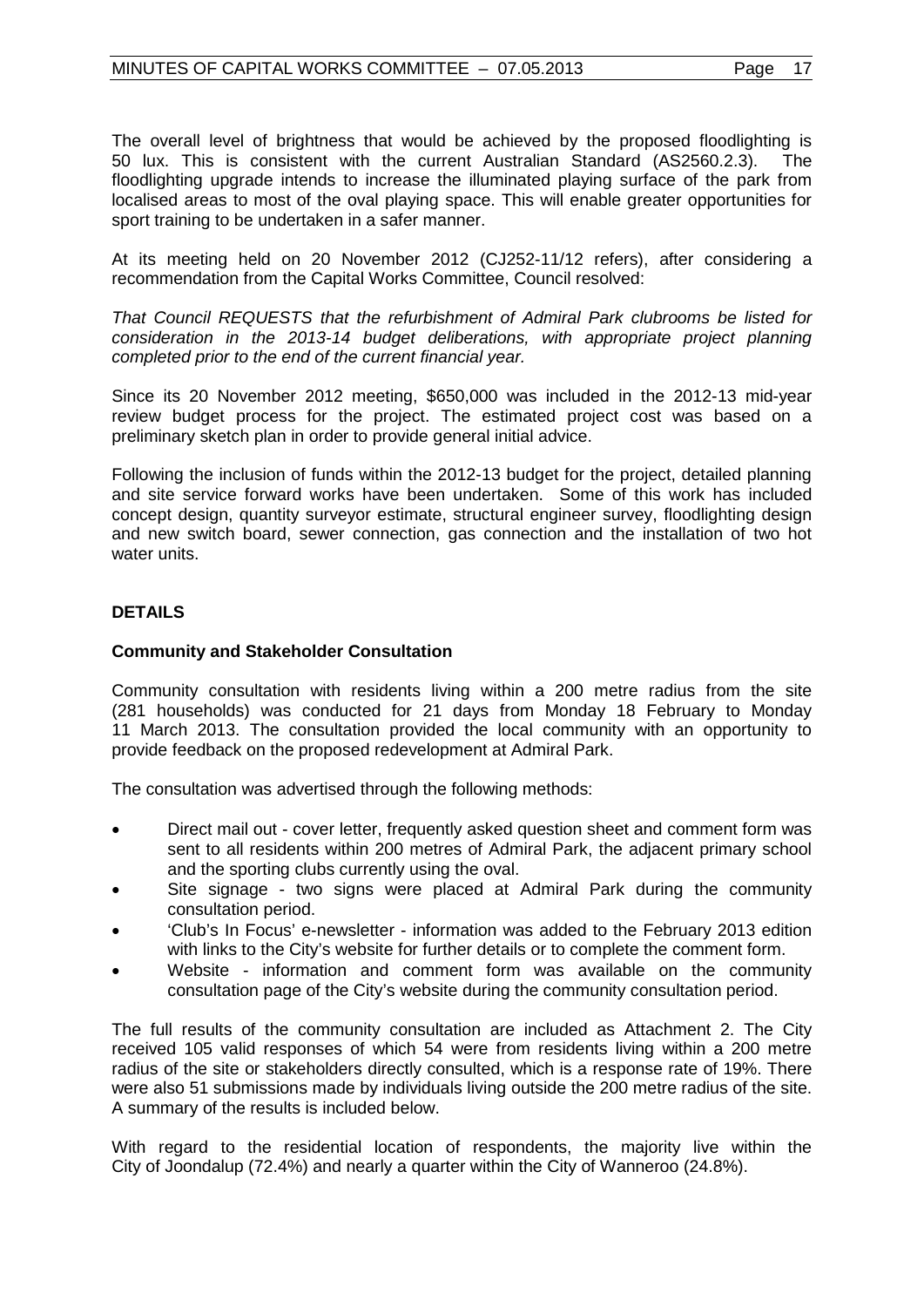# **Demographics**

Of the responses received, almost one quarter were submitted by people aged between 25 and 34 years. The City also received a significant proportion of responses from people aged between 18 and 34, and 55 and 64 years.

# Use of Admiral Park

The majority of respondents (70.5%) use Admiral Park for informal recreation (such as walking, running, playing, dog walking and the like.). Additionally, just over half of the respondents use Admiral Park for organised sport and recreation (such as rugby and cricket).

# New proposed infrastructure

Respondents were asked to indicate if they supported the redevelopment of the existing clubroom, refurbishment and extension of the existing toilets/changroooms and new sports floodlighting. Of the responses received, the majority indicated support for all proposed works at Admiral Park as shown in the below charts.

Refurbishment of existing toilets/changerooms Floodlighting





Redevelopment of clubroom facility

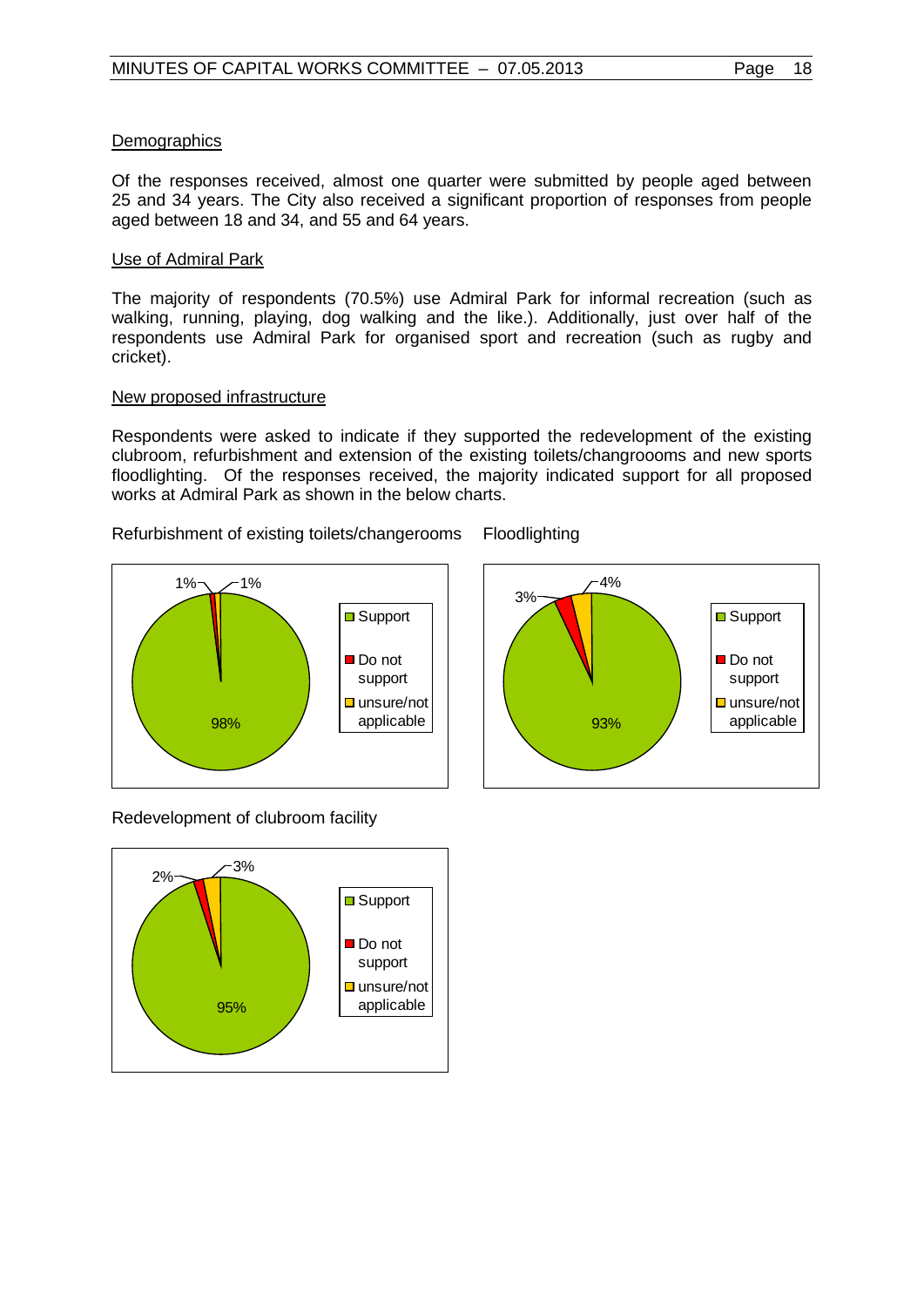# Additional Comments

Respondents who indicated that they did not support the various new infrastructure proposed as part of the project were asked why. A total of three respondents did not support one or more of the infrastructure proposed. These respondents shared concerns relating to:

- increased power usage to operate the floodlighting
- potential for floodlighting to "spill over" into surrounding houses
- potential increases in antisocial behaviour, littering and dumping
- potential escalation in parking issues and dangerous driving/"hooning".

In addition, seven respondents who supported the proposal also provided additional comments relating to the project. These respondents shared concerns relating to:

- ensuring floodlighting does not "spill over" into surrounding houses
- addressing existing parking issues and dangerous driving/"hooning" at the park
- ensuring noise levels are kept to a minimum.

# Car parking

The majority of concerns raised by the local residents were in relation to the existing parking provision at Admiral Park. Residents living near the site stated that parking is currently an issue on training and game days with cars parked on the park verge and adjacent streets. Some state that there are issues with cars parking across footpaths, private property, verges and in no parking areas.

Over two weekends in April (rugby game days) an assessment of the parking issues at Admiral Park was undertaken. On both Saturdays, the car park was full with a further 37 vehicles parked along the park verge. There were also 14 vehicles parked on residential verges on adjacent streets. A number of parking infringements were issued for parking on the pavement.

Notably, WA Police have identified road and pedestrian safety issues linked to car parking on the verge on the west side of Admiral Grove, next to the park during sporting events.

The car park at Admiral Park currently has 33 parking bays. This is considered typical for a park with similar facilities however Admiral Park caters for two senior rugby league games at once, as well as junior rugby participants, which results in further pressure on the parking facilities. As part of the project scoping and concept design, additional parking was considered by extending the existing car park toward the facility.

# **Site and concept plan**

Following the 20 November 2012 Council meeting and consultation with the existing sports clubs currently using Admiral Park, a revised site plan and clubroom floor plan were developed and are included as Attachments 3 and 4 respectively.

The site plan (Attachment 3 refers) indicates the layout of the proposed six floodlights, redeveloped clubroom, possible car park extension of 11 bays and also shows the recently relocated playground.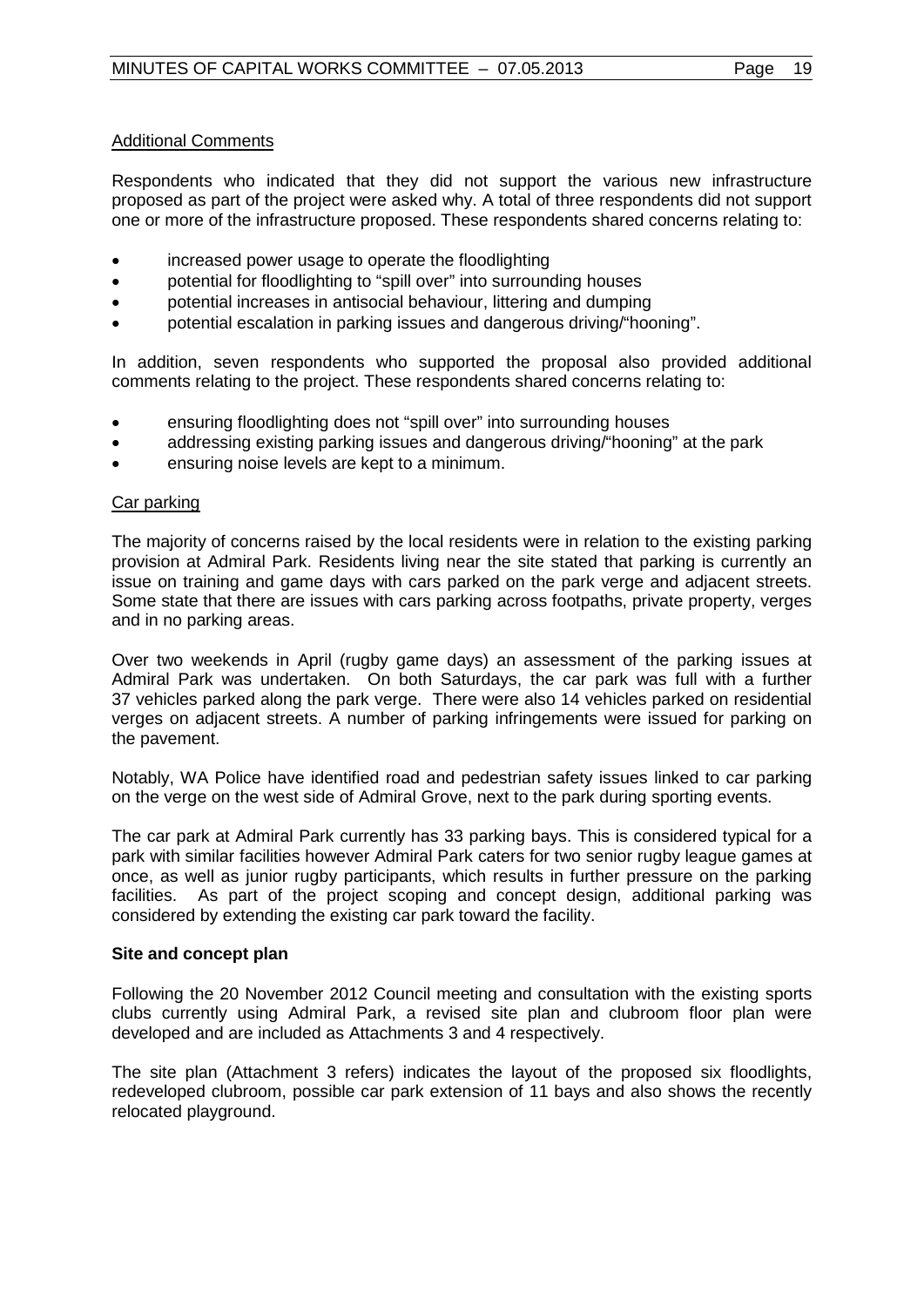The clubroom floor plan (Attachment 4 refers) includes refurbishment to the existing toilets; refurbishment and extension to the existing changerooms; new umpire and first aid room; storage for the existing sporting clubs; and a new clubroom area that includes meeting space (85 $m<sup>2</sup>$ ), kitchen and associated storage. To accommodate other potential user groups, a community group storeroom has also been included in the building design.

# **Estimated capital project costs**

A quantity surveyor (QS) estimate has been undertaken based on the developed site and floor plans and is included as Attachment 5. A summary of the cost estimate has been broken down into the following components:

| Item                                                                      |             |  |
|---------------------------------------------------------------------------|-------------|--|
| Clubroom facility                                                         | \$366,370   |  |
| Floodlighting                                                             | \$411,600   |  |
| Additional parking of 11 bays                                             | \$20,000    |  |
| Bin wash down area                                                        | \$6,000     |  |
| Paths/access ways                                                         | \$6,050     |  |
| Site Services (water)                                                     | \$8,000     |  |
| Photovoltaic (solar) panels                                               | \$52,500    |  |
| <b>Demolition Works</b>                                                   | \$30,000    |  |
| Earthworks / siteworks                                                    | \$8,080     |  |
| Retaining wall                                                            | \$25,700    |  |
| Preliminaries                                                             | \$99,700    |  |
| Contingencies                                                             | \$105,000   |  |
| Professional fees                                                         | \$60,000    |  |
| Temporary toilets/changerooms for the duration of the refurbishment works | \$40,000    |  |
| CCTV equipment, cablings etc                                              | \$20,000    |  |
| Approval fees                                                             | \$6,000     |  |
| <b>TOTAL</b>                                                              | \$1,265,000 |  |

It is important to note that the capital cost estimate was based on concept plans only and is subject to a variance of around plus/minus 10% once detailed design has been undertaken. It is therefore estimated that the total project could cost up to \$1,391,500.

# **Issues and options considered**

There are a number of options for consideration for the Admiral Park project in relation to further community consultation:

- Works to be included in the project.
- Delegated authority to appoint a construction contractor.

# Community consultation

Development projects such as this would normally include two rounds of community consultation. The first, the results of which are included in this report, provides the local community with an opportunity to provide feedback on the proposed project. The second round of consultation seeks comment on the specific project details such as the site plan, facility layout and any changes to the project as an outcome to the first round of consultation.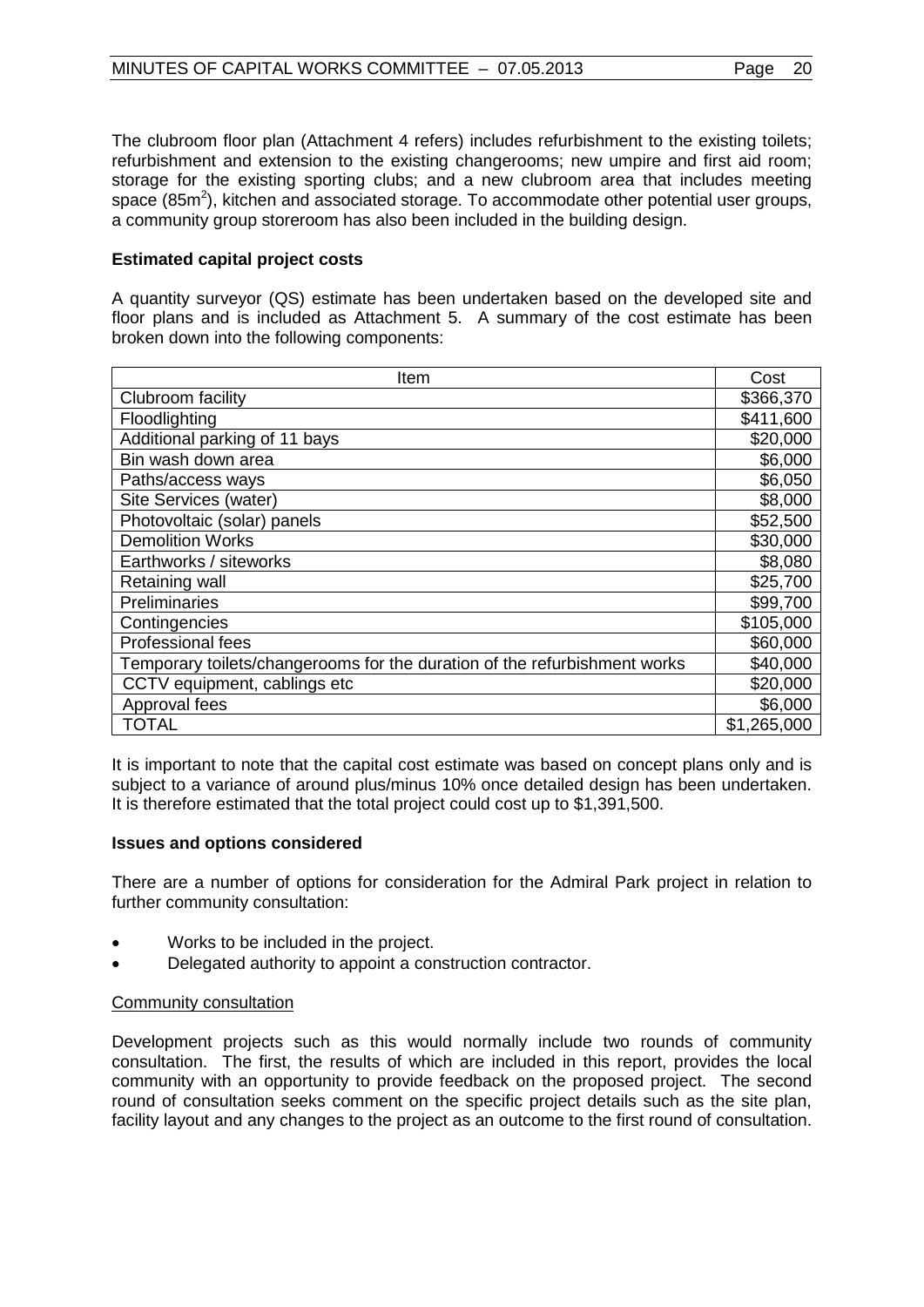Given the timelines associated with the Admiral Park project and the overwhelming support for the proposed works indicated as part of the initial consultation, one option for the project is to not undertake further consultation for the project. This would see the project able to proceed to detailed design and construction stages with the completion date to coincide with the commencement of the 2014 rugby league season.

The risk associated with not undertaking further consultation on the project is in relation to ensuring that the local community engaged as part of the initial consultation is advised of this decision. As part of the initial consultation, those directly consulted were advised that if the project was endorsed to progress to the next stage then a concept plan would be released for community comment before the project progressed any further. This issue could be addressed by advising residents within 200 metres of the site and other stakeholders the results of the initial feedback, the support received for the project and decision to proceed with the project.

# Project works

Given the capital cost estimate for the total project either the whole project can be endorsed to proceed or if cost savings are required the following options are considered appropriate:

- Floodlighting estimated cost of \$411,600. Currently there is \$115,000 listed within the 2016-17 Capital Works Budget for floodlighting works at Admiral Park. Additional funds could be listed for consideration within the 2016-17 budget and these works staged to occur in that financial year. This would also give the City the opportunity to apply for external grant funding contribution from the Department of Sport and Recreation's Community Sporting and Recreation Facilities Fund (CSRFF).
- Parking limited additional bays (11) were estimated at \$20,000. Currently there is \$100,000 within the 2014-15 Capital Works Budget for a car park extension at Admiral Park. Staging a car park extension in 2014-15 would provide the ability to plan a more suitable parking resolution at the site and provide more than the additional 11 bays considered during the concept design of this project.
- Photovoltaic (solar) panels estimated cost of \$52,500. These can be installed on the facility at a later stage if suitable and can also attract external grant funding to assist with the cost. Photovoltaic panels installed at other similar facilities are currently saving the City approximately \$2,500 per annum in utility costs.

It is recommended that the parking and floodlighting works be staged in 2014-15 and 2016-17 years respectively.

Not installing photovoltaic (solar) panels as part of this part of the project will reduce project costs by \$52,500.

# Delegated Authority

The Chief Executive Officer currently has the delegated authority to accept tenders to an amount of \$300,000. Typically, following the tender process for construction works on a project with a value like this, a report would be made to Council to endorse the appointment of a construction contractor. With the timelines associated with this project, this authority to appoint could be delegated to the Chief Executive Officer. Based on the capital cost estimate for the project it is recommended that Council delegate to the Chief Executive Officer the authority to appoint a construction contractor up to the value of \$858,990 (capital cost estimate plus 10%). A variance amount of 10% has been added to the amount for delegated authority due to the capital cost estimate being based on concept plans only and is subject to a variance of around plus/minus 10% once detailed design has been undertaken.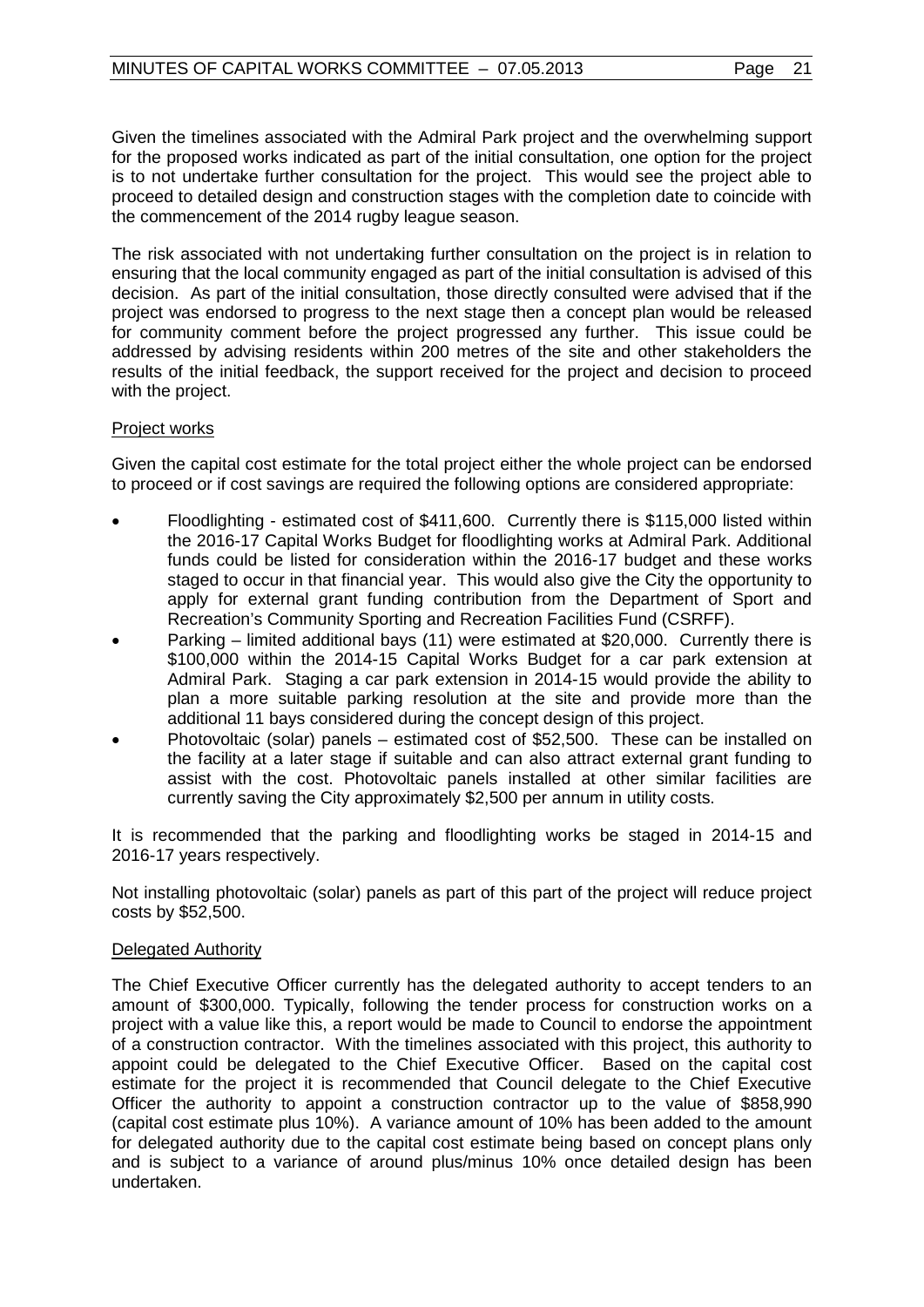# **Legislation** Sections 5.42 and 5.43(b) of the *Local Government Act 1995.* **Strategic Community Plan Key theme Community Wellbeing. Objective** Quality facilities. **Strategic initiative •** Support a long-term approach to significant facility upgrades and improvements. Understand the demographic context of local communities to support effective facility planning. services. **Policy** Not applicable.

# **Risk management considerations**

Any capital project brings risks in relation to contingencies and over runs against original design. The capital cost estimate is based on high level concept designs and may differ once further detailed designs are undertaken for the project.

There is also a risk associated with not undertaking further consultation on the project. This issue could be addressed by advising all residents within 200 metres of the site and other key stakeholders of the results of the initial feedback, the support received for the project and decision to proceed with the project.

# **Financial/budget implications**

Currently there is \$650,000 listed within the 2012-13 Capital Works Budget for the Admiral Park redevelopment project of which \$500,000 will be carried forward to 2013-14. There is a further \$261,000 within the 2013-14 Capital Works Budget for the redevelopment giving a total of \$911,000 for the project.

Following the inclusion of funds within the 2012-13 budget for the project, detailed planning and site service forward works have been undertaken. Some of this work has included concept design, quantity surveyor estimate, structural engineer survey, floodlighting design, power upgrade and new switch board, sewer connection, gas connection and the installation of two hot water units at a cost of \$150,000, giving a remainder \$761,000 of the project budget currently listed within the 2012-13 and 2013-14 years.

Within the 2014-15 Capital Works Budget there is \$100,000 for additional parking at the site and within 2016-17 there is \$115,000 for new floodlighting works.

# **Legislation / Strategic Community Plan / policy implications**

• Employ facility design principles that will provide for longevity, diversity and inclusiveness and where appropriate, support decentralising the delivery of City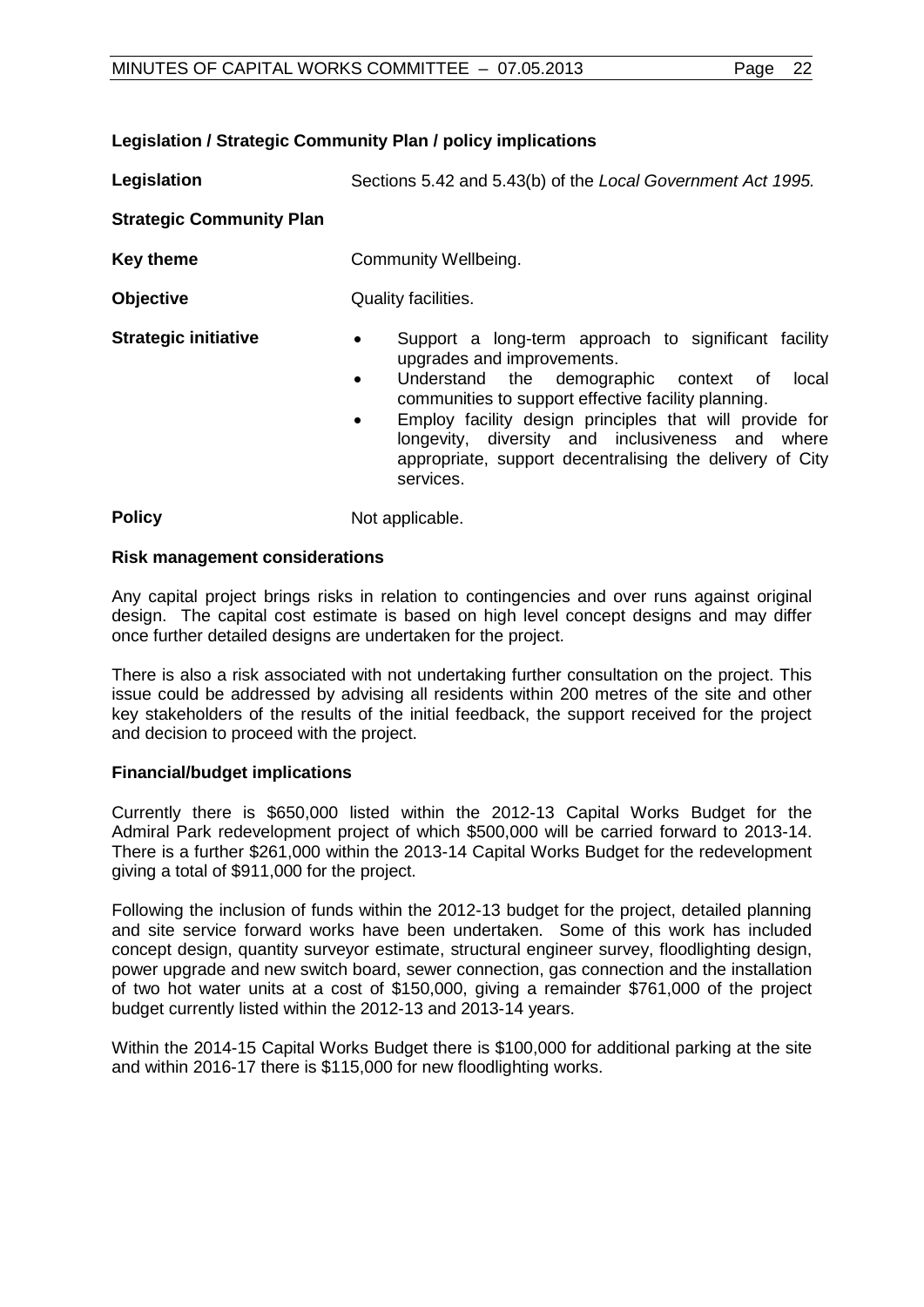Based on the capital cost estimate for the project a further \$630,500 would be required to complete the works detailed in this report. If cost savings are required the following options are considered appropriate:

- Floodlighting estimated cost of \$411,600. Currently \$115,000 listed within the 2016-17 budget. Option to stage this part of the project in 2016-17. Further budget funds of \$296,600 will be required.
- Parking limited additional parking estimated at \$20,000. Currently there is \$100,000 within the 2014-15 Capital Works Budget for a car park extension at Admiral Park. Option to stage this part of the project in 2014-15.
- Photovoltaic (solar) panels estimated cost of \$52,500. These can be installed on the facility at a later stage if suitable and can also attract external grant funding to assist with the cost.

It is recommended that the parking and floodlighting works be staged in 2014-15 and 2016-17 years respectively. This reduces the estimated project cost by \$431,600.

Not installing photovoltaic (solar) panels as part of this part of the project will reduce project costs by \$52,500.

Based on the recommended options (remove floodlighting, parking and photovoltaic panels), the estimated project cost is reduced to \$858,990. This would result in a further \$97,990 required for the project.

Below is a summary of the option to undertake the whole project as outlined in this report or for cost savings - not including additional parking, floodlighting or installing photovoltaic (solar) panels as part of the project in 2013-14.

| Option                                  | Existing    | Estimated    | Additional   |
|-----------------------------------------|-------------|--------------|--------------|
|                                         | project     | total cost   | budget funds |
|                                         | budget (for | (including)  | required     |
|                                         | $2013 - 14$ | 10% variance |              |
|                                         |             | allowance)   |              |
| Full project                            | \$761,000   | \$1,391,500  | \$630,500    |
| Remove carpark extension; floodlighting | \$761,000   | \$858,990    | \$97,990     |
| and solar panels                        |             |              |              |

Based on a similar size building (Forrest Park Community Sporting Facility) the net cost of the new facility is estimated at \$22,000 per annum based on an expected income of \$13,000 and expenditure of \$35,000.

All amounts quoted in this report are exclusive of GST.

# **Regional significance**

Not applicable.

# **Sustainability implications**

# **Environmental**

Any redevelopments at Admiral Park will be planned to reduce the impact of the carbon footprint and consider environmental sustainability design features.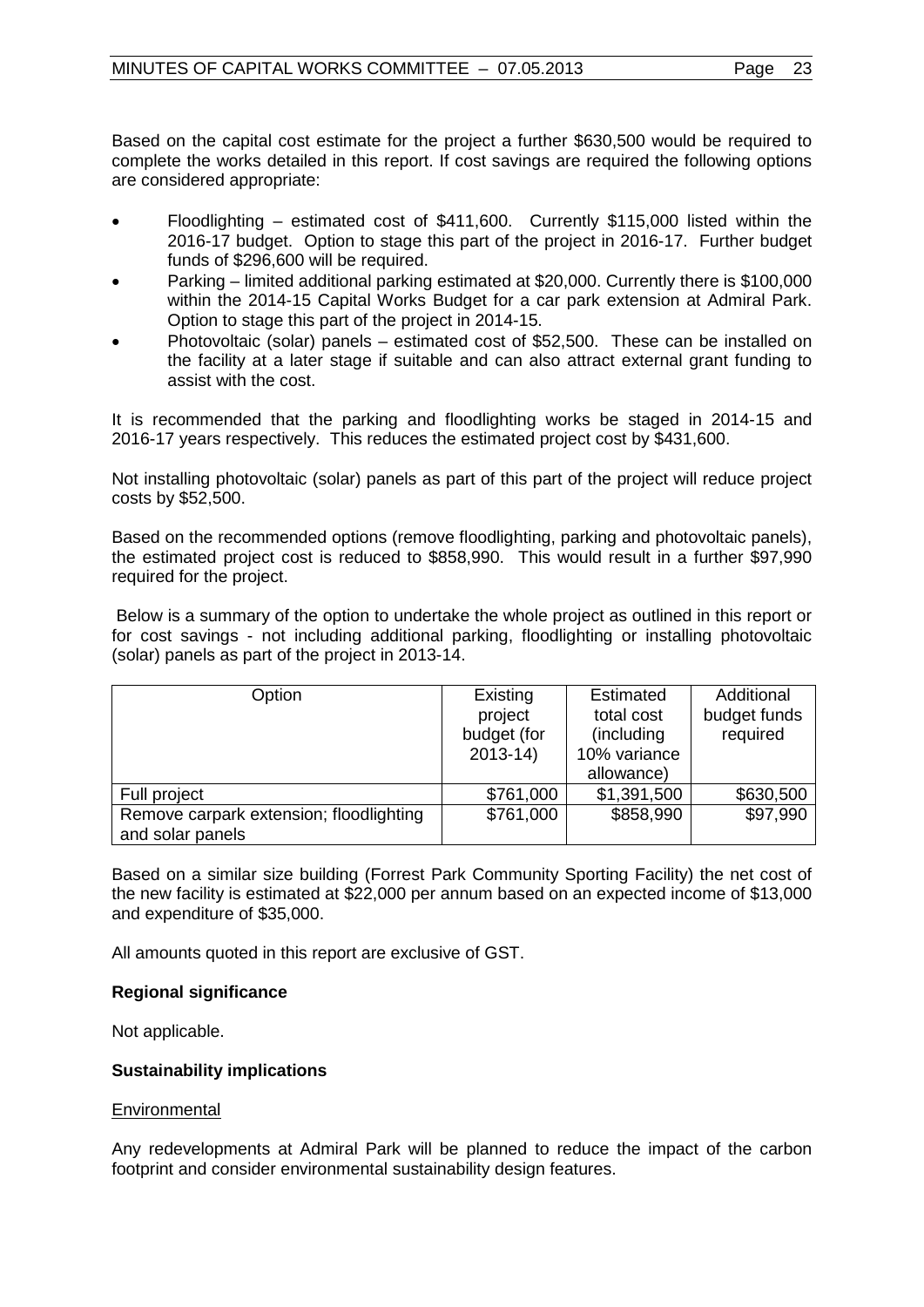# Social

The project has included consultation with local residents and user groups of the oval to ensure that feedback received represents the diverse needs of the City's community. Any developments at the site will consider access and inclusion principles and will aim to enhance the amenity of the public space.

# Economic

One of the main principles of the City's Master Planning Framework is the development of 'shared' and 'multipurpose' facilities to avoid duplication of facilities and reduce the ongoing maintenance and future capital expenditure requirements.

# **Consultation**

Results of the initial community consultation completed recently have been outlined in the details section of this report. The full results of the community consultation are included as Attachment 2. A decision needs to be made whether further community consultation will be undertaken for this project.

# **COMMENT**

The City received a response rate of 19% from the recent community consultation undertaken for the Admiral Park redevelopment project. The high level of responses from people living within 200 metres of the park indicates the importance of the site to the local and nearby residents and a strong level of interest in the outcome of the redevelopment project.

With 51 submissions made by interested individuals living outside the 200 metre radius of the site and just over half of the respondents using Admiral Park for organised sport and recreation (such as rugby and cricket), it is clear that the redevelopment of the facilities is important to the local sporting clubs that use the oval.

Based on the recommended options (remove floodlighting, parking and photovoltaic panels), the estimated project cost is reduced to \$858,990. This would result in a further \$97,990 required for the project.

Given the timelines associated with the Admiral Park redevelopment and response rate from the community consultation (over 93% of people supported all the proposed works), it is suggested that further community consultation for the project does not need to be conducted and it proceed to the next stage of the process which is detailed design and construction. To avoid any issues arising from this, project stakeholders and residents within 200 metres of the site could be advised of the results of the initial consultation, the support received for the development and the decision to proceed with the project.

Furthermore, due to condensed project timelines, it is suggest the authority to appoint a construction contractor could be delegated to the Chief Executive Officer. Based on the capital cost estimate for the project it is recommended that Council delegate to the Chief Executive Officer the authority to appoint a construction contractor up to the value of \$858,990.

# **VOTING REQUIREMENTS**

Absolute Majority.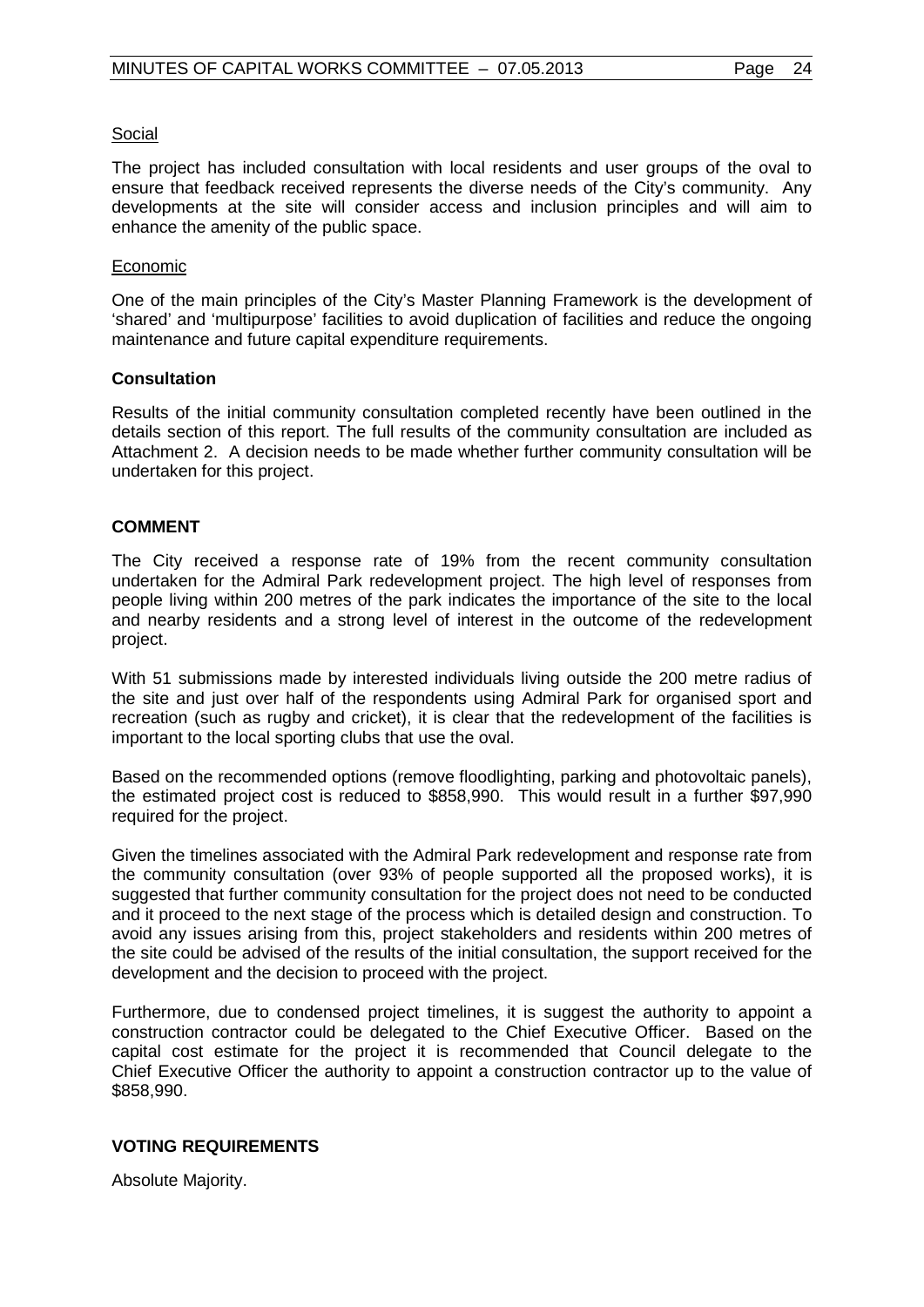**MOVED Cr Hamilton-Prime, SECONDED Cr Amphlett that Council:**

- **1 NOTES the findings and additional comments received as part of the of the community consultation process undertaken for the Admiral Park redevelopment project;**
- **2 AGREES that further community consultation for the Admiral Park redevelopment project is not required and REQUESTS the project stakeholders and residents within 200 metres of the site be advised of the results of the initial consultation, the support received for the development and decision to proceed with the project;**
- **3 APPROVES the proposed clubroom redevelopment and associated works at Admiral Park as detailed in this Report at a capital cost estimate of \$858,990;**
- **4 NOTES the following amounts are currently listed within the City's Five Year Capital Works Budget for Admiral Park:**
	- **4.1 \$650,000 within 2012-13 for the redevelopment project of which \$500,000 will be carried forward to 2013-14;**
	- **4.2 \$261,000 within 2013-14 for the redevelopment project;**
	- **4.3 \$100,000 within 2014-15 for additional parking;**
	- **4.4 \$115,000 within 2016-17 for floodlighting works;**
- **5 REQUESTS that an additional \$97,990 be listed for consideration within 2013-14 of the City's Five Year Capital Works Budget for the Admiral Park redevelopment project;**
- **6 REQUESTS that an additional \$296,600 be listed for consideration within 2016-17 of the City's Five Year Capital Works Budget for floodlighting works at Admiral Park;**
- **7 REQUESTS the Chief Executive Officer to arrange for the detailed design and tender process to be undertaken for the Admiral Park redevelopment project;**
- **8 BY AN ABSOLUTE MAJORITY DELEGATES to the Chief Executive Officer in accordance with section 5.42 of the** *Local Government Act 1995* **the authority to accept tenders for the Admiral Park Clubroom redevelopment project subject to the price of tenders not exceeding \$858,990;**
- **9 In accordance with City Policy 'Naming of Public Facilities' AGREES to name the facility to be constructed at Admiral Park Heathridge, 'Admiral Park Community Sporting Facility'.**

# **The Motion was Put and CARRIED (7/0)**

**In favour of the Motion:** Cr McLean, Mayor Pickard, Crs Amphlett, Corr, Hamilton-Prime, Ritchie and Taylor.

# *Appendix 3 refers*

*To access this attachment on electronic document, click he[re: Attach3agnCWC070513.pdf](http://www.joondalup.wa.gov.au/files/committees/CWOC/2013/Attach3agnCWC070513.pdf)*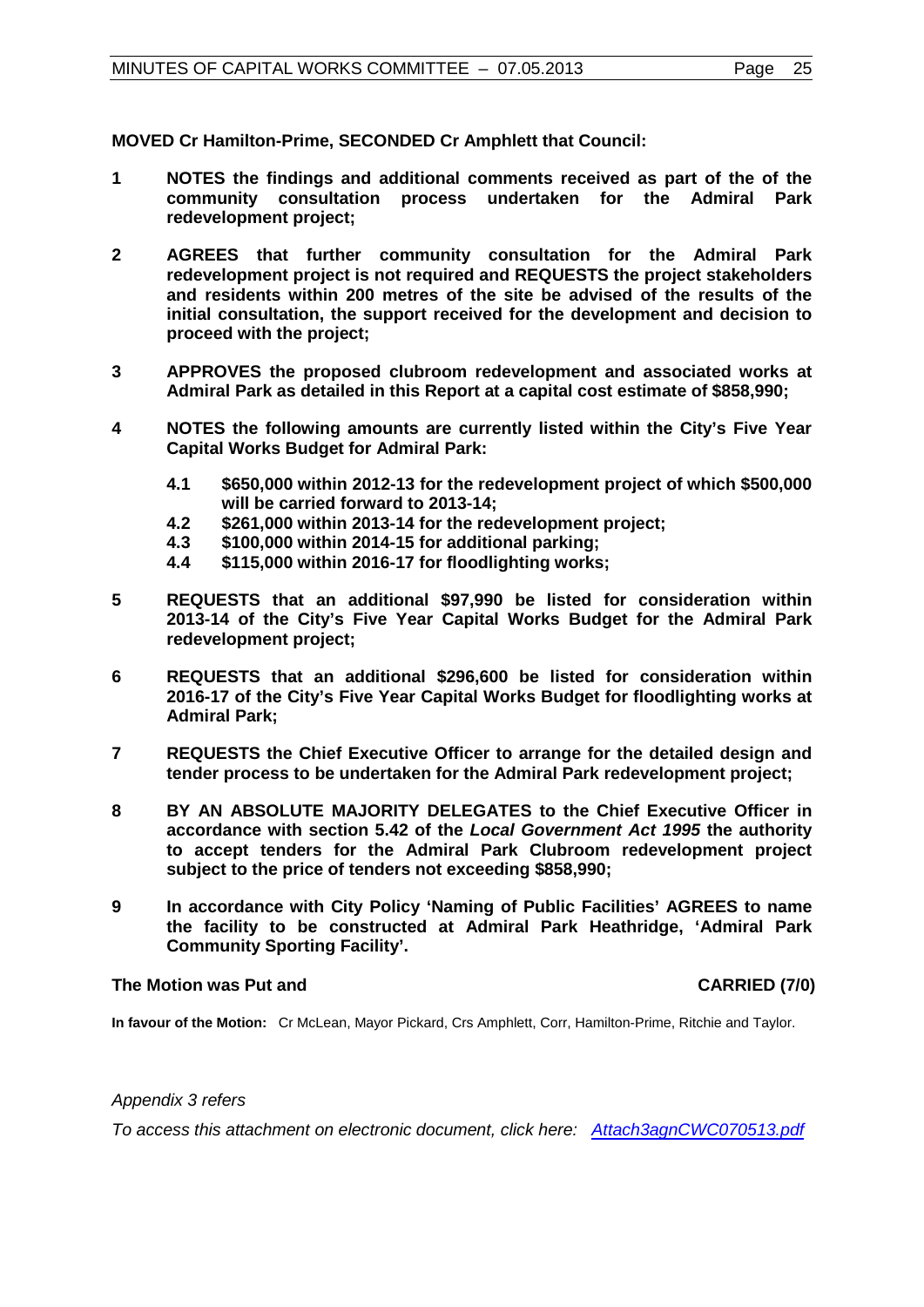# <span id="page-25-0"></span>**ITEM 4 BRAMSTON PARK, BURNS BEACH - PROPOSED DEVELOPMENT**

| <b>WARD</b>                           | <b>North</b>                                                                                                                                                                                     |                                                                                                                                                                                                    |  |
|---------------------------------------|--------------------------------------------------------------------------------------------------------------------------------------------------------------------------------------------------|----------------------------------------------------------------------------------------------------------------------------------------------------------------------------------------------------|--|
| <b>RESPONSIBLE</b><br><b>DIRECTOR</b> | Mr Mike Tidy<br><b>Corporate Services</b>                                                                                                                                                        |                                                                                                                                                                                                    |  |
| <b>FILE NUMBER</b>                    | 87611, 101515                                                                                                                                                                                    |                                                                                                                                                                                                    |  |
| <b>ATTACHMENT</b>                     | Attachment 1<br>Attachment 2<br>Attachment 3<br>Attachment 4<br>Attachment 5                                                                                                                     | Bramston Park aerial map<br>Proposed development site plan<br>Proposed clubroom floor plan<br>Project capital cost estimate breakdown<br>Active<br>review<br>open<br>space<br>supplementary report |  |
| <b>AUTHORITY / DISCRETION</b>         | Executive - The substantial direction setting and oversight<br>role of Council, such as adopting plans and reports,<br>accepting tenders, directing operations, setting and<br>amending budgets. |                                                                                                                                                                                                    |  |

# **PURPOSE**

For Council to consider the concept plan and estimated capital costs for the proposed development at Bramston Park, Burns Beach and endorse proceeding with the project.

# **EXECUTIVE SUMMARY**

Bramston Park is 3.93 hectares and is located on Bramston Vista, Burns Beach. The park is classified as Crown Land currently managed by the developer (Peet Limited) and is due for handover to the City in July 2013. There are currently no facilities or floodlights at the park.

It is proposed that given the dimensions of Bramston Park, it be allocated to a rectangle sport for winter and a suitable summer sporting group. For a club to use this park successfully, infrastructure such as a community sporting facility and floodlighting is required. It is proposed that the facility would not only cater for the sporting groups using the oval but also be available to the wider local community for community based meetings and activities. Other infrastructure proposed for the site includes a carpark, BBQ/picnic area with drink fountain, cricket centre wicket and playground.

Community consultation was undertaken in July 2012, which provided the local community with an opportunity to provide feedback on the proposed project. The City received a good response rate of over 39%. Just under 50% of respondents did not oppose the development of a community sporting facility and floodlighting at the site. Just over 50% of respondents did not oppose the car parking and there was strong support for the construction of a playground at Bramston Park.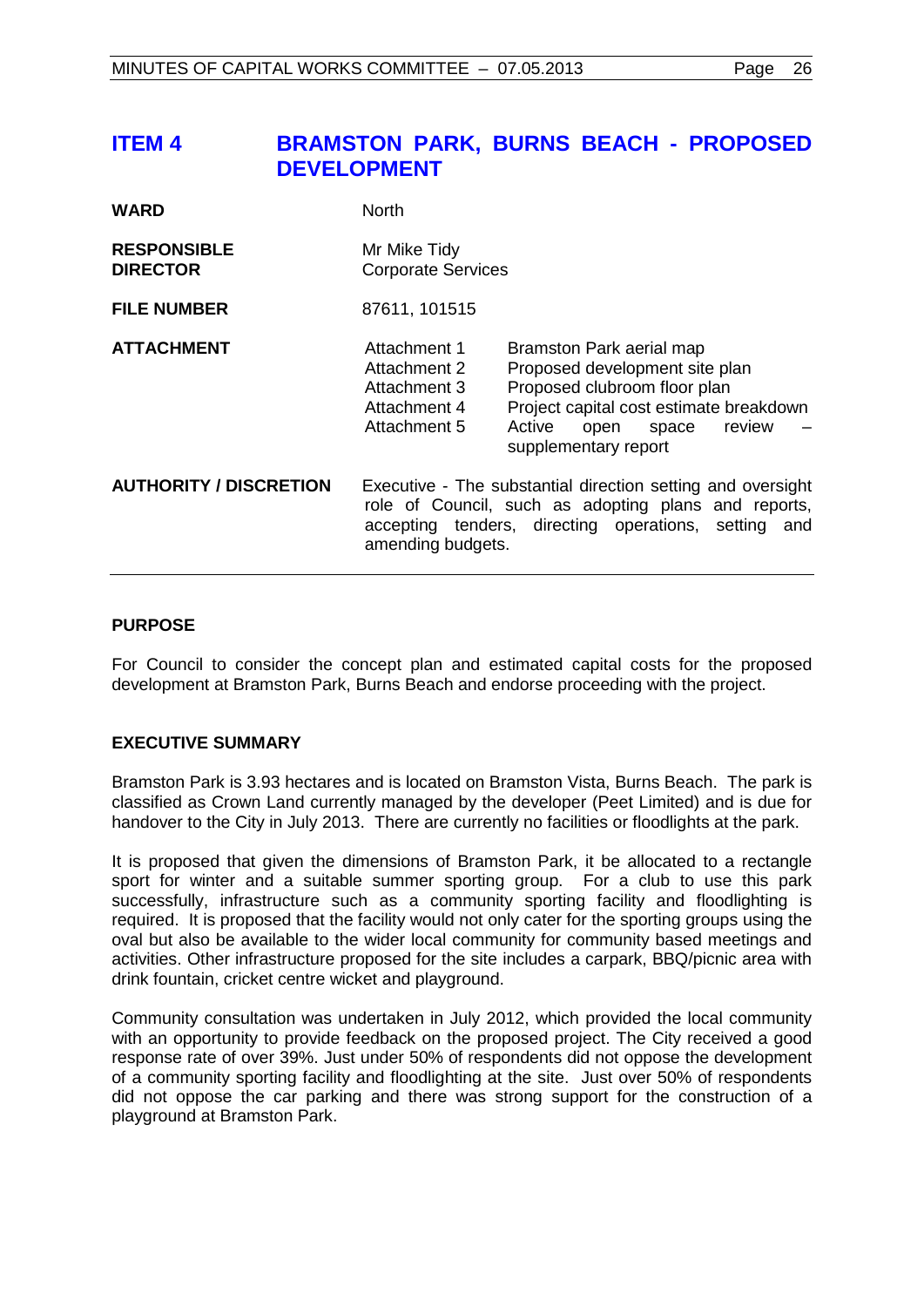At its meeting held on 11 December 2012 (CJ280-12/12 refers), Council considered the project and based on the number of respondents in support and opposition to the proposed development being so close, requested the development of concept plans for the proposed redevelopment.

A site plan and facility floor plan have been developed for the project and include the layout of the proposed four new floodlights, carpark, community sporting facility, playground, BBQ/picnic area with drink fountain and synthetic centre cricket wicket. The facility floor plan (Attachment 3 refers) includes changerooms, umpire room, toilets, kitchen/kiosk/kitchenette, two meeting areas of  $52.5m^2$  and  $75m^2$  both overlooking the oval, associated storage, CCTV room and covered spectator verandah area.

A quantity surveyor (QS) estimate has been undertaken based on the developed site and floor plans and totals \$3,020,000 which includes detailed design, tender documentation, forward works and construction. The net operating cost of the new facility is estimated at \$24,000 per annum based on an expected income of \$13,000 and expenditure of \$37,000.

There are a number of options for consideration for the Bramston Park project in relation to further community consultation, works to be included in the project and external grant funding.

Currently listed in the City's Five Year Capital Works Program is \$317,000 for the detailed design stage of the project (2013-14) and \$1,750,000 for the construction works (2014-15) giving a total of \$2,067,000 for the overall project. Also listed is \$140,000 within 2016-17 for the installation of floodlighting at the park.

In the City's 2009 adopted 20 Year Strategic Financial Plan, funds were allocated for the refurbishment/redevelopment of Jack Kikeros Hall which is located near the beach on Ocean Parade, Burns Beach. In 2012, these funds were reallocated, without being increased, to the Bramston Park development project with the adoption of the new 2011-2031 20 Year Strategic Financial Plan. It is important to note that the proposed Bramston Park development project includes infrastructure in addition to a facility such as floodlighting, car park, playground and picnic/BBQ area. It is therefore reasonable to expect that the total project cost for the proposed development project would be in excess of the budget amount that was originally intended for Jack Kikeros Hall.

If the funds for the floodlighting works were brought forward, based on the total project cost estimate, a further \$813,000 would be required to be allocated to this project to complete the works detailed in this report. It has been identified that this project would be suitable for consideration as part of the Department of Sport and Recreation's Community Sporting and Recreation Facilities Fund (CSRFF) program. The CSRFF program considers a contribution of up to one-third for projects that demonstrate an increase in sport participation as a result of the development, in this case up to \$1,006,666.

Given the results of the initial consultation, it is suggested that further community consultation for the project is undertaken allowing the community another opportunity to make comment on the project with more detailed information such as site layout, basic facility design and proposed usage and management.

Provided any further community consultation is undertaken soon and the project timelines remain on schedule, it is recommended that a submission be made to the CSRFF Forward Planning Grant funding round. If supported, the project will be listed as part of the City's CSRFF project submission report to be considered by Council at its meeting to be held on 24 September 2013.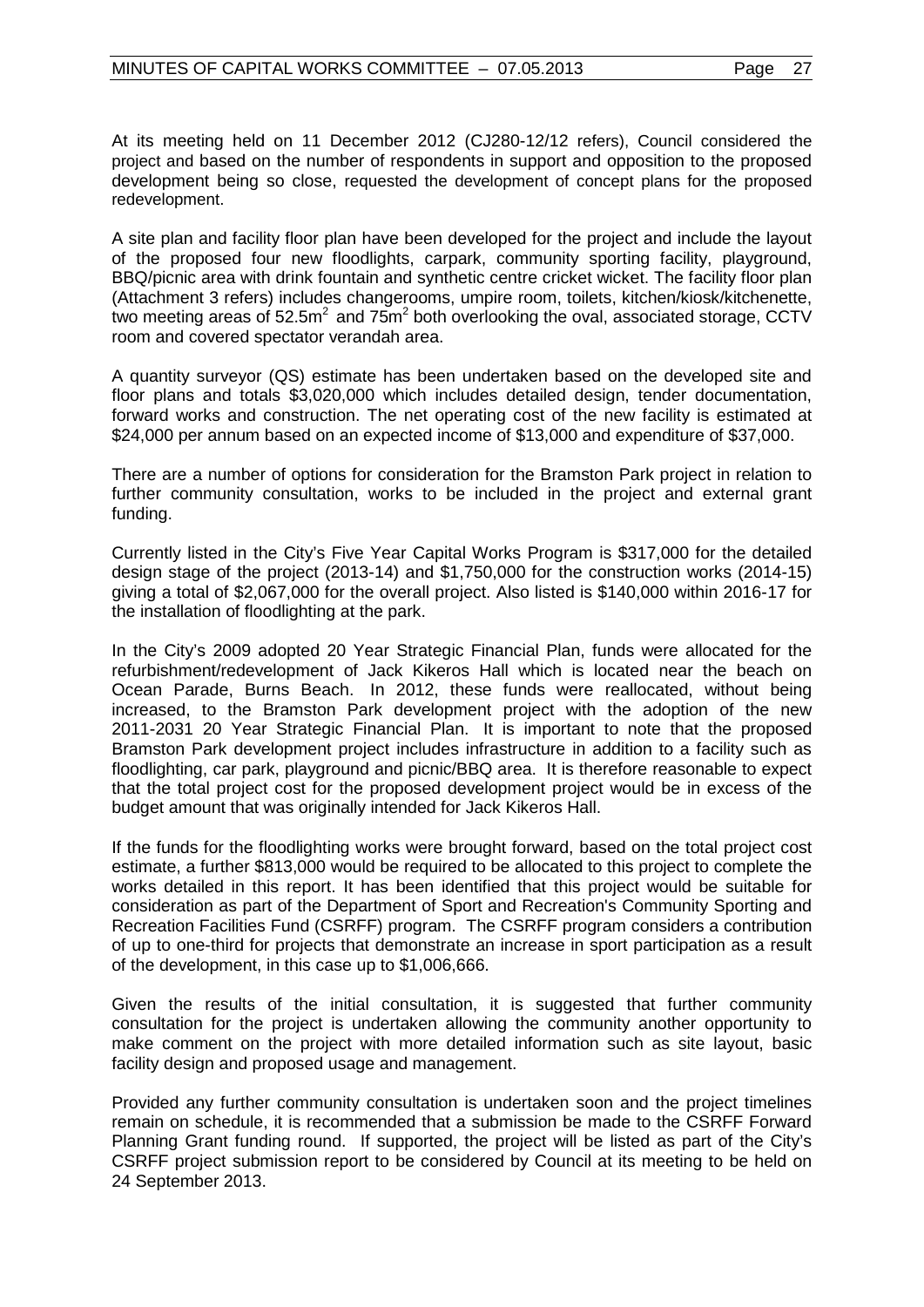*It is therefore recommended that Council:*

- *1 NOTES the proposed redevelopment project including construction of the community sporting facility, four new floodlights, playground, BBQ/picnic area with drinking fountain, carpark and synthetic centre cricket wicket at Bramston Park as detailed in this Report at a project cost estimate of \$3,020,000;*
- *2 REQUESTS the Chief Executive Officer to arrange for further community consultation as detailed this Report for the Bramston Park development project to be conducted in June 2013;*
- *3 NOTES the Bramston Park development project will be listed as part of the City's Community Sporting and Recreation Facility Fund (CSRFF) project submission report to be considered by Council at its meeting to be held on 24 September 2013 which will include the results of the further community consultation to be undertaken;*
- *4 NOTES the following amounts are currently listed within the City's Five Year Capital Works Budget for the development project at Bramston Park:*
	- *4.1 \$317,000 within 2013-14 for detailed design of the project;*
	- *4.2 \$1,750,000 within 2014-15 for construction of the project;*
	- *4.3 \$140,000 within 2016-17 for floodlighting;*
- *5 REQUESTS that the \$140,000 currently listed within 2016-17 of the City's Five Year Capital Works Budget for floodlighting at Bramston Park be brought forward and listed for consideration within 2014-15;*
- *6 Subject to approval of the transfer of funds in Part 5 above REQUESTS that a further \$813,000 be listed for consideration within 2014-15 of the City's Five Year Capital Works Budget for the Bramston Park development project subject to a successful CSRFF grant application of \$1,006,666.*

# **BACKGROUND**

In the City's 2009 adopted 20 Year Strategic Financial Plan, funds were allocated for the refurbishment/redevelopment of Jack Kikeros Hall which is located near the beach on Ocean Parade, Burns Beach. In 2012, these funds were reallocated, without being increased, to the Bramston Park development project with the adoption of the new 2011-2031 20 Year Strategic Financial Plan. It is important to note that the proposed Bramston Park development project includes infrastructure in addition to a facility such as floodlighting, car park, playground and picnic/BBQ area. It is therefore reasonable to expect that the total project cost for the proposed development project would be in excess of the budget amount that was originally intended for Jack Kikeros Hall.

Bramston Park is 3.93 hectares and is located on Bramston Vista Burns Beach (Attachment 1 refers). The park is classified as Crown Land currently managed by the developer (Peet Limited) and is due for handover to the City in July 2013. There are currently no facilities or floodlights at the park.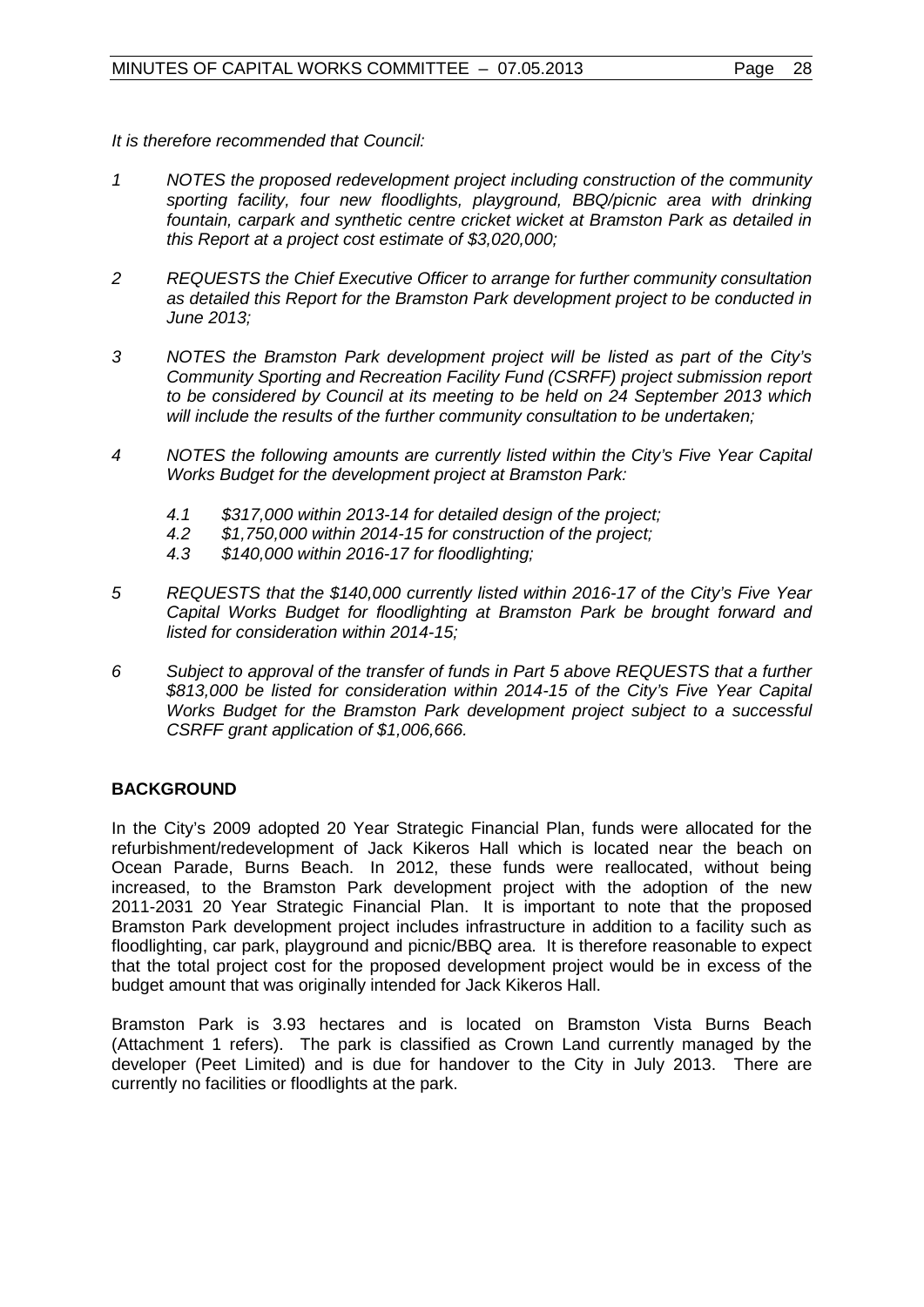It is proposed that given the dimensions of Bramston Park, it be allocated to a rectangle sport for winter and a suitable summer sporting group. For a club to use this park successfully, infrastructure such as a community sporting facility and floodlighting is required. It is proposed that the facility would not only cater for the sporting groups using the oval but also be available to the wider local community for community based meetings and activities. Other infrastructure proposed for the site includes a carpark, BBQ/picnic area with drink fountain, cricket centre wicket and playground.

Community consultation was undertaken in August 2012, which provided the local community with an opportunity to provide feedback on the proposed project. The City received a good response rate of over 39%. Just under 50% of respondents did not oppose the development of a community sporting facility and floodlighting at the site. Just over 50% of respondents did not oppose the car parking and there was strong support for the construction of a playground at Bramston Park.

At its meeting held on 11 December 2012 (CJ280-12/12 refers), Council resolved as follows:

*That Council:*

- *1 NOTES the findings of the Community Consultation process undertaken for the Bramston Park project;*
- *2 DOES NOT SUPPORT retaining all the bushland on the eastern boundary of Bramston Park;*
- *3 DOES NOT SUPPORT the reclassification of the Bramston Park bushland as Bush Forever;*
- *4 NOTES approximately half of the original Burns Beach Development site has been incorporated into Bush Forever Site 322 to the north;*
- *5 NOTES Huxley Park located adjacent to Bramston Park is a 1.4 hectare bushland site which contains the same vegetation type as Bramston Park;*
- *6 REQUESTS the City inform the lead petitioner of the Council's decision;*
- *7 REQUESTS the Chief Executive Officer to arrange for the development of Concept Plans for the Bramston Park site with the inclusion of the following:*
	- *7.1 Multipurpose Community Sporting Facility;*
	- *7.2 Sports floodlights;*
	- *7.3 Car parking;*
	- *7.4 Playground;*
	- *7.5 Promotes retention of the maximum portion of the bushland on the eastern boundary of Bramston Park that the proposed infrastructure will allow,*
- *8 NOTES the Concept Plan will not include a temporary active playing surface on Lot 954 Bramston Vista, Burns Beach (proposed Primary School site);*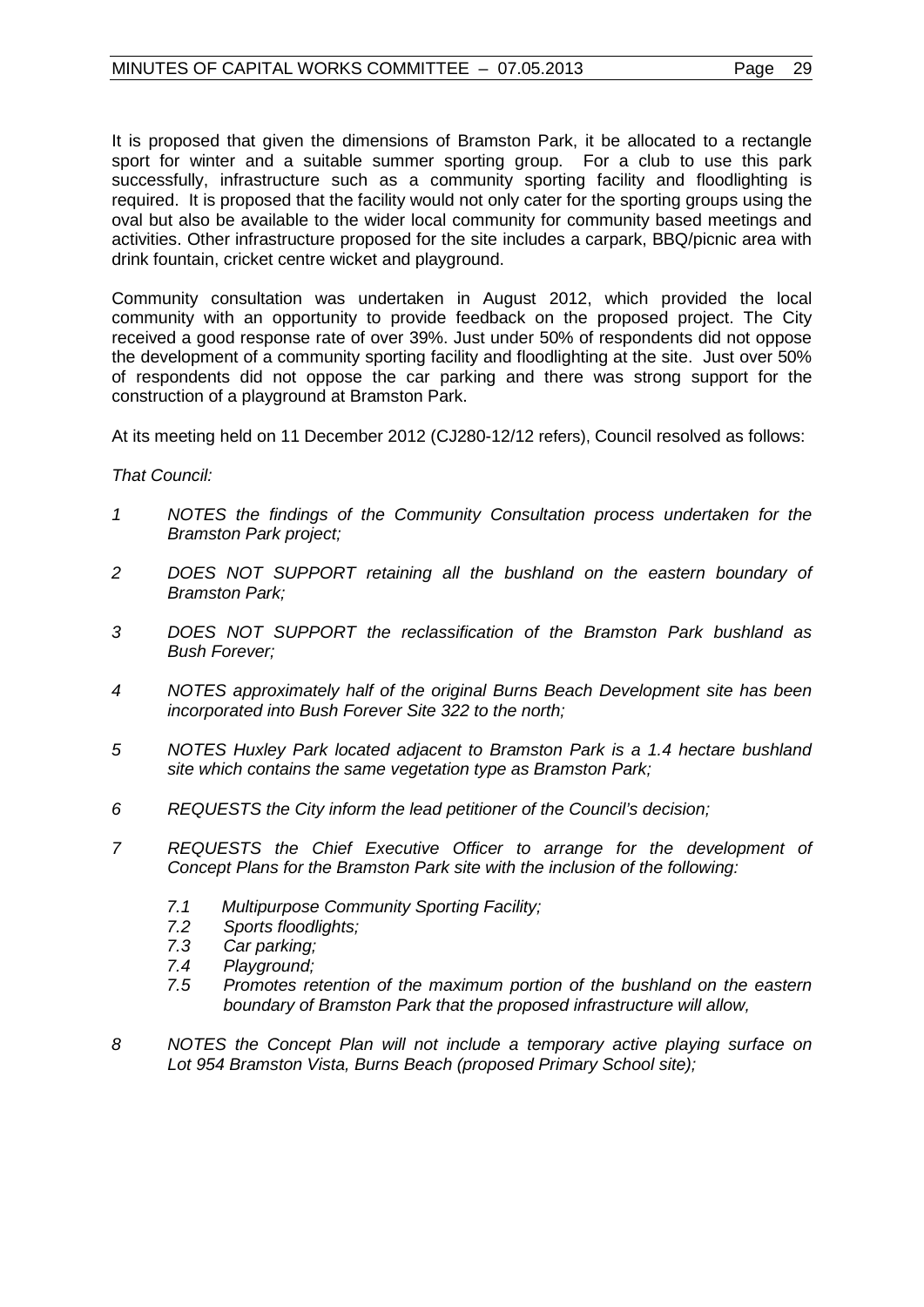- *9 NOTES the Concept Plan will be developed with consideration given to:*
	- *9.1 reducing antisocial behaviour and noise impact to residents residing in close proximity to Bramston Park;*
	- *9.2 environmental sustainability design features, Access and Inclusion principles, Landscape Master Plan principles and 'Designing out Crime' planning guidelines,*
- *10 BY AN ABSOLUTE MAJORITY, REVOKES Part 6 of its decision of 24 July 2012 (CJ137-07/12 refers) as follows:*
	- *"6 REQUESTS that when preparing the design of the Bramston Park Clubroom/Community facility, that access and egress is to be from Burns Beach Road".*

# **DETAILS**

# **Active open space review**

In 2011 Curtin University was engaged by the Department of Sport and Recreation to undertake research to determine if insufficient active reserves are being provided in the outer metropolitan suburbs of Perth for the purpose of accommodating organised sport.

The City of Joondalup was included in the study, but at the time of reporting, the newer suburbs of Iluka and Burns Beach were not included, as there was insufficient planning information for the area to determine the nature of the public open space that was to be provided. This information is now available and Curtin University were asked to update the data for Joondalup. The supplementary report is included as Attachment 5.

In summary, Burns Beach is one of the most 'active open space poor' of all of Joondalup's suburbs and is well below the determined guidelines for active open space. The development of Bramston Park as an active sporting park would assist in addressing the shortfall and spatial inequality of active open space in Burns Beach.

# **Site and concept plan**

Following the 11 December 2012 Council meeting, a site plan and facility floor plan were developed and are included as Attachments 2 and 3 respectively.

The site plan (Attachment 2 refers) indicates the layout of the proposed four new floodlights, carpark including 42 bays, community sporting facility, playground, BBQ/picnic area with drink fountain and synthetic centre cricket wicket.

The proposed facility design is based on the City's most recent new Community Sporting Facilities such as Seacrest Community Sporting Facility, Sorrento and Forrest Park Community Sporting Facility, Padbury. The facility floor plan (Attachment 3 refers) includes changerooms, umpire room, toilets, kitchen/kiosk/kitchenette, two meeting areas of  $52.5<sup>2</sup>$ and 75m<sup>2</sup> both overlooking the oval, associated storage, CCTV room and covered spectator verandah area. It also includes a unisex 'park toilet' designed to include the automatic timed door lock system and is accessible without compromising the security of the remainder of the facility.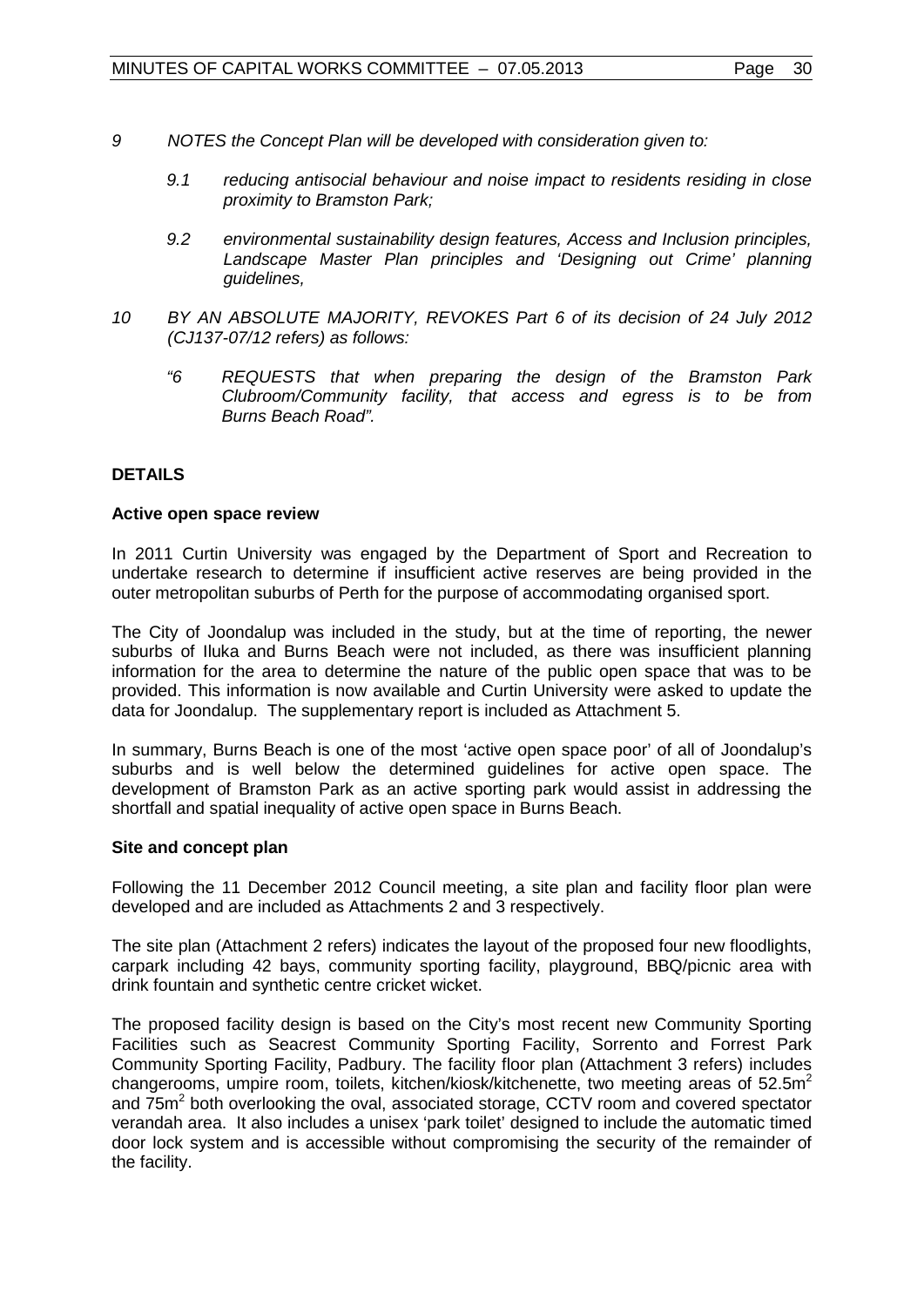# **Estimated capital project costs**

A quantity surveyor (QS) estimate has been undertaken based on the developed site and floor plans and is included as Attachment 4. A summary of the total project estimate has been broken down into the following components:

| Item                                            | Cost                |
|-------------------------------------------------|---------------------|
| Community sporting facility - building          | \$992,470           |
| Floodlighting                                   | \$372,800           |
| Playground                                      | \$76,100            |
| Synthetic centre cricket wicket                 | \$15,000            |
| Picnic/BBQ area                                 | \$26,390            |
| Sports goals                                    | \$16,000            |
| Drink fountain                                  | $\overline{$}7,000$ |
| Bin wash down area                              | \$300               |
| Paths/access ways                               | \$38,500            |
| Site Services (gas, power, water, sewerage etc) | \$183,210           |
| Photovoltaic (solar) panels                     | \$52,500            |
| Access gate to oval                             | \$2,500             |
| Earthworks / siteworks                          | \$133,150           |
| Carpark – 42 bays                               | \$56,630            |
| Retaining wall                                  | \$6,800             |
| Landscaping and irrigation                      | \$110,450           |
| Western power headworks                         | \$22,050            |
| Contingencies (design and building)             | \$236,000           |
| Escalation (to June 2014)                       | \$102,000           |
| Professional fees                               | \$324,000           |
| Approval fees                                   | \$6,000             |
| Preliminaries                                   | \$213,150           |
| Public artwork                                  | \$27,000            |
| <b>TOTAL PROJECT</b>                            | \$3,020,000         |

The City's Art and Memorabilia Collections Policy states that the State Government's 'Percent for Art Scheme' will be utilised when developing proposals for new public buildings and extensions over the value of \$100,000. This scheme uses an allocation of up to 1% of the estimated total cost of building project. The City's policy states that developers of public facilities will be encouraged to adopt this policy with projects being implemented according to the Public Art Implementation Process as determined by the Chief Executive Officer. Based on this, 1% of the estimated total cost of the project has been included.

# **Issues and options considered**

There are a number of options for consideration for the Bramston Park project in relation to further community consultation, works to be included in the project and external grant funding.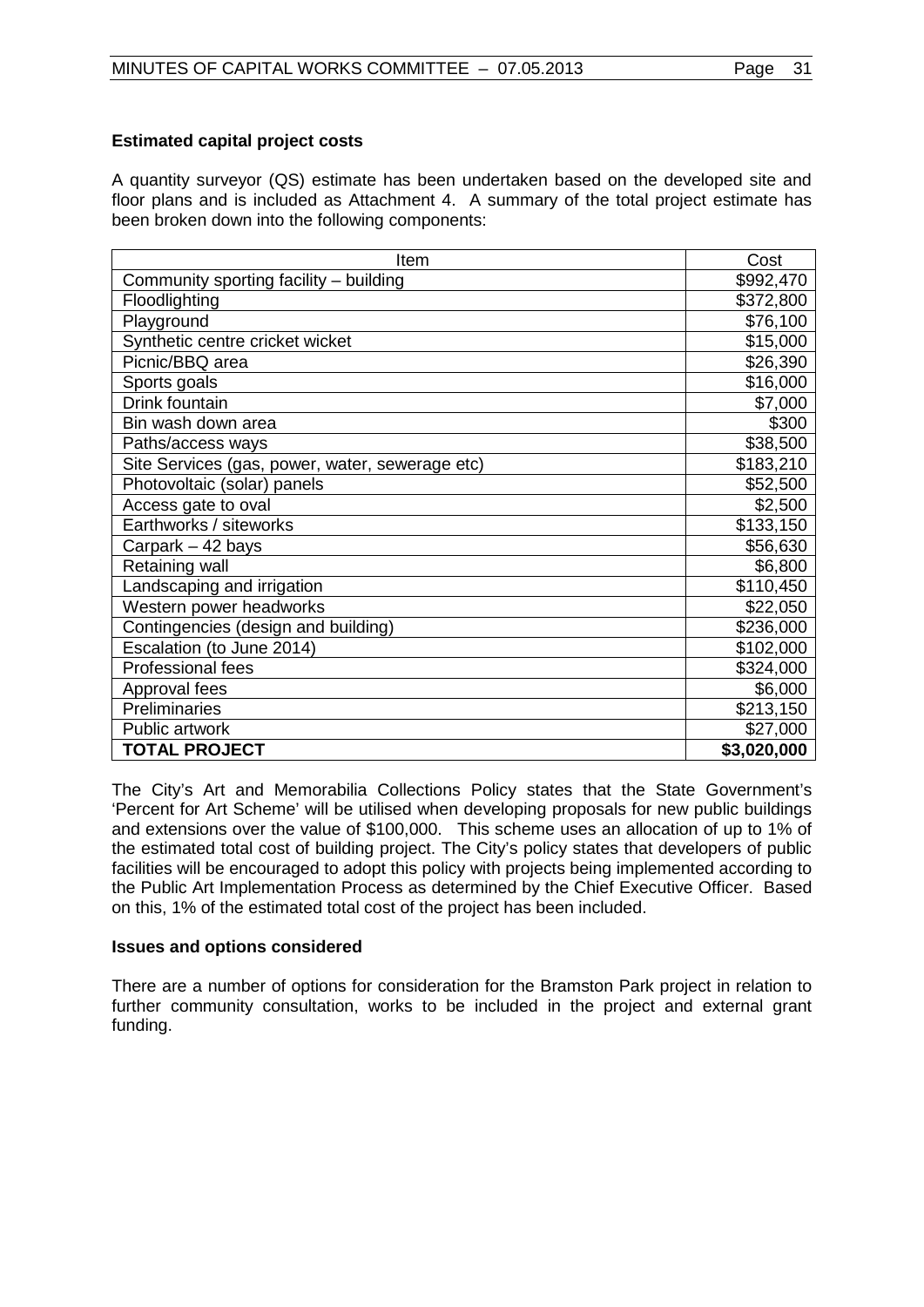# External grant funding

It has been identified that this project would be suitable for consideration as part of the Department of Sport and Recreation's Community Sporting and Recreation Facilities Fund (CSRFF) program. In order to construct the facilities in 2014-15 as per the City's Five Year Capital Works Program (and to meet CSRFF application deadlines), an application would need to be made to the next Forward Planning Grant funding round which closes on 30 September 2013. The CSRFF program considers a contribution of up to one-third for projects that demonstrate an increase in sport participation as a result of the development.

The City has the option to not submit an application for CSRFF and fund the project in full. Provided any further community consultation is undertaken soon and the project timelines remain on schedule, it is recommended that a submission be made to the CSRFF Forward Planning Grant funding round. If Council supports the project proceeding without external grant funding, a budget allocation for the whole project would be required in the event the grant funding application is unsuccessful.

# Community consultation

Development projects such as this would normally include two rounds of community consultation. The first, which was undertaken in August 2012, provided the local community with an opportunity to provide feedback on the proposed project. The second round of consultation seeks comment on the specific project details such as the site plan, facility components and any changes to the project as an outcome to the first round of consultation.

As part of the initial consultation, the City received a good response rate of over 39%. The results are summarised as follows:

- 43% support the construction of a community sporting facility.
- 43.8% support the installation of floodlighting.
- The construction of a car park was split almost equally between support/opposition.
- Over 70% support the installation of a playground.

An option for the project is to not conduct further consultation for the project. However, given the results of the initial consultation summarised above, it is recommended that the second round of consultation be undertaken. This will provide the community with another opportunity to make comment on the project with more detailed information such as site layout, basic facility design and proposed usage and management.

# Project works

Given the capital cost estimate for the total works either the whole project can be endorsed to proceed or if cost savings are required the following options are possible:

- Floodlighting estimated cost of \$372,800. Currently there is \$140,000 listed within 2016-17 of the City's Five Year Capital Works Budget for floodlighting works at Bramston Park. Additional funds could be listed for consideration within the 2016-17 budget and these works staged to occur in that financial year.
- Playground, BBQ/picnic area estimated at \$102,490. These works could be listed for consideration in a future year of the City's Five Year Capital Works Budget.
- Public artwork estimated cost of \$27,000. Public artwork can either not be included in this project or could be listed for consideration in a future year of the City's operating budget.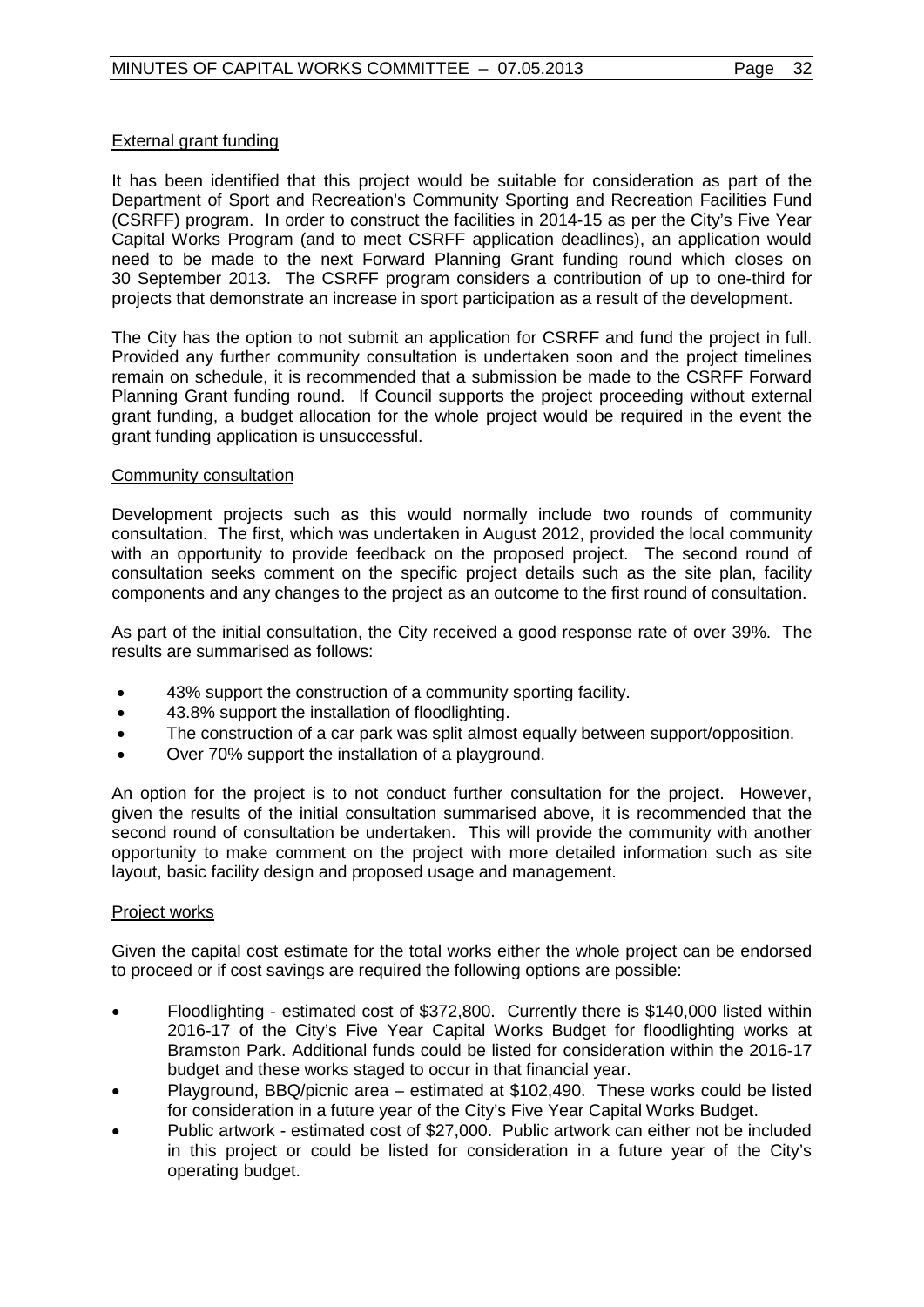• Photovoltaic (solar) panels – estimated cost of \$52,500. This could be listed for consideration in a future year of the City's Five Year Capital Works Budget. Photovoltaic panels installed at other similar facilities are currently saving the City approximately \$2,500 per facility per annum in utility costs.

Given the support received for a playground within the initial community consultation it is recommended it and the BBQ/picnic area remain part of the proposed development.

As there is a future budget allocation for floodlighting, an option is that these works be staged in 2016-17 with the additional funds required added for consideration.

Not including floodlighting, public artwork or installing photovoltaic (solar) panels as part of the project at this time will reduce project costs by \$452,300. These items could be included in future budgets if required.

# **Legislation / Strategic Community Plan / policy implications**

| Legislation                     | Not applicable.                                                                                                                                                                                                                                                                                                                                                                                    |  |  |
|---------------------------------|----------------------------------------------------------------------------------------------------------------------------------------------------------------------------------------------------------------------------------------------------------------------------------------------------------------------------------------------------------------------------------------------------|--|--|
| <b>Strategic Community Plan</b> |                                                                                                                                                                                                                                                                                                                                                                                                    |  |  |
| <b>Key theme</b>                | Community Wellbeing.                                                                                                                                                                                                                                                                                                                                                                               |  |  |
| <b>Objective</b>                | Quality facilities.                                                                                                                                                                                                                                                                                                                                                                                |  |  |
| <b>Strategic initiative</b>     | Support a long-term approach to significant facility<br>٠<br>upgrades and improvements.<br>Understand the demographic context of<br>local<br>٠<br>communities to support effective facility planning.<br>Employ facility design principles that will provide for<br>٠<br>longevity, diversity and inclusiveness and where<br>appropriate, support decentralising the delivery of City<br>services. |  |  |
| <b>Policy</b>                   | Not applicable.                                                                                                                                                                                                                                                                                                                                                                                    |  |  |

# **Risk management considerations**

Any capital project brings risks in relation to contingencies and over runs against original design. The capital cost estimate is based on concept designs and may differ once further detailed designs are undertaken for the project.

There is also a risk associated with not undertaking further consultation on the project. Given the results of the initial consultation, it is recommended that the second round of consultation be undertaken.

This is intended to be one of several major projects for which the City will be seeking CSRFF funding in the next Forward Planning Grant funding round. They will effectively be competing against each other and there are significant risks that not all projects will be funded.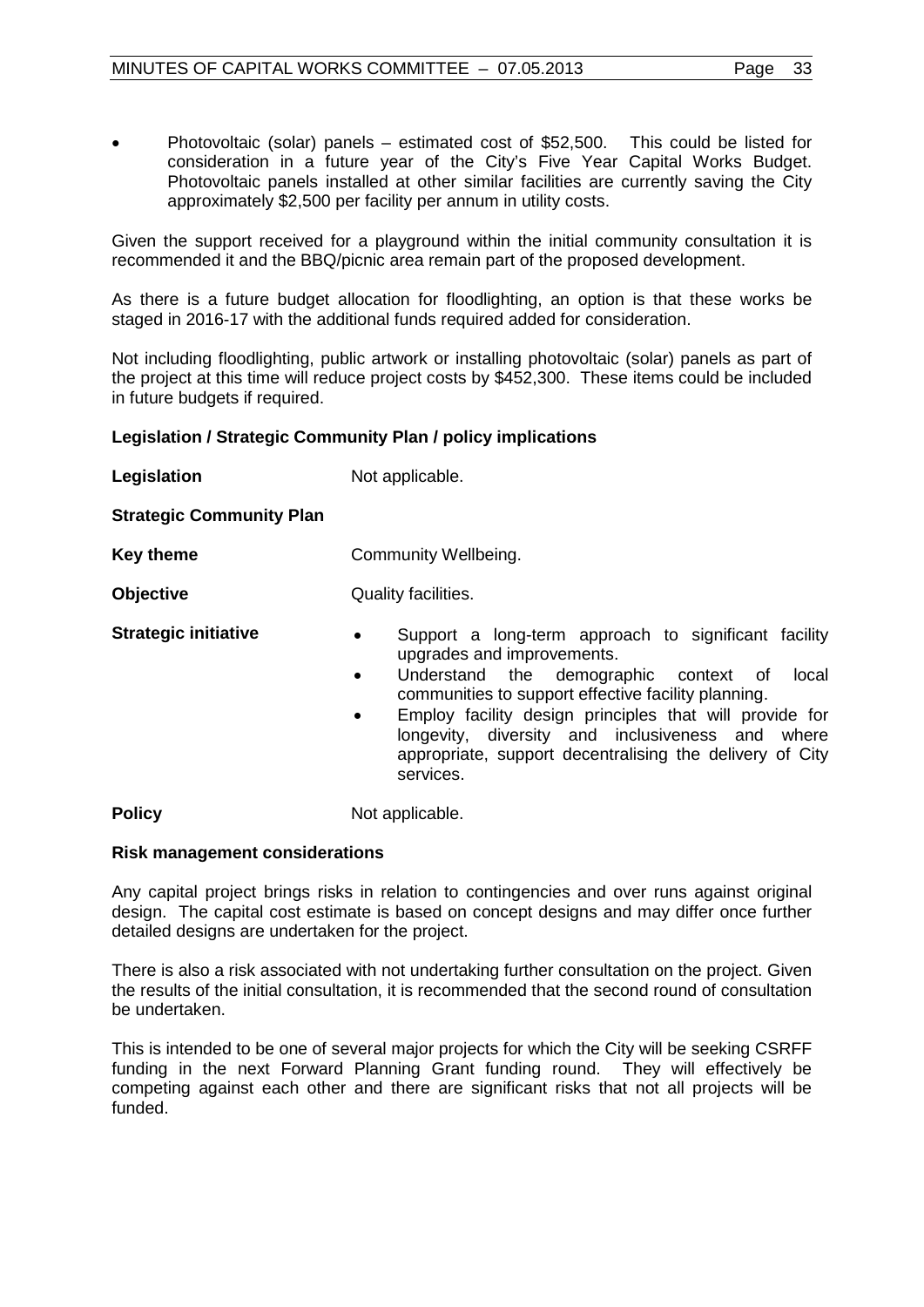# **Financial/budget implications**

Currently listed in the City's Five Year Capital Works Program is \$317,000 for the detailed design stage of the project (2013-14) and \$1,750,000 for the construction works (2014-15) of which \$583,000 is funding from a proposed CSRFF grant. The total is \$2,067,000 for the overall project of which \$1,484,000 is City funds and \$583,000 a CSRFF grant. Also listed is \$140,000 within 2016-17 for the installation of floodlighting at the park which if brought forward to 2014-15 would bring the total project allocation to \$2,207,000.

A quantity surveyor (QS) estimate has been undertaken based on the developed site and floor plans and totals \$3,020,000 which includes detailed design, tender documentation, forward works and construction.

While a CSRFF application may result in a contribution of up to one-third for the works (in this case up to \$1,006,666), if Council supports the project proceeding without external grant funding, a budget allocation for the whole project would be required in the event the grant funding application is unsuccessful.

Based on the total project cost estimate, a further \$953,000 would be required to be allocated to this project to complete the works detailed in this report. By bringing forward the \$140,000 listed for floodlighting at Bramston Park to 2014-15 the additional required budget allocation for the project would be reduced to \$813,000.

If cost savings are required the following options are considered possible as previously discussed:

- Floodlighting estimated cost of \$372,800.
- Playground, BBQ/picnic area estimated at \$102,490.
- Public artwork estimated cost of \$27,000.
- Photovoltaic (solar) panels estimated cost of \$52,500.

Below is a summary of the options to undertake the whole project as outlined in this report (including bringing forward the budget funds for floodlighting) or for cost savings - not including floodlighting, public artwork or installing photovoltaic (solar) panels as part of the project in 2014-15.

| Option                           | <b>Funding</b> | Existing    | Additional   | Estimated    |
|----------------------------------|----------------|-------------|--------------|--------------|
|                                  | break-up       | project     | budget funds | total cost   |
|                                  |                | budget      | required     | (assuming a  |
|                                  |                |             |              | successful   |
|                                  |                |             |              | <b>CSRFF</b> |
|                                  |                |             |              | application) |
| Full<br>bring<br>project<br>(and | City Funds     | \$1,624,000 | \$389,334    | \$2,013,334  |
| forward budget funds for         | <b>CSRFF</b>   | \$583,000   | \$423,666    | \$1,006,666  |
| floodlighting)                   | Grant          | \$2,207,000 | \$813,000    | \$3,020,000  |
|                                  | Total          |             |              |              |
| floodlighting;<br>Remove         | City Funds     | \$1,484,000 | \$227,800    | \$1,711,800  |
| public artwork and solar         | <b>CRSFF</b>   | \$583,000   | \$272,900    | \$855,900    |
| panels                           | Grant          | \$2,067,000 | \$500,700    | \$2,567,700  |
|                                  | Total          |             |              |              |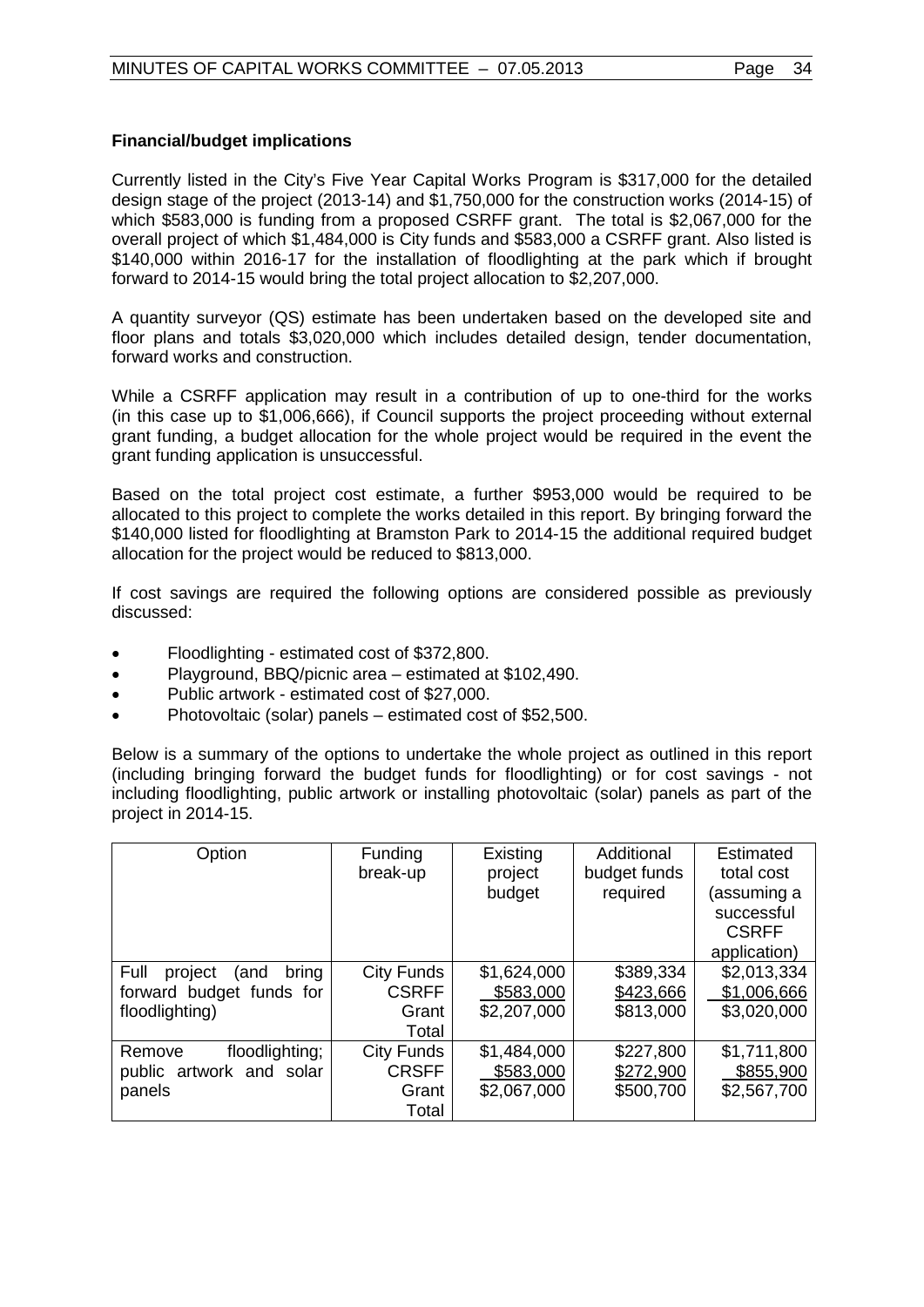Based on a similar size building (Seacrest Park Community Sporting Facility) the net operating cost of the new facility is estimated at \$24,000 per annum based on an expected income of \$13,000 and expenditure of \$37,000. The floodlighting, playground and synthetic centre wicket is estimated to cost \$7,600 per annum to maintain.

A breakdown of the proposed project is outlined below as a way of comparison to the size and cost of the Seacrest Park Community Sporting Facility project.

| Project         | Facility          | Facility               | Total       | Comments                                   |
|-----------------|-------------------|------------------------|-------------|--------------------------------------------|
|                 | size              | cost per               | project     |                                            |
|                 |                   | square                 | cost        |                                            |
|                 |                   | metre                  |             |                                            |
| <b>Bramston</b> | 512m <sup>2</sup> | \$1,909/m <sup>2</sup> | \$3,020,000 | Total<br>includes<br>building;<br>project  |
|                 |                   |                        |             | floodlighting; playground; cricket wicket; |
|                 |                   |                        |             | car park; picnic/BBQ area.                 |
| Seacrest        | 616m <sup>2</sup> | \$1,950/m <sup>2</sup> | \$1,450,000 | Total project includes building.           |

All amounts quoted in this report are exclusive of GST.

# **Regional significance**

Not applicable.

# **Sustainability implications**

# **Environmental**

The developer of Burns Beach has allocated approximately half of the original 291 hectare development site as Bush Forever. The 144 hectare Bush Forever zone is located to the north of Burns Beach and has been incorporated into Bush Forever Site 322.

Any developments at Bramston Park will consider and minimise impact to important flora and fauna in the area. Facilities will be planned to reduce the impact of the carbon footprint and consider environmental sustainability design features.

# Social

The project has included consultation with local residents to ensure that feedback received represents the diverse needs of the City's community. Any developments at the site will consider access and inclusion principles and will aim to enhance the amenity of the public space.

# Economic

One of the main principles of the City's Master Planning Framework is the development of 'shared' and 'multipurpose' facilities to avoid duplication of facilities and reduce the ongoing maintenance and future capital expenditure requirements.

# **Consultation**

Results of the initial community consultation were included in the report to Council at its meeting held on 11 December 2012 (CJ280-12/12 refers). A decision needs to be made whether further community consultation will be undertaken for this project.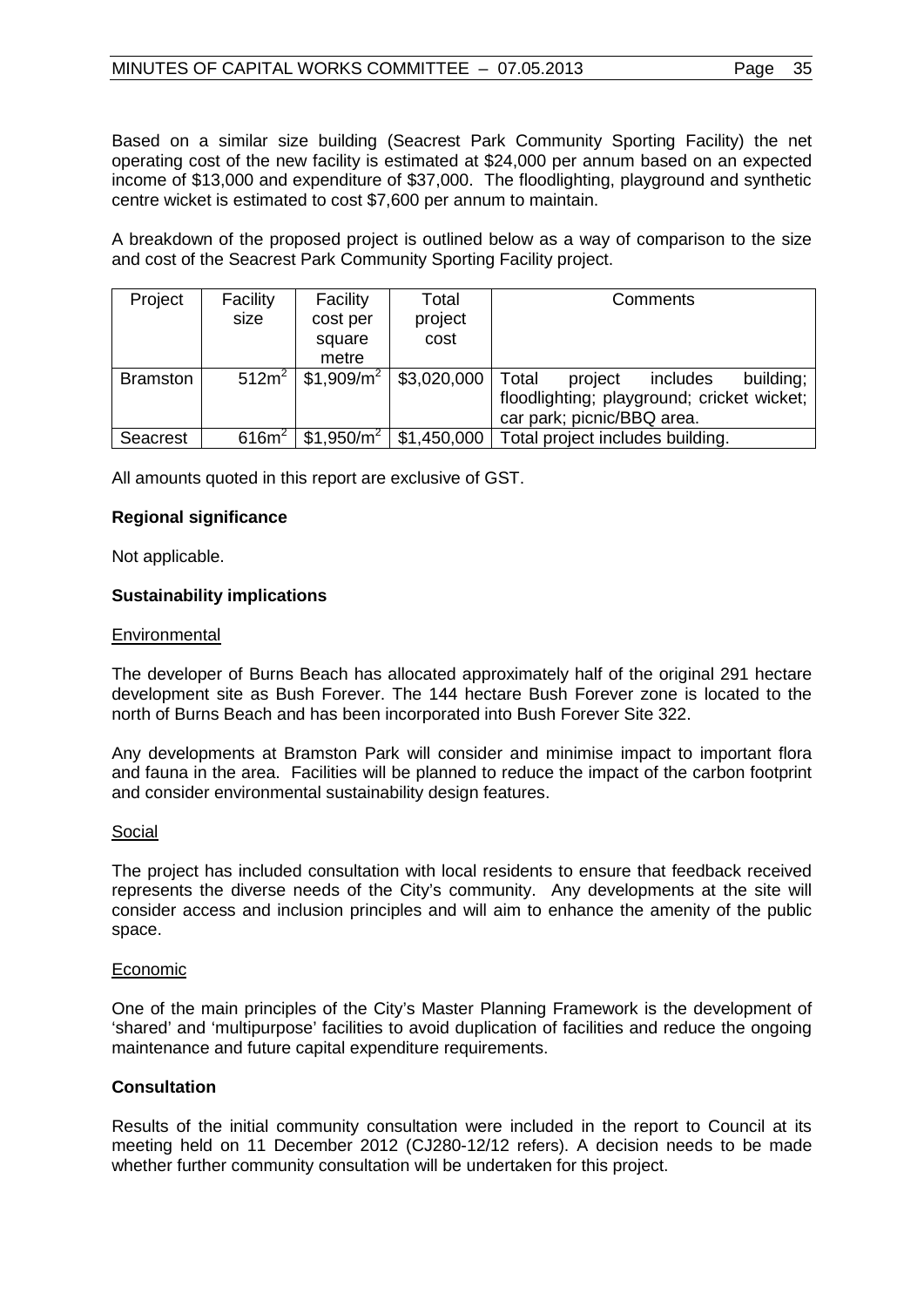# **COMMENT**

Based on the total project cost estimate, a further \$953,000 would be required to be allocated to this project to complete the works detailed in this Report in 2014-15. The budget allocation for this project was a reallocation of funds originally intended for the refurbishment/redevelopment of Jack Kikeros Hall. As the proposed Bramston Park development project includes infrastructure in addition to a facility it is reasonable to expect that the total project cost would be in excess of the budget amount that was originally intended for Jack Kikeros Hall.

By bringing forward the \$140,000 listed for floodlighting at Bramston Park to 2014-15 the additional required budget allocation for the project would be reduced to \$813,000.

While not including floodlighting, public artwork or installing photovoltaic (solar) panels as part of the project in 2014-15 will reduce project costs by \$452,300, it is recommended that all project works be undertaken at the same time.

An option for the project is to not conduct further consultation for the project. However, given the results of the initial consultation summarised above, it is recommended that the second round of consultation be undertaken. This will provide the community with another opportunity to make comment on the project with more detailed information such as site layout, basic facility design and proposed usage and management.

Provided any further community consultation is undertaken soon and the project timelines remain on schedule, it is recommended that a submission be made to the CSRFF Forward Planning Grant funding round. If supported, the project will be listed as part of the City's CSRFF project submission report to be considered by Council at its meeting to be held on 24 September 2013.

# **VOTING REQUIREMENTS**

Simple Majority.

*The Committee raised the following issues in respect of the proposed design of the community sporting facility building at Bramston Park:*

- *The possibility of making a singular meeting room that is divided by a removable/temporary wall.*
- *The need to reduce the amount of storage space within the facility.*
- *The building needs to be designed in keeping with the urban feel of the adjoining residential area.*

# **OFFICER'S RECOMMENDATION**

That Council:

1 NOTES the proposed redevelopment project including construction of the community sporting facility, four new floodlights, playground, BBQ/picnic area with drinking fountain, carpark and synthetic centre cricket wicket at Bramston Park as detailed in this Report at a project cost estimate of \$3,020,000;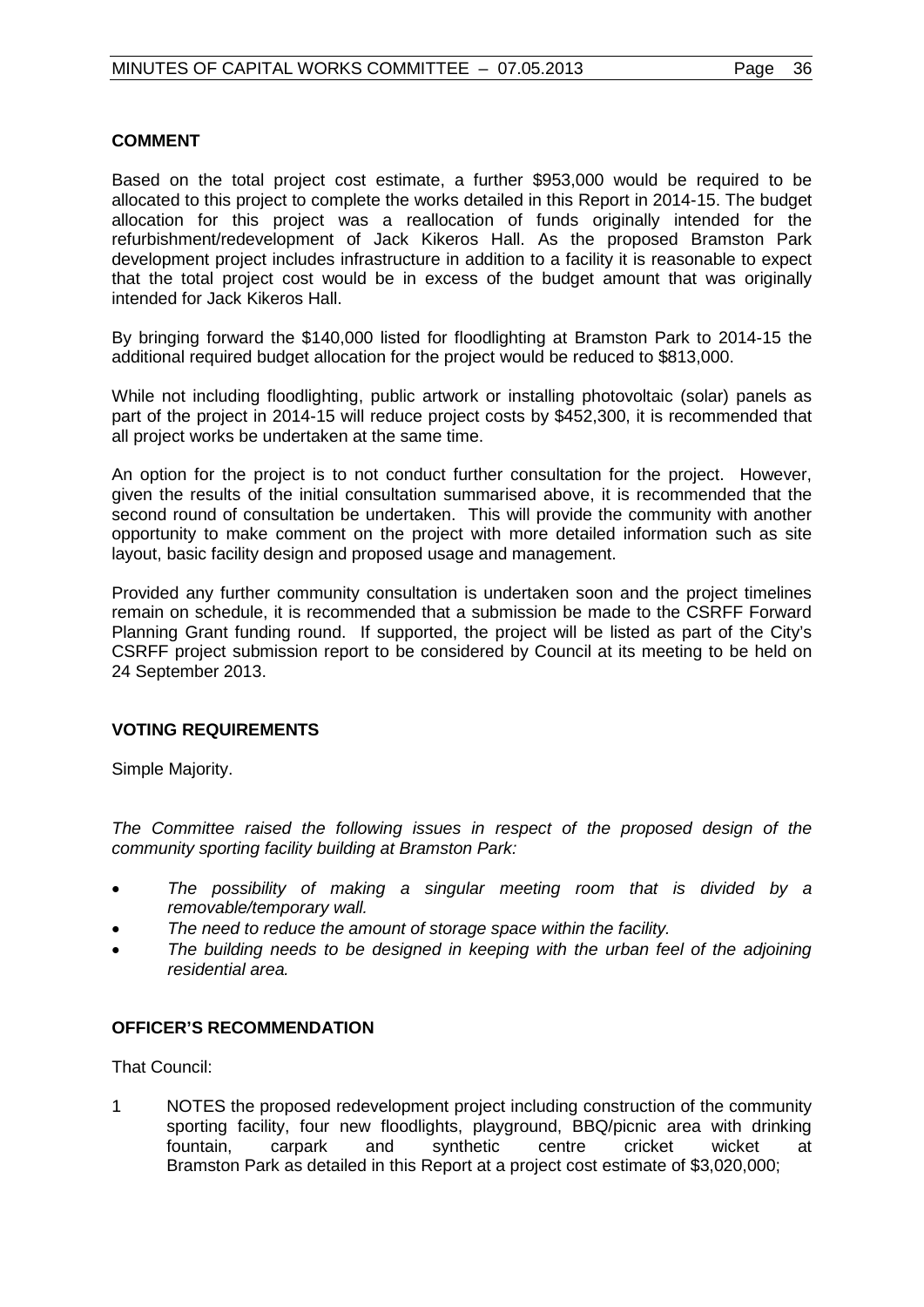- 2 REQUESTS the Chief Executive Officer to arrange for further community consultation as detailed in this Report for the Bramston Park development project to be conducted in June 2013;
- 3 NOTES the Bramston Park development project will be listed as part of the City's Community Sporting and Recreation Facility Fund (CSRFF) project submission report to be considered by Council at its meeting to be held on 24 September 2013 which will include the results of the further community consultation to be undertaken;
- 4 NOTES the following amounts are currently listed within the City's Five Year Capital Works Budget for the development project at Bramston Park:
	-
	- 4.1 \$317,000 within 2013-14 for detailed design of the project;<br>4.2 \$1,750,000 within 2014-15 for construction of the project; \$1,750,000 within 2014-15 for construction of the project;
	- 4.3 \$140,000 within 2016-17 for floodlighting;
- 5 REQUESTS that the \$140,000 currently listed within 2016-17 of the City's Five Year Capital Works Budget for floodlighting at Bramston Park be brought forward and listed for consideration within 2014-15;
- 6 Subject to approval of the transfer of funds in Part 5 above REQUESTS that a further \$813,000 be listed for consideration within 2014-15 of the City's Five Year Capital Works Budget for the Bramston Park development project subject to a successful CSRFF grant application of \$1,006,666.

**MOVED Mayor Pickard, SECONDED Cr Hamilton-Prime that the Capital Works Committee requests the administration to investigate a revised design of the Bramston Park community sporting facility building to address the issues raised by the Committee at the meeting as well as to identify a future user group of the facility.**

# **The Motion was Put and CARRIED (7/0)**

**In favour of the Motion:** Cr McLean, Mayor Pickard, Crs Amphlett, Corr, Hamilton-Prime, Ritchie and Taylor.

*Appendix 4 refers*

*To access this attachment on electronic document, click h[ere: Attach4agnCWC070513.pdf](http://www.joondalup.wa.gov.au/files/committees/CWOC/2013/Attach4agnCWC070513.pdf)*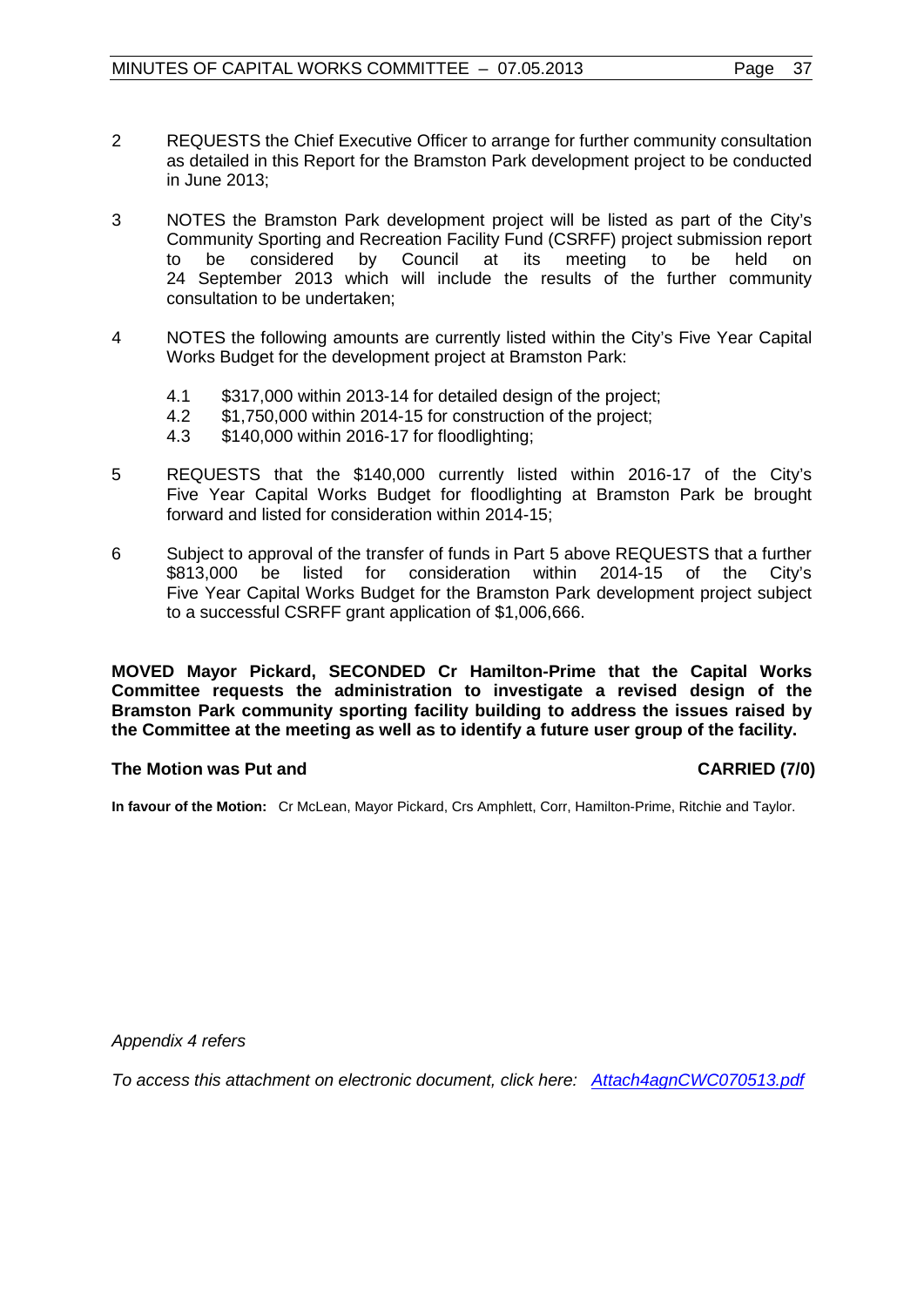# <span id="page-37-0"></span>**ITEM 5 HAWKER PARK, WARWICK - PROPOSED REDEVELOPMENT**

| <b>WARD</b>                           | South                                                                                                                                                                                               |                                                                                                                                     |  |
|---------------------------------------|-----------------------------------------------------------------------------------------------------------------------------------------------------------------------------------------------------|-------------------------------------------------------------------------------------------------------------------------------------|--|
| <b>RESPONSIBLE</b><br><b>DIRECTOR</b> | Mr Mike Tidy<br><b>Corporate Services</b>                                                                                                                                                           |                                                                                                                                     |  |
| <b>FILE NUMBER</b>                    | 27121, 101515                                                                                                                                                                                       |                                                                                                                                     |  |
| <b>ATTACHMENT</b>                     | Attachment 1<br>Attachment 2<br>Attachment 3<br>Attachment 4                                                                                                                                        | Hawker Park aerial map<br>Proposed development site plan<br>Proposed clubroom floor plan<br>Project capital cost estimate breakdown |  |
| <b>AUTHORITY / DISCRETION</b>         | Executive - The substantial direction setting and oversight<br>role of Council, such as adopting plans and reports,<br>accepting tenders, directing operations, setting<br>and<br>amending budgets. |                                                                                                                                     |  |

# **PURPOSE**

For Council to consider the concept plan and estimated capital costs for the proposed redevelopment at Hawker Park, Warwick and endorse proceeding with the project.

# **EXECUTIVE SUMMARY**

Hawker Park, Warwick is classified as a 'Neighbourhood Park' as part of the City's existing Parks and Public Open Spaces Classification Framework and is located on Hawker Avenue, Warwick. The park is currently utilised by Warwick Greenwood Junior Football Club in winter and Warwick Greenwood Junior Cricket Club and Warwick Greenwood Senior Cricket Club in summer. Current infrastructure at the park includes a toilet/changeroom facility built in 1987, cricket centre wicket, '3 on 3' basketball practice hardstand, tennis 'hit up wall', playground, two floodlights and 42 car parking bays. The City currently spends an average of \$11,000 on operating expenses per annum on the existing facility.

In order to improve the facilities at Hawker Park and accommodate the needs of the local sporting clubs, it is proposed to replace the existing toilet/changeroom facility. The redeveloped facility will consist of toilet/changerooms, meeting room, kitchen/kiosk and storage areas. It is proposed that the facility would not only cater for the sporting groups using the oval but also be available to the wider local community for community based meetings and activities.

As part of the project, it is also proposed to construct synthetic cricket practice nets, upgrade the floodlighting, renew the existing tennis 'hit up wall' and '3 on 3' basketball hardstand area and relocate and replace the playground at the park.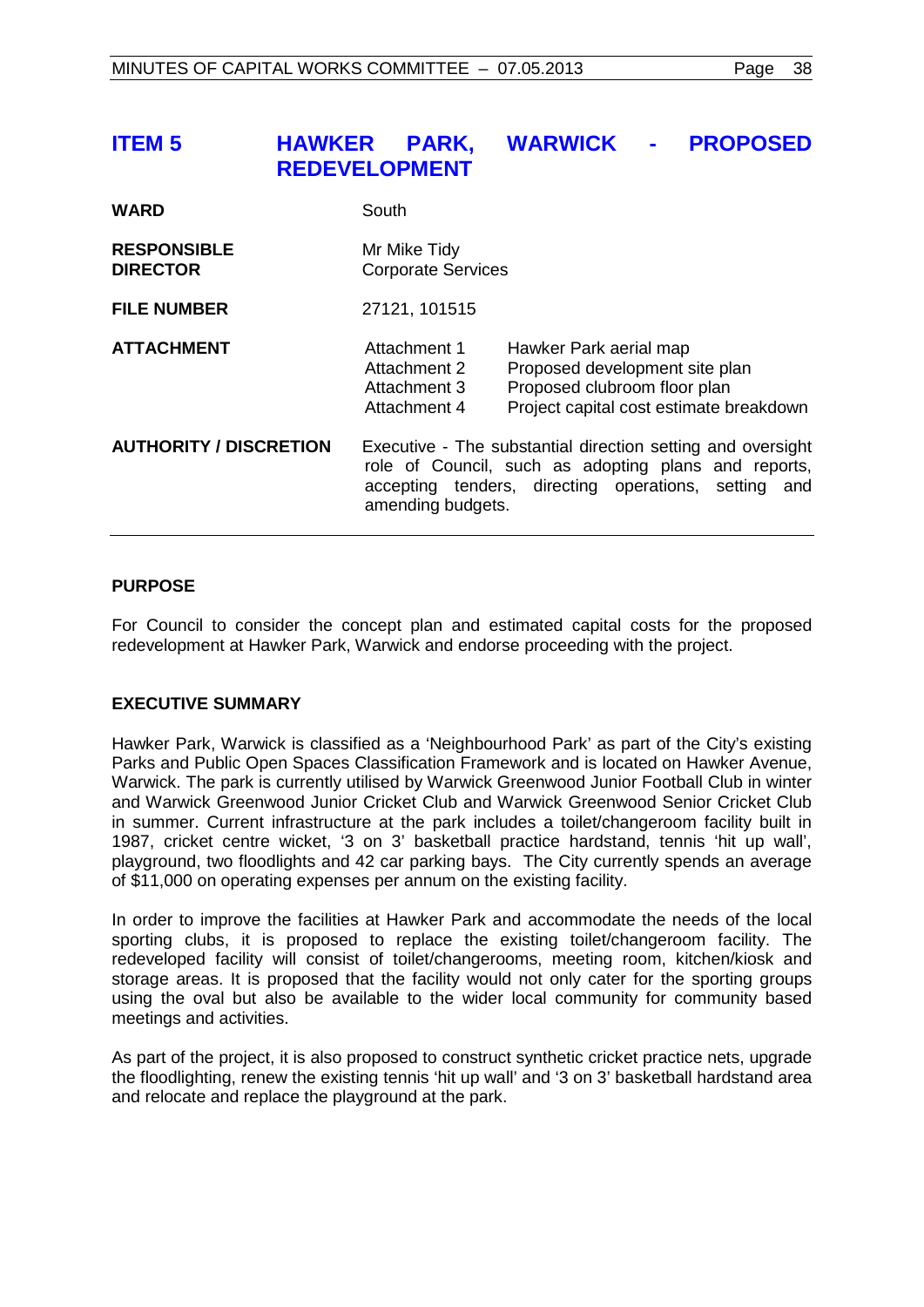Community consultation was undertaken in July 2012, which provided the local community with an opportunity to provide feedback on the proposed project. The City received a good response rate of 33% with the majority of respondents supporting all the proposed works for the park.

At its meeting held on 18 September 2012 (CJ188-09/12 refers), Council considered the project and requested the development of concept plans for the proposed redevelopment.

A site plan and facility floor plan have been developed for the project and include the layout of the proposed four new floodlights, new facility, relocated playground, new tennis 'hit up wall', '3 on 3' basketball hardstand area and synthetic cricket practice nets. The facility floor plan (Attachment 3 refers) includes changerooms, umpire room, toilets, kitchen/kiosk, 100m<sup>2</sup> meeting room that overlooks the oval, associated storage and covered spectator verandah area.

A quantity surveyor (QS) estimate has been undertaken based on the developed site and floor plans and totals \$2,740,000 which includes detailed design, tender documentation, forward works and construction. The net operating cost of the new facility is estimated at \$24,000 per annum based on an expected income of \$13,000 and expenditure of \$37,000.

There are a number of options for consideration for the Hawker Park project in relation to further community consultation, works to be included in the project and external grant funding.

Currently listed in the City's Five Year Capital Works Program is \$167,000 for the detailed design stage of the project (2013-14) and \$1,500,000 for the construction works (2014-15). Also listed within 2014-15 is \$110,000 for the new playground equipment giving a total of \$1,777,000 for the overall project.

The budget allocation for the Hawker Park redevelopment project was based on the cost of the Seacrest Community Sporting Facility, Sorrento constructed in 2011. It is important to note that the proposed Hawker Park redevelopment project includes infrastructure in addition to a facility such as floodlighting, car park resurfacing, playground, synthetic cricket nets, tennis 'hit up wall' and '3 on 3' basketball hardstand area. It is therefore reasonable to expect that the total project cost for the proposed development project would be in excess of the budget amount that was originally estimated.

Based on the total project cost estimate, a further \$963,000 would be required to be allocated to this project to complete the works detailed in this report. It has been identified that this project would be suitable for consideration as part of the Department of Sport and Recreation's Community Sporting and Recreation Facilities Fund (CSRFF) program. The CSRFF program considers a contribution of up to one-third for projects that demonstrate an increase in sport participation as a result of the development, in this case up to \$913,333.

Given the support for the proposed works indicated as part of the initial consultation, it is suggested that further community consultation for the project does not need to be conducted.

Given the project timelines are on schedule, it is recommended that a submission be made to the CSRFF Forward Planning Grant funding round. If supported, the project will be listed as part of the City's CSRFF project submission report to be considered by Council at its meeting to be held on 24 September 2013.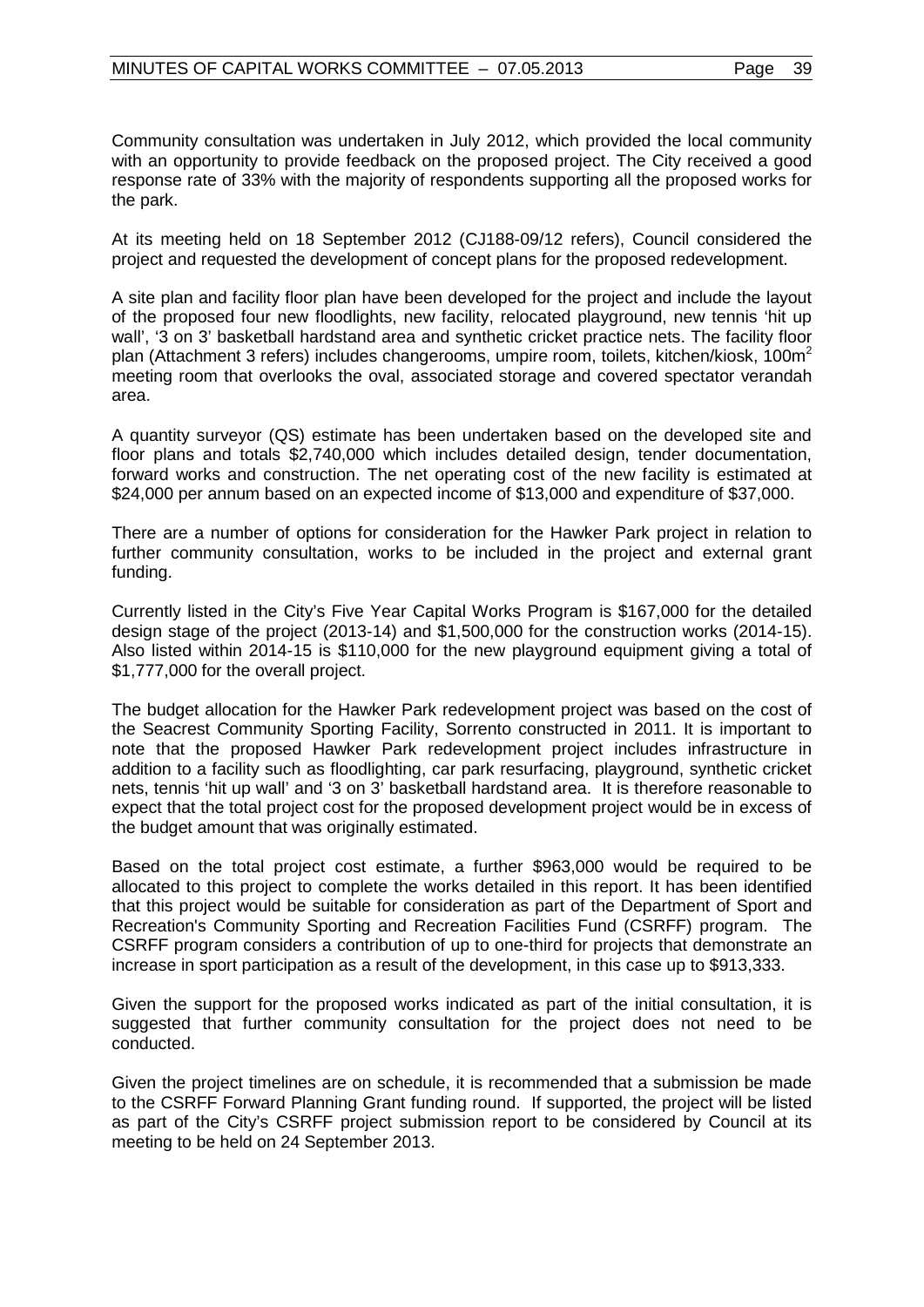*It is therefore recommended that Council:*

- *1 APPROVES the proposed redevelopment project including construction of the community sporting facility, four new floodlights, relocated playground, new tennis 'hit up wall', '3 on 3' basketball hardstand area and synthetic cricket practice nets at Hawker Park as detailed in this Report at a capital cost estimate of \$2,740,000;*
- *2 NOTES the Hawker Park redevelopment project will be listed as part of the City's CSRFF project submission report to be considered by Council at its meeting to be held on 24 September 2013;*
- *3 AGREES that further community consultation for the Hawker Park redevelopment project is not required and REQUESTS the Chief Executive Officer to arrange for project stakeholders and residents within 200 metres of the site to be advised of the results of the initial consultation, the support received for the development and decision to proceed with the project;*
- *4 NOTES the following amounts are currently listed within the City's Five Year Capital Works Budget for the redevelopment project at Hawker Park:*
	- *4.1 \$167,000 within 2013-14 for detailed design of the project;*
	- *4.2 \$1,500,000 within 2014-15 for construction of the project;*
	- *4.3 \$110,000 within 2014-15 for new playground equipment;*
- *5 REQUESTS that a further \$963,000 be listed for consideration within 2014-15 of the City's Five Year Capital Works Budget for the Hawker Park redevelopment project subject to a successful CSRFF grant application of \$913,333.*

# **BACKGROUND**

The budget allocation for the Hawker Park redevelopment project was based on the cost of the Seacrest Community Sporting Facility, Sorrento constructed in 2011. It is important to note that the proposed Hawker Park redevelopment project includes infrastructure in addition to a facility such as floodlighting, car park resurfacing, playground, synthetic cricket nets, tennis 'hit up wall' and '3 on 3' basketball hardstand area. It is therefore reasonable to expect that the total project cost for the proposed development project would be in excess of the budget amount that was originally estimated.

Hawker Park, Warwick is classified as a 'Neighbourhood Park' as part of the City's existing Parks and Public Open Spaces Classification Framework and is located on Hawker Avenue, Warwick (Attachment 1 refers). The park is currently utilised by Warwick Greenwood Junior Football Club in winter and Warwick Greenwood Junior Cricket Club and Warwick Greenwood Senior Cricket Club in summer. Current infrastructure at the park includes a toilet/changeroom facility built in 1987, cricket centre wicket, '3 on 3' basketball practice hardstand, tennis 'hit up wall', playground, two floodlights and 42 car parking bays. The City currently spends an average of \$11,000 on operating expenses per annum on the existing facility.

The main issues with the existing facilities at the park are the inadequate changerooms and lack of meeting space, kitchen and storage space for the clubs.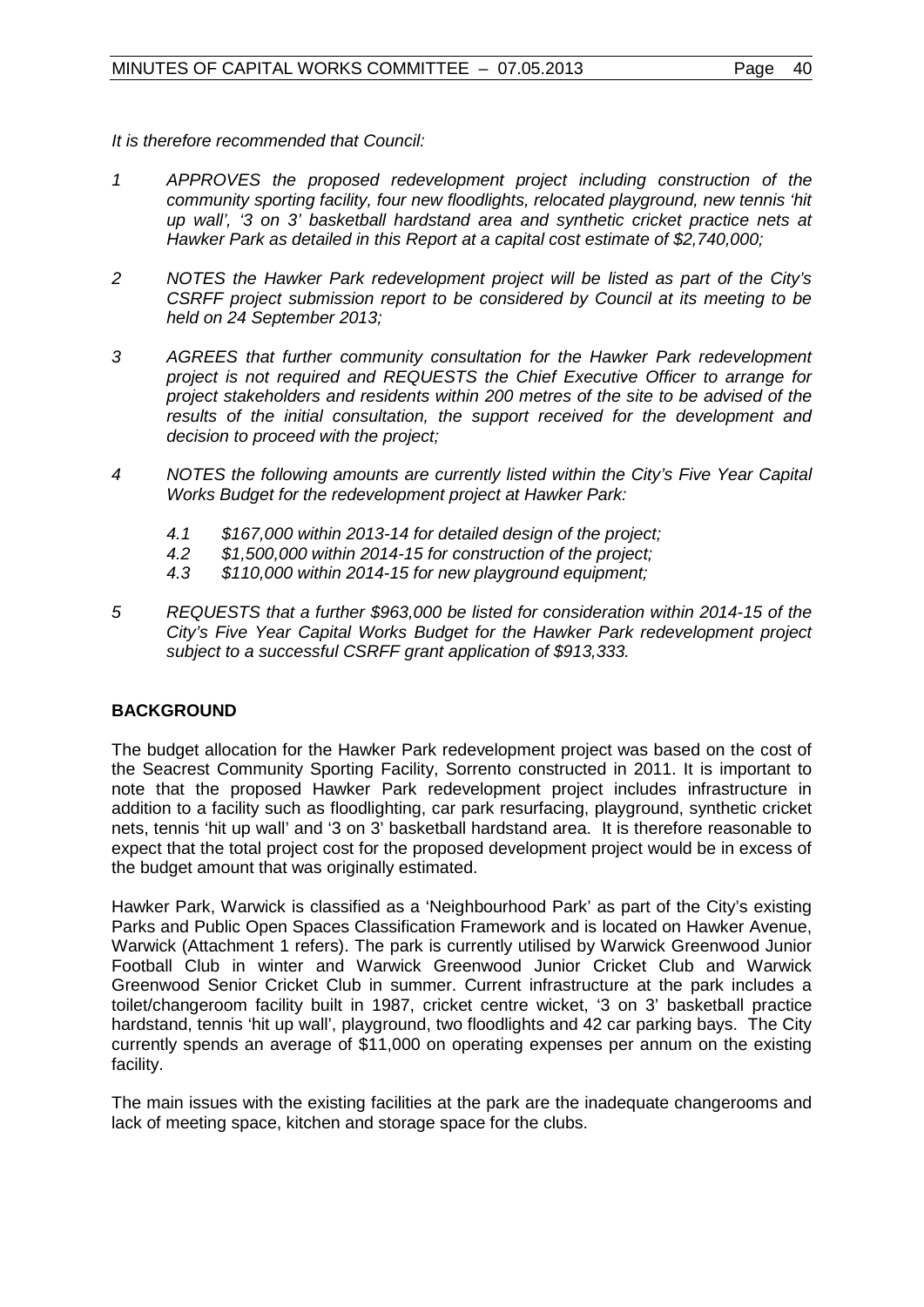In order to improve the facilities at Hawker Park and accommodate the needs of the local sporting clubs, it is proposed to replace the existing toilet/changeroom facility. The redeveloped facility will consist of toilet/changerooms, meeting room, kitchen/kiosk and storage areas. The facility will cater for the sporting groups using the oval and also the wider local community for community based meetings and activities.

As part of the project it is also proposed to construct synthetic cricket practice nets, upgrade the floodlighting, renew the existing tennis 'hit up wall' and '3 on 3' basketball hardstand area and relocate and replace the playground at the park.

Community consultation was undertaken in July 2012, which provided the local community with an opportunity to provide feedback on the proposed project. The City received a good response rate of 33% with the majority of respondents supporting all the proposed works for the park.

At its meeting held on 18 September 2012 (CJ188-09/12 refers), Council resolved as follows:

# *That Council:*

- *1 NOTES the findings of the Community Consultation process undertaken for the Hawker Park project;*
- *2 NOTES the timeline proposed for the Hawker Park project as detailed in this report;*
- *3 NOTES the listing of \$1,500,000 within 2014/15 of the City's Five Year Capital Works Budget for construction of the proposed Community Sporting Facility and additional infrastructure;*
- *4 REQUESTS the Chief Executive Officer to arrange for the development of Concept Plans for the Hawker Park site with the inclusion of the following:*
	- *Multipurpose Community Sporting Facility;*
	- *Four sports floodlights;*
	- *Three cricket practice nets;*
	- *Relocated playground adjacent to the Community Sporting Facility;*
	- *'3 on 3' basketball hardstand area;*
	- *Tennis 'hit up wall',*
- *5 NOTES that the Concept Plan will be developed with consideration given to:*
	- *(a) reducing antisocial behaviour and noise impact to residents residing in close proximity to Hawker Park;*
	- *(b) environmental sustainability design features, Access and Inclusion principles, Landscape Master Plan principles and 'Designing out Crime' planning guidelines,*
- *6 Subject to endorsement of the concept plan, AGREES to list for consideration an amount of \$225,000 as part of the 2013/14 Annual Budget for the development of detailed design and the preparation of tender documentation for the Hawker Park project.*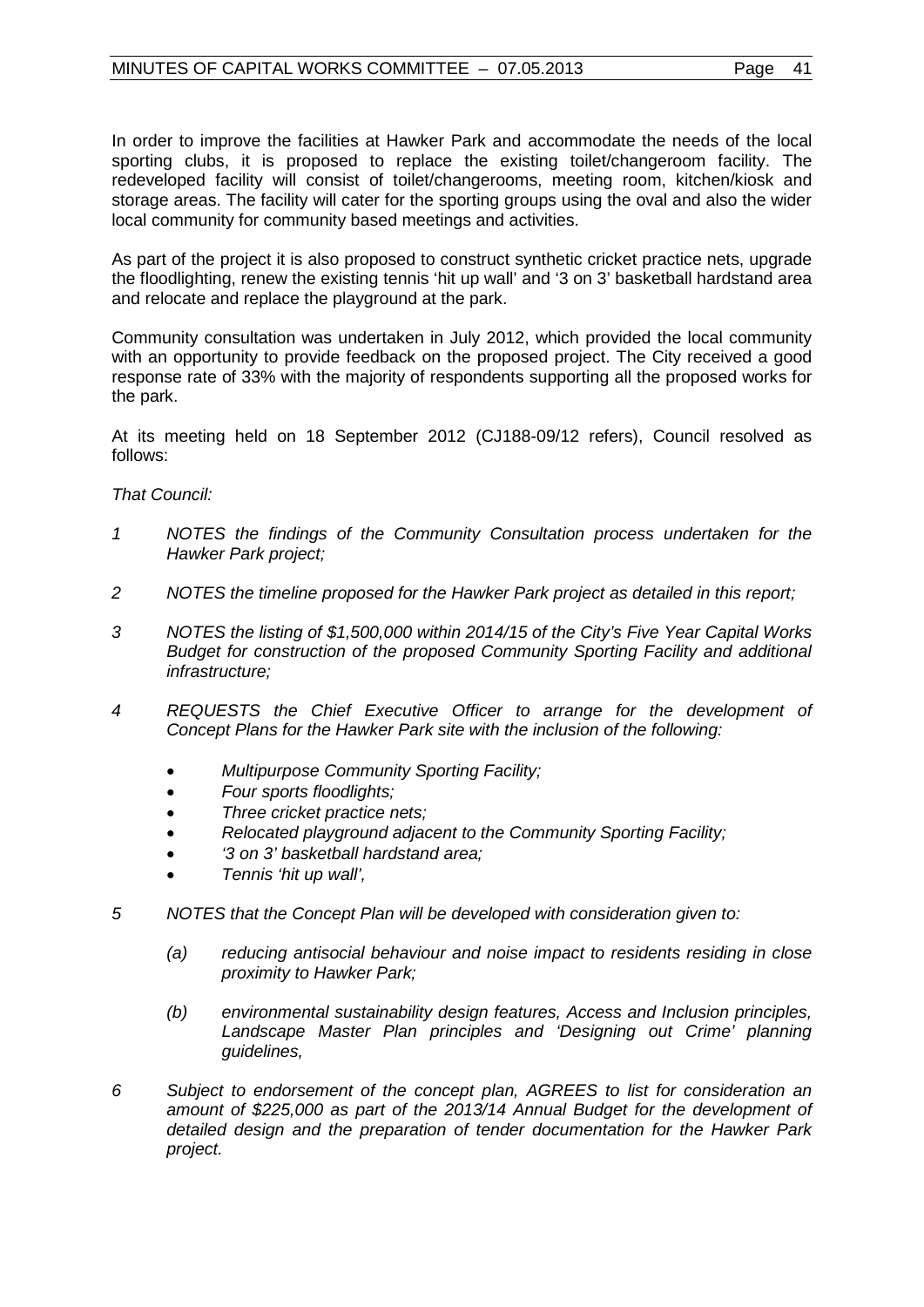# **DETAILS**

# **Site and concept plan**

Following the 18 September 2012 Council meeting, a site plan and facility floor plan were developed and are included as Attachments 2 and 3 respectively.

The site plan (Attachment 2 refers) indicates the layout of the proposed four new floodlights, new facility, relocated playground, new tennis 'hit up wall', '3 on 3' basketball hardstand area and synthetic cricket practice nets.

The proposed facility design is based on the City's most recent new Community Sporting Facilities such as Seacrest Community Sporting Facility, Sorrento and Forrest Park Community Sporting Facility, Padbury. The facility floor plan (Attachment 3 refers) includes changerooms, umpire room, toilets, kitchen/kiosk, 100m<sup>2</sup> meeting room that overlooks the oval, associated storage and covered spectator verandah area. It also includes a unisex 'park toilet' designed to include the automatic timed door lock system and is accessible without compromising the security of the remainder of the facility.

# **Estimated capital project costs**

A quantity surveyor (QS) estimate has been undertaken based on the developed site and floor plans and is included as Attachment 4. A summary of the total project estimate has been broken down into the following components:

| Item                                                        | Cost        |
|-------------------------------------------------------------|-------------|
| Community sporting facility - building                      | \$876,920   |
| Floodlighting                                               | \$388,500   |
| Playground                                                  | \$67,350    |
| Synthetic cricket practice nets                             | \$75,000    |
| 3 on 3 basketball pad                                       | \$4,460     |
| Tennis hit up wall                                          | \$9,440     |
| Drink fountain                                              | \$11,590    |
| Bin wash down area                                          | \$220       |
| Paths/access ways                                           | \$35,000    |
| Site Services (gas, power, water, sewerage etc)             | \$83,600    |
| Power upgrade                                               | \$47,600    |
| Photovoltaic (solar) panels                                 | \$52,500    |
| <b>Demolition works</b>                                     | \$37,540    |
| Earthworks / siteworks                                      | \$34,270    |
| Resurfacing existing carpark                                | \$50,000    |
| Retaining wall                                              | \$39,920    |
| Landscaping and irrigation                                  | \$66,910    |
| Contingencies (design and building)                         | \$217,000   |
| Escalation (to June 2014)                                   | \$92,000    |
| Professional fees                                           | \$294,000   |
| Approval fees                                               | \$6,000     |
| Temporary toilets/changerooms for the duration of the works | \$35,000    |
| Preliminaries                                               | \$191,180   |
| Public artwork                                              | \$24,000    |
| <b>TOTAL PROJECT</b>                                        | \$2,740,000 |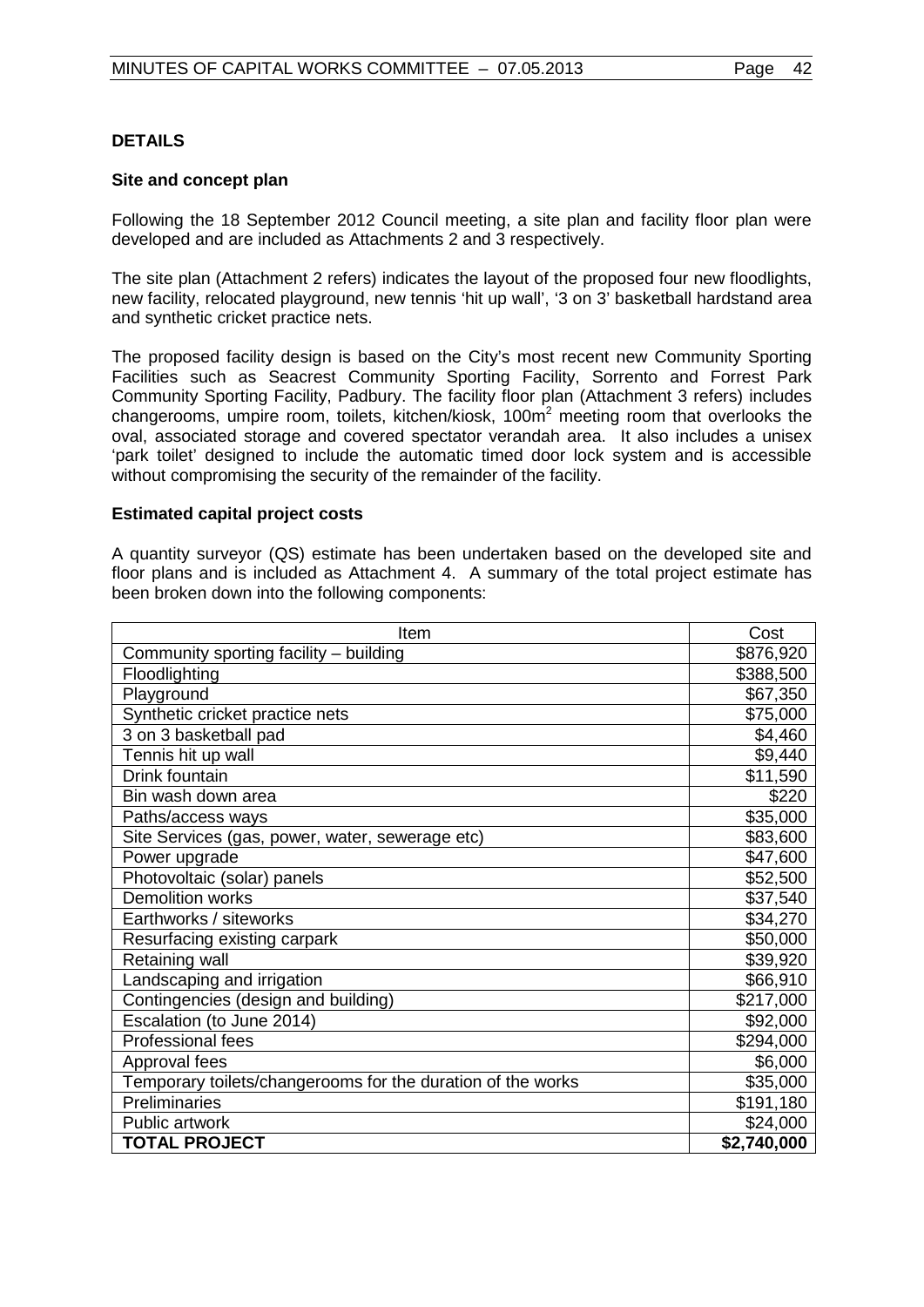The original scope for the project was the inclusion of three synthetic cricket practice nets at the site. Given the size of the cricket clubs using Hawker Park it is proposed to install four synthetic cricket practice nets to allow for two teams to train at the same time. The cost difference is estimated at \$15,000 and the cost for four has been included in the breakdown above.

The City's Art and Memorabilia Collections Policy states that the State Government's 'Percent for Art Scheme' will be utilised when developing proposals for new public buildings and extensions over the value of \$100,000. This scheme uses an allocation of up to 1% of the estimated total cost of building project. The City's policy states that developers of public facilities will be encouraged to adopt this policy with projects being implemented according to the Public Art Implementation Process as determined by the Chief Executive Officer. Based on this 1% of the estimated cost has been included.

# **Issues and options considered**

There are a number of options for consideration for the Hawker Park project in relation to further community consultation, works to be included in the project and external grant funding.

# External grant funding

It has been identified that this project would be suitable for consideration as part of the Department of Sport and Recreation's Community Sporting and Recreation Facilities Fund (CSRFF) program. In order to construct the facilities in 2014-15 as per the City's Five Year Capital Works Program (and to meet CSRFF application deadlines), an application would need to be made to the next Forward Planning Grant funding round which closes on 30 September 2013. The CSRFF program considers a contribution of up to one-third for projects that demonstrate an increase in sport participation as a result of the development.

The City has the option to not submit an application for CSRFF and fund the project in full. Given the project timelines are on schedule, it is recommended that a submission be made to the CSRFF Forward Planning Grant funding round. It is however, necessary that the City includes a budget allocation for the whole project, in the event the application for CSRFF is unsuccessful.

# Community consultation

Development projects such as this would normally include two rounds of community consultation. The first, which was undertaken in July 2012, provided the local community with an opportunity to provide feedback on the proposed project. The second round of consultation seeks comment on the specific project details such as the site plan, facility components and any changes to the project as an outcome to the first round of consultation.

As part of the initial consultation, the City directly consulted with residents within 200 metres of the site and received a good response rate of 33%. The results are summarised as follows:

- Over 70% think it is important for a tennis 'hit up wall' to remain.
- Over 78% think it is important for a '3 on 3' basketball hardstand area to remain.
- Over 62% prefer the playground to be relocated to adjacent to the proposed new facility rather than remain in the existing location.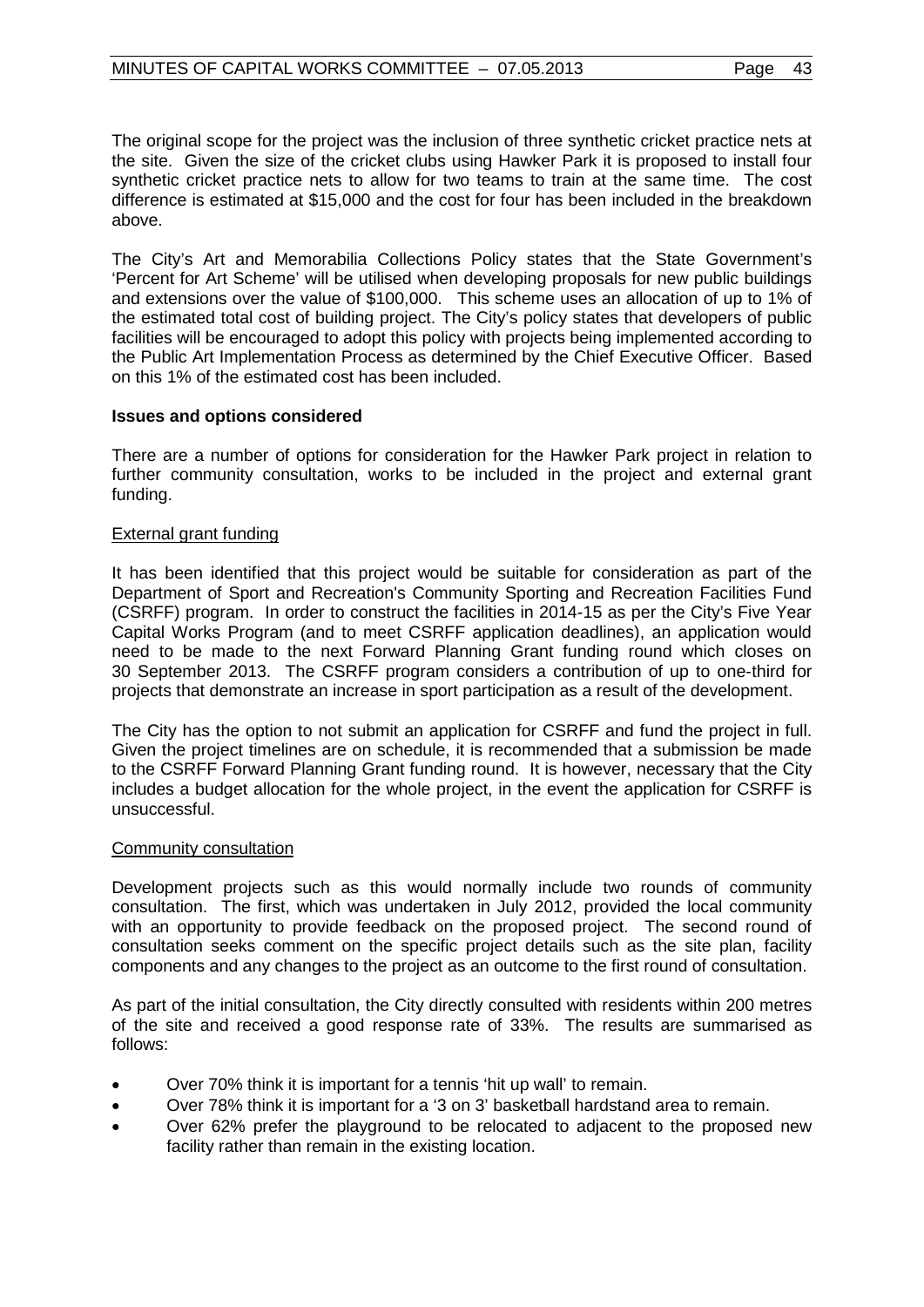- Over 83% support the construction of a new multi-purpose community sporting facility.
- Over 90% support the installation of new floodlighting.
- Over 72% support the installation of cricket practice nets.

Given the support for the proposed works as indicated in the initial consultation, one option for the project is to not undertake further consultation for the project. The risk associated with not undertaking further consultation on the project is in relation to ensuring that the local community that were engaged as part of the initial consultation are advised of this decision. Notably, as part of the initial consultation, those directly consulted were advised that if the project was endorsed to progress to the next stage then a concept plan would be released for community comment before the project progressed any further. This could be addressed by advising residents within 200 metres of the site and other project stakeholders of the results of the initial feedback, the support received for the project and decision to proceed with the project.

# Project works

Given the capital cost estimate for the total works either the whole project can be endorsed to proceed or if cost savings are required the following options are possible:

- Floodlighting estimated cost of \$388,500. The upgrade of floodlighting at the park could be listed for consideration in a future year of the City's Five Year Capital Works Budget.
- Synthetic cricket practice nets estimated cost of \$75,000. The installation of synthetic cricket practice nets at the park could be listed for consideration in a future year of the City's Five Year Capital Works Budget.
- '3 on 3' basketball pad and tennis 'hit up wall' estimated cost of \$13,900. The installation of this infrastructure at the park could be listed for consideration in a future year of the City's Five Year Capital Works Budget.
- Resurfacing existing carpark- estimated cost of \$50,000. The resurfacing work could be listed for consideration in a future year of the City's Five Year Capital Works Budget.
- Public artwork estimated cost of \$24,000. Public artwork can either not be included in this project or could be listed for consideration in a future year of the City's operating budget.
- Photovoltaic (solar) panels estimated cost of \$52,500. These can be installed on the facility at a later stage if suitable and can also attract external grant funding to assist with the cost. Photovoltaic panels installed at other similar facilities are currently saving the City approximately \$2,500 per facility per annum in utility costs.

Given the importance of upgraded floodlighting and synthetic cricket practice nets to the existing sporting clubs using Hawker Park, it is recommended that these remain part of the proposed development.

Similarly, based on the '3 on 3' basketball pad and tennis hit up wall being existing facilities at the park; and support for them to be renewed; it is recommended these remain part of the proposed development.

Not resurfacing the existing carpark, including public artwork or installing photovoltaic (solar) panels as part of the project at this time will reduce project costs by \$126,500. These items could be included in future budgets if required.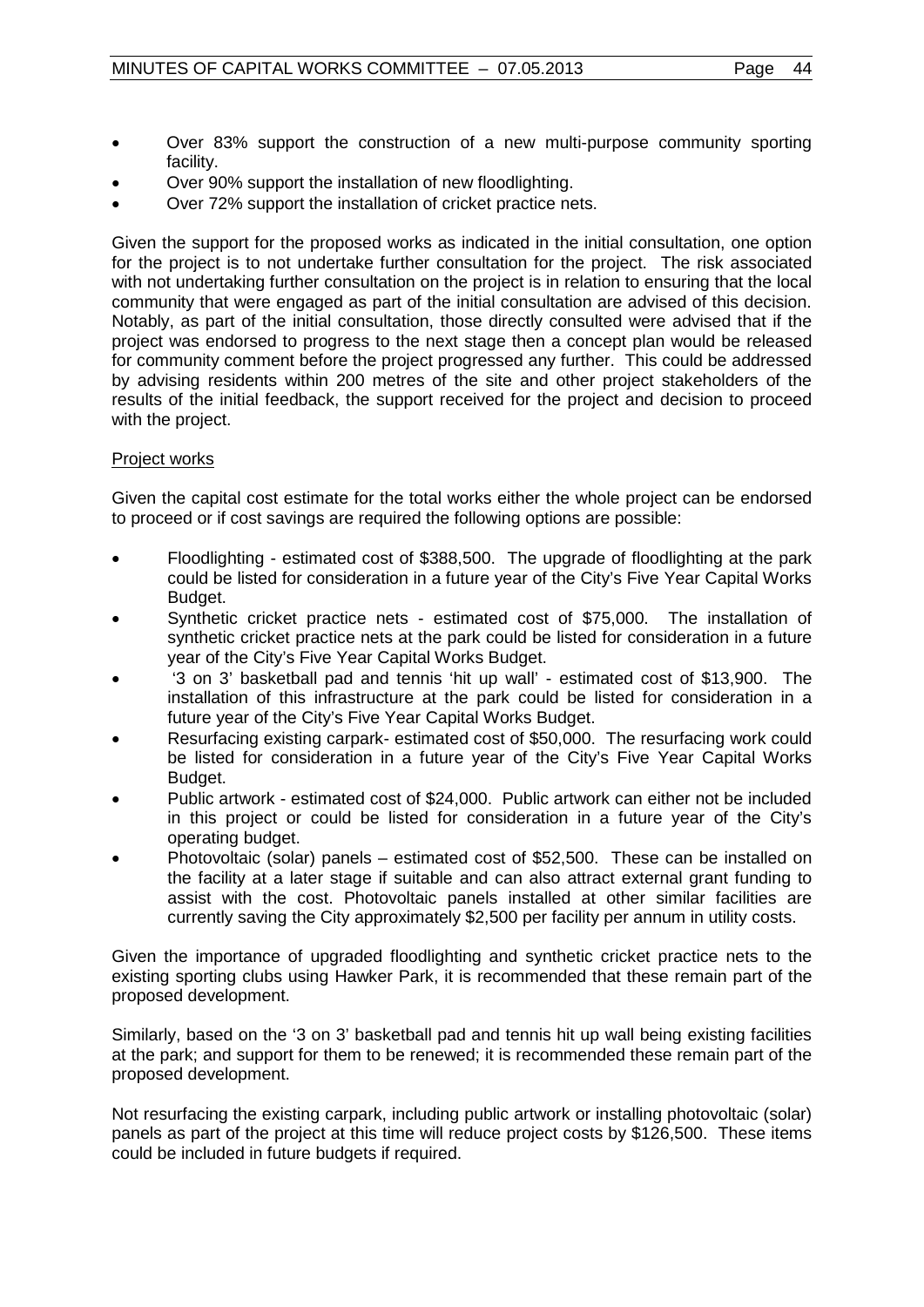# **Legislation / Strategic Community Plan / policy implications**

**Legislation** Not applicable. **Strategic Community Plan**

**Key theme Community Wellbeing. Objective** Quality facilities.

- **Strategic initiative •** Support a long-term approach to significant facility upgrades and improvements.
	- Understand the demographic context of local communities to support effective facility planning.
	- Employ facility design principles that will provide for longevity, diversity and inclusiveness and where appropriate, support decentralising the delivery of City services.

**Policy** Not applicable.

# **Risk management considerations**

Any capital project brings risks in relation to contingencies and over runs against original design. The capital cost estimate is based on concept designs and may differ once further detailed designs are undertaken for the project.

There is also a risk associated with not undertaking further consultation on the project. This issue could be addressed by advising all residents within 200 metres of the site and other key stakeholders of the results of the initial feedback, the support received for the project and decision to proceed with the project.

This is intended to be one of several major projects for which the City will be seeking CSRFF funding in the next Forward Planning Grant funding round. They will effectively be competing against each other and there are significant risks that not all projects will be funded.

# **Financial/budget implications**

Currently listed in the City's Five Year Capital Works Program is \$167,000 for the detailed design stage of the project (2013-14) and \$1,500,000 for the construction works (2014-15) of which \$500,000 is funding from a proposed CSRFF grant. Also listed within 2014-15 is \$110,000 for new playground equipment. The total is \$1,777,000 for the overall project of which \$1,277,000 is City funds and \$500,000 a CSRFF grant.

Also listed within 2014-15 of the City's Five Year Capital Works Program is \$200,000 for sump beautification at the park. Irrigation upgrades have also been listed in the budget with \$97,000 listed in 2013-14 and \$120,000 listed in 2014-15. These works are not part of the redevelopment project, however have been scheduled to take place at the same time as the development.

While a CSRFF application may result in a contribution of up to one third for the works (in this case up to \$913,333), if Council supports the project proceeding without external grant funding, a budget allocation for the whole project would be required in the event the grant funding application is unsuccessful.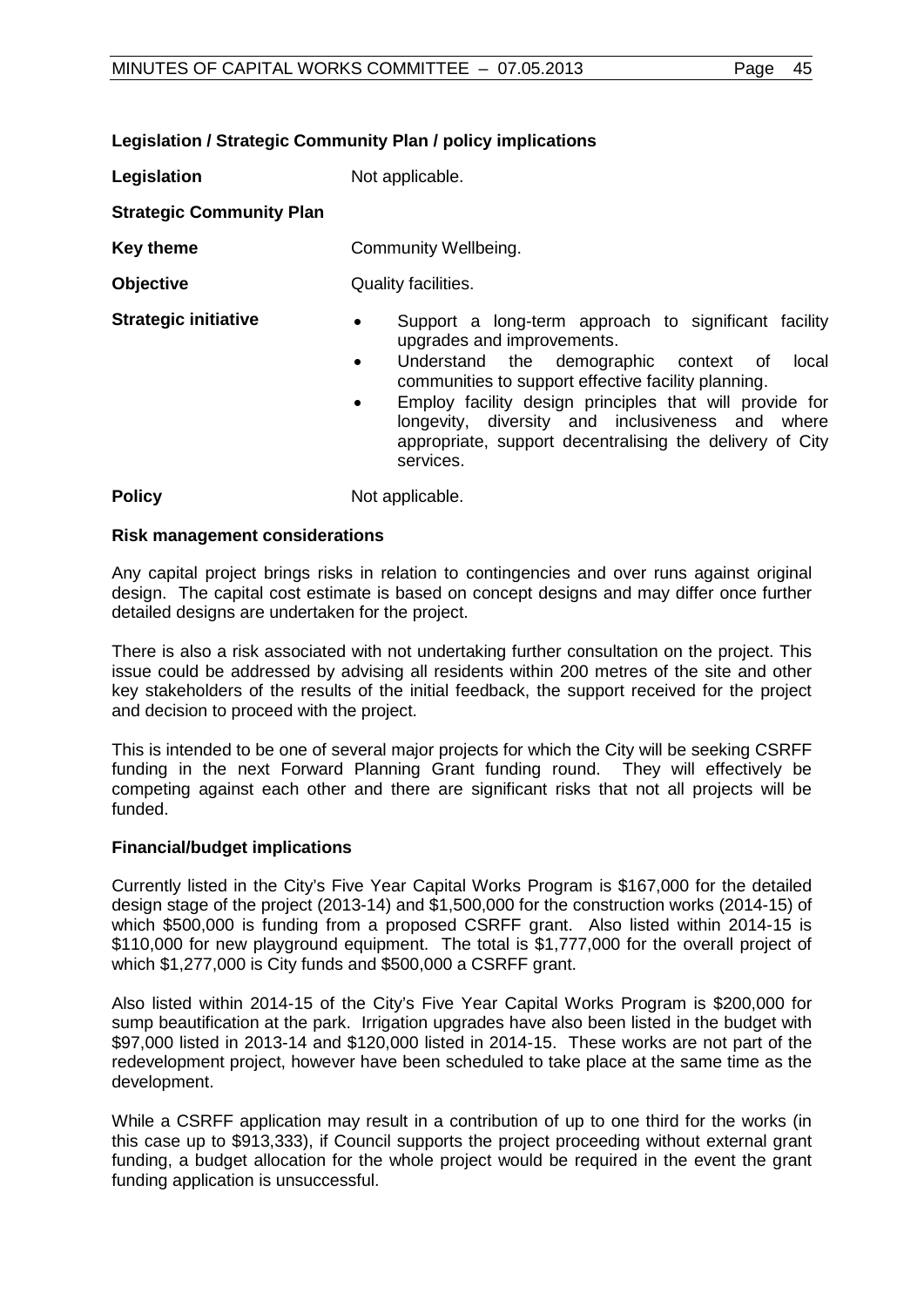A quantity surveyor (QS) estimate has been undertaken based on the developed site and floor plans and totals \$2,740,000 which includes detailed design, tender documentation, forward works and construction.

Based on the total project cost estimate, a further \$963,000 would be required to be allocated to this project to complete the works detailed in this report.

If cost savings are required the following options are considered possible as previously discussed:

- Floodlighting estimated cost of \$388,500.
- Cricket practice nets estimated cost of \$75,000.
- '3 on 3' basketball pad and tennis 'hit up wall' estimated cost of \$13,900.
- Resurfacing existing carpark- estimated cost of \$50,000.
- Public artwork estimated cost of \$24,000.
- Photovoltaic (solar) panels estimated cost of \$52,500.

Below is a summary of the option to undertake the whole project as outlined in this report or for cost savings - not including carpark resurfacing, public artwork or installing photovoltaic (solar) panels as part of the project in 2014-15.

| Option                   | <b>Funding</b>     | Existing      | Additional   | Estimated    |
|--------------------------|--------------------|---------------|--------------|--------------|
|                          | break-up           | Project       | budget funds | total cost   |
|                          |                    | <b>Budget</b> | required     | (assuming a  |
|                          |                    |               |              | successful   |
|                          |                    |               |              | <b>CSRFF</b> |
|                          |                    |               |              | application) |
| Full project             | City Funds         | \$1,277,000   | \$549,667    | \$1,826,667  |
|                          | <b>CSRFF Grant</b> | \$500,000     | \$413,333    | \$913,333    |
|                          | Total              | \$1,777,000   | \$963,000    | \$2,740,000  |
| Remove<br>carpark        | City Funds         | \$1,277,000   | \$465,333    | \$1,742,333  |
| resurfacing;<br>public   | <b>CSRFF Grant</b> | \$500,000     | \$371,167    | \$871,167    |
| artwork and solar panels | Total              | \$1,777,000   | \$836,500    | \$2,613,500  |

Based on a similar size building (Seacrest Park Community Sporting Facility) the net operating cost of the new facility is estimated at \$24,000 per annum based on an expected income of \$13,000 and expenditure of \$37,000. The synthetic cricket practice nets are estimated to cost \$3,500 per annum to maintain.

A breakdown of the proposed project is outlined below as a way of comparison to the size and cost of the Seacrest Park Community Sporting Facility project.

| Project  | Facility          | <b>Facility cost</b>   | Total       | Comments                                  |
|----------|-------------------|------------------------|-------------|-------------------------------------------|
|          | size              | per square             | project     |                                           |
|          |                   | metre                  | cost        |                                           |
| Hawker   | 478m <sup>2</sup> | \$1,772/m <sup>2</sup> | \$2,740,000 | Total<br>building;<br>includes<br>project |
|          |                   |                        |             | floodlighting; playground; cricket nets;  |
|          |                   |                        |             | '3 on 3' basketball; tennis hit up wall;  |
|          |                   |                        |             | car park resurfacing.                     |
| Seacrest | 616m <sup>2</sup> | \$1,950/m <sup>2</sup> | \$1,450,000 | Total project includes building.          |

All amounts quoted in this report are exclusive of GST.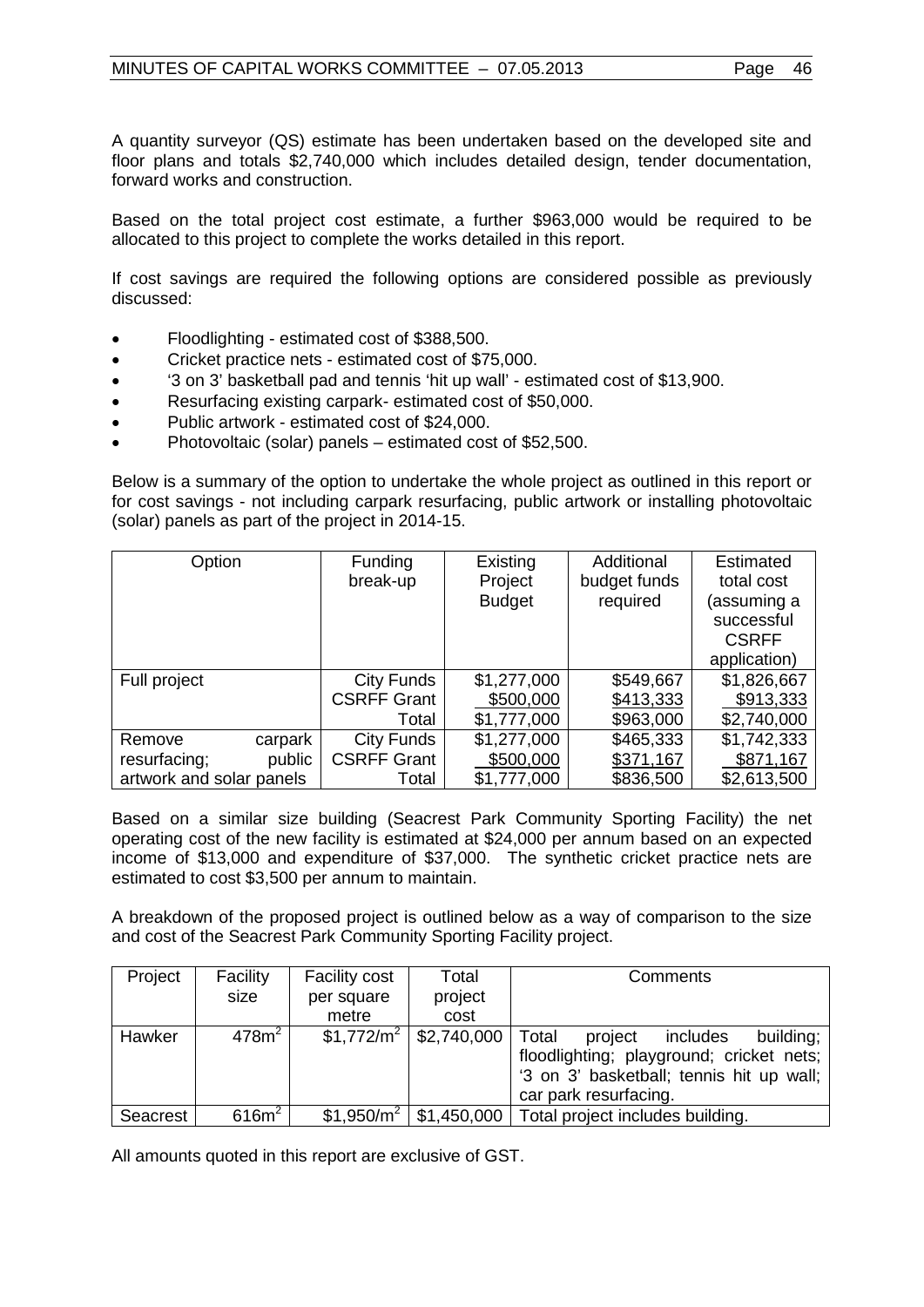# **Regional significance**

Not applicable.

# **Sustainability implications**

# **Environmental**

Any developments at Hawker Park will consider and minimise impact to important flora and fauna in the area. Facilities will be planned to reduce the impact of the carbon footprint and consider environmental sustainability design features.

# Social

The project has included consultation with local residents and user groups of the oval to ensure that feedback received represents the diverse needs of the City's community. Any developments at the site will consider access and inclusion principles and will aim to enhance the amenity of the public space.

# Economic

One of the main principles of the City's Master Planning Framework is the development of 'shared' and 'multipurpose' facilities to avoid duplication of facilities and reduce the ongoing maintenance and future capital expenditure requirements.

# **Consultation**

Results of the initial community consultation were included in the report to Council at its 18 September 2012 meeting (CJ188-09/12 refers). A decision needs to be made whether further community consultation will be undertaken for this project.

# **COMMENT**

Based on the total project cost estimate, a further \$963,000 would be required to be allocated to this project to complete the works detailed in this report. The budget allocation for this project was based on the cost of the Seacrest Community Sporting Facility, Sorrento. As the proposed Hawker Park redevelopment project includes infrastructure in addition to a facility it is reasonable to expect that the total project cost would be in excess of the budget amount that was originally estimated.

Not resurfacing the existing carpark, including public artwork or installing photovoltaic (solar) panels as part of the project at this time will reduce project costs by \$126,500. These items could be included in future budgets if required.

Given the support for the proposed works indicated as part of the initial consultation, it is suggested that further community consultation for the project does not need to be conducted. To ensure the community is adequately informed, project stakeholders and residents within 200 metres of the site could be advised of the results of the initial consultation, the support received for the development and decision to proceed with the project.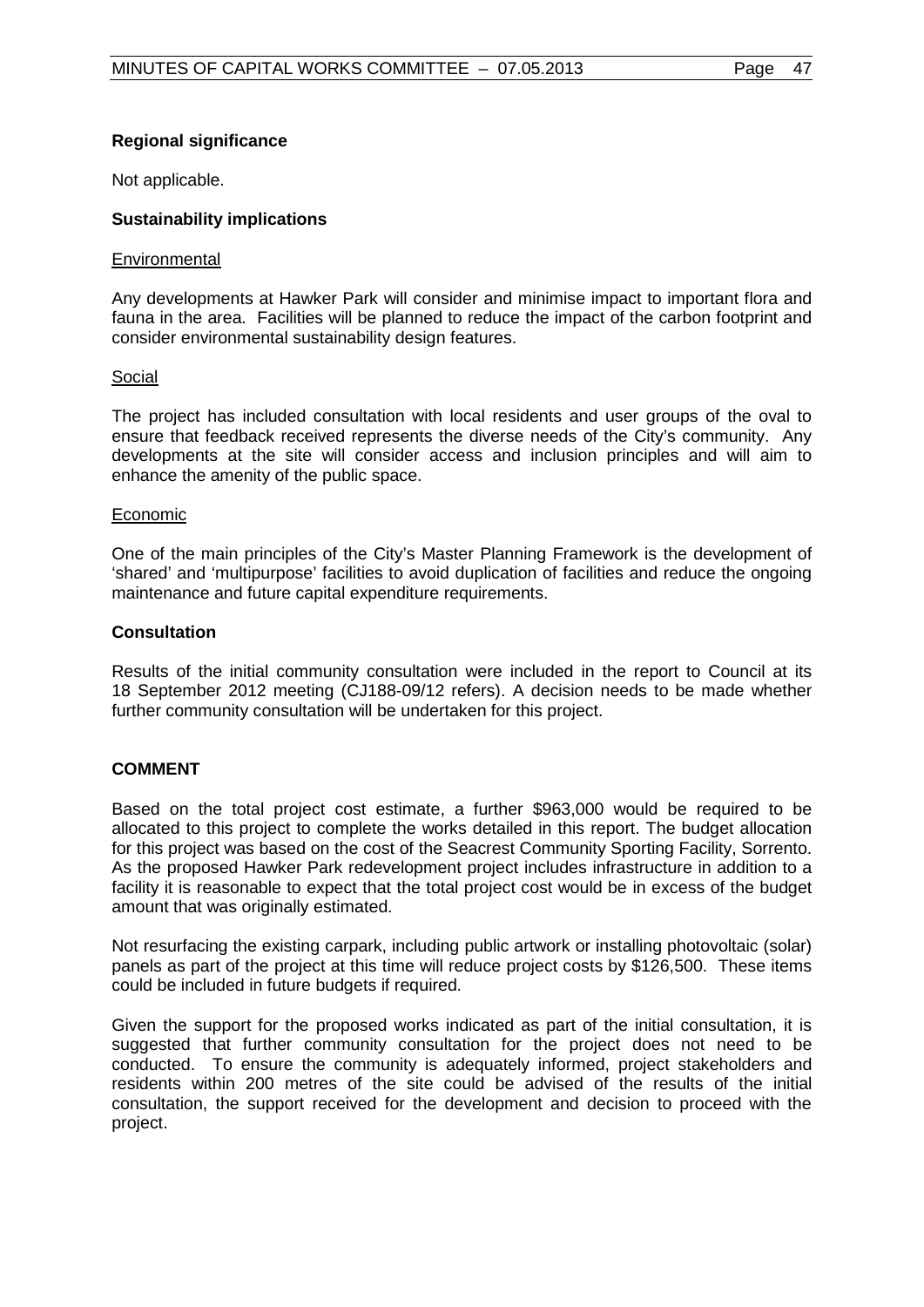Given the project timelines are on schedule, it is recommended that a submission be made to the CSRFF Forward Planning Grant funding round. If supported, the project will be listed as part of the City's CSRFF project submission report to be considered by Council its meeting to be held on 24 September 2013.

# **VOTING REQUIREMENTS**

Simple Majority.

**MOVED Cr Ritchie, SECONDED Cr Hamilton-Prime that Council:**

- **1 APPROVES the proposed redevelopment project including construction of the community sporting facility, four new floodlights, relocated playground, new tennis 'hit up wall', '3 on 3' basketball hardstand area and synthetic cricket practice nets at Hawker Park as detailed in this Report at a capital cost estimate of \$2,740,000;**
- **2 NOTES the Hawker Park redevelopment project will be listed as part of the City's CSRFF project submission report to be considered by Council at its meeting to be held on 24 September 2013;**
- **3 AGREES that further community consultation for the Hawker Park redevelopment project is not required and REQUESTS the Chief Executive Officer to arrange for project stakeholders and residents within 200 metres of the site to be advised of the results of the initial consultation, the support received for the development and decision to proceed with the project;**
- **4 NOTES the following amounts are currently listed within the City's Five Year Capital Works Budget for the redevelopment project at Hawker Park:**
	- **4.1 \$167,000 within 2013-14 for detailed design of the project;**
	- **4.2 \$1,500,000 within 2014-15 for construction of the project;**
	- **4.3 \$110,000 within 2014-15 for new playground equipment;**
- **5 REQUESTS that a further \$963,000 be listed for consideration within 2014-15 of the City's Five Year Capital Works Budget for the Hawker Park redevelopment project subject to a successful CSRFF grant application of \$913,333.**

# **The Motion was Put and CARRIED (7/0)**

**In favour of the Motion:** Cr McLean, Mayor Pickard, Crs Amphlett, Corr, Hamilton-Prime, Ritchie and Taylor.

# *Appendix 5 refers*

*To access this attachment on electronic document, click h[ere: Attach5agnCWC070513.pdf](http://www.joondalup.wa.gov.au/files/committees/CWOC/2013/Attach5agnCWC070513.pdf)*